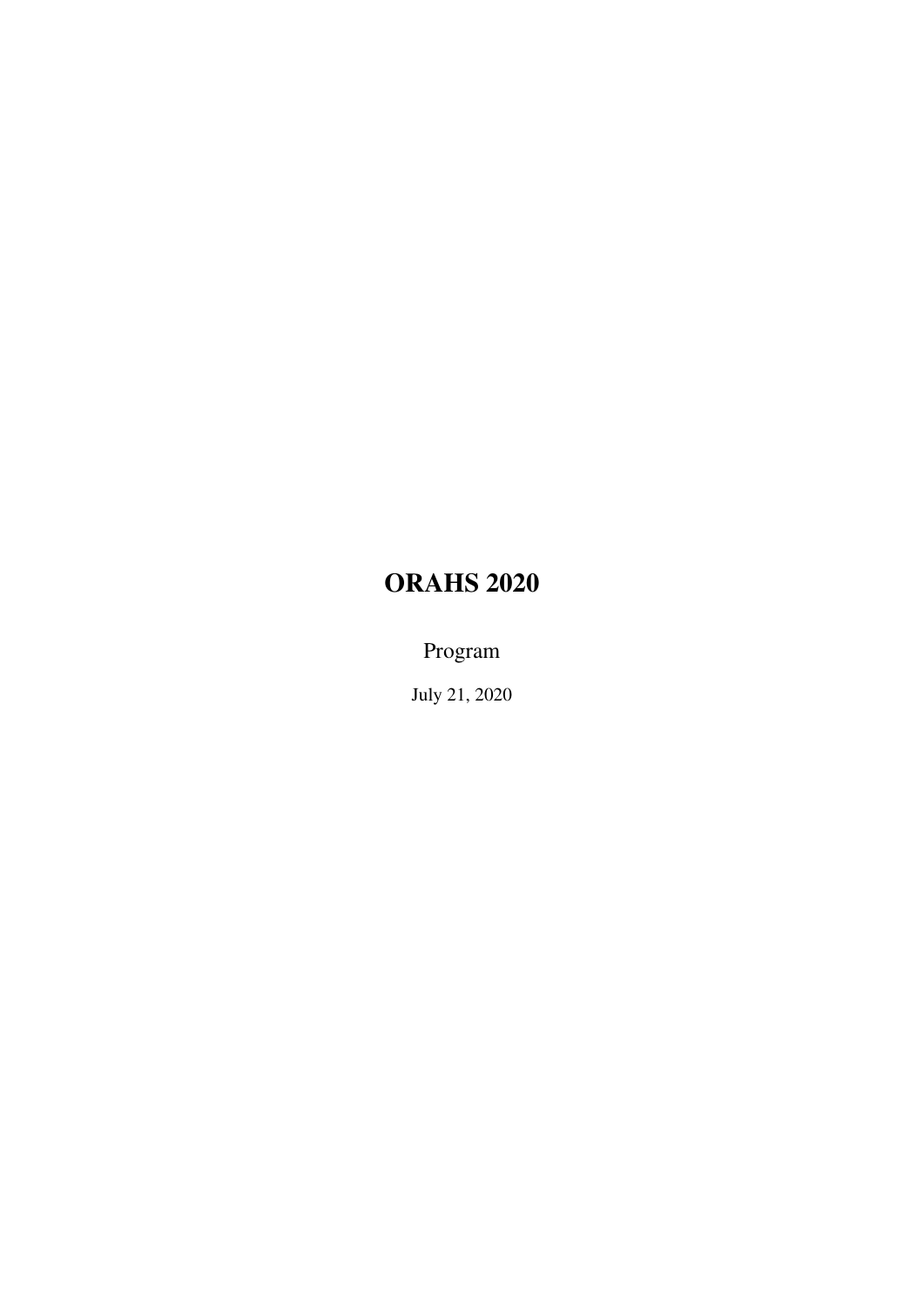# **T**echnical **P**rogram

### **Monday, 9:30-11:00**

### **MA-01**

Monday, 9:30-11:00 - 1

### **Opening Session Morning**

Stream: Monday Invited session Chair: Inês Marques Chair: Roberto Aringhieri Chair: Marion Rauner Chair: Patrick Hirsch Chair: Margit Sommersguter-Reichmann

## **Monday, 11:00-12:00**

### **MB-01**

Monday, 11:00-12:00 - 1

### **Keynote Peter Zweifel**

Stream: Monday Keynote session Chair: Margit Sommersguter-Reichmann

**1 - Preference Measurement in Health Using Experiments** Peter Zweifel

This contribution seeks to attain the following objectives. (1) Understand what is "special" about health from an economic perspective; (2) See that this does not imply instability of valuation, in particular of willingness to pay (WTP) values; (3) Obtain insight into the estimation of WTP values in three studies: Managed Care attributes of health insurance, Adding a new drug to the benefit list, and End-of-life healthcare. through choice experiments; (4) Know the limitations of these studies.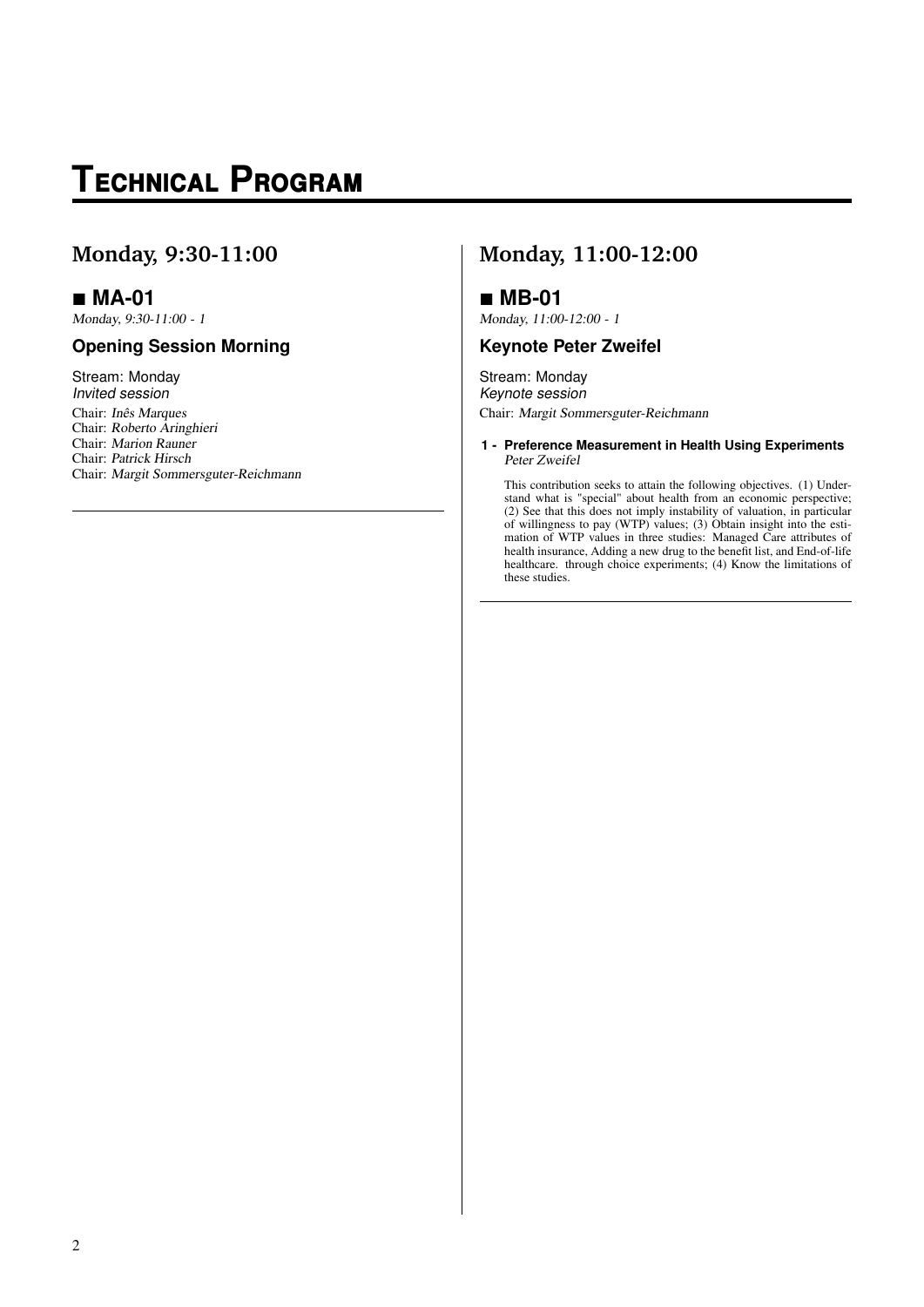### **MC-01**

Monday, 13:00-13:30 - 1

#### **Opening Session Afternoon**

Stream: Monday Invited session Chair: Marion Rauner Chair: Patrick Hirsch Chair: Margit Sommersguter-Reichmann Chair: Roberto Aringhieri Chair: Inês Marques

### **Monday, 13:30-15:30**

### **MD-01**

Monday, 13:30-15:30 - 1

#### **Health Care Networks**

Stream: Monday Invited session Chair: Michael Carter

#### **1 - Embedding OR/systems modelling as decision support in health planning: establishing a Community of Practice**

Sally Brailsford, Steffen Bayer, Con Connell, Jonathan Klein

Successive literature reviews over many decades have reported the paucity of examples of OR methods being routinely used to support decision-making in health and social care. Many studies have attempted to explain the reasons for this, and have produced "good practice" guidelines; nevertheless, the problem remains. In this talk we describe a project that set out to overcome some of these well-known barriers to implementation, reflect on the approach taken, and conclude with some insights gained. The project, funded by The Health Foundation, was undertaken entirely by practitioners (local authority and NHS staff, and a small modelling consultancy specialising in healthcare) and had two main aims, capacity building and awareness raising. The role of the authors was solely to evaluate the project through interviews with participants and stakeholders, and a critical review of the models that were produced. These findings largely supported the findings of previous studies in the academic literature, but also raised some interesting issues about the style of training delivery and the selection of problems to be modelled. It was clear that the project leaders fully understood all the barriers to projects aimed at embedding OR modelling skills in public sector organizations, and made considerable efforts to avoid them. Nevertheless the main barrier, pressures on very busy people's time, remained a major obstacle. We conclude with some general reflections and advice for others.

#### **2 - Evaluating the Effectiveness and Efficiency of a Waleswide public health initiative.** Mark Tuson, Paul Harper, Daniel Gartner

Adverse Childhood Experiences (ACE's) in the form of abuse, neglect and household dysfunction are strongly correlated with health harming behaviours. Compared with those who experienced no ACE's, adults who experienced four or more in their childhood are 6 time more likely to smoke, 16 times more likely to have used crack cocaine or heroin and 20 times more likely to experience incarceration. Working with the 4 police forces in Wales, 22 local authorities and a range of 3rd sector organisations, Public Health Wales (PHW) has instituted a national programme both to reduce the incidence of ACE's in the child population of Wales, and to mitigate their impact. The OR research team at Cardiff University were asked to evaluate the efficiency (cost and resources) and impact of a number of the initiatives that were used to drive the programme. A second phase focused on developing a methodology to review the impact of the programme as a whole. In the initial stages this encompassed a series of projects involving simulation, statistical analysis and estimating social return on investment. The latter stages involved synthesising the output from those projects into a single systems model with which to examine their combined impact. The results and learning from each of the projects are discussed along with those from the systems model.

#### **3 - Sim.Pro.Flow - Automating Simulation Build**

Emma Aspland, Paul Harper, Daniel Gartner, Edilson Arruda, Geraint Palmer, Phil Webb, Peter Barrett-Lee

Introducing Sim.Pro.Flow - The open source decision support tool that can: automatically extract clinical pathways, visualise the system, build the simulation, investigate capacity levels and allow for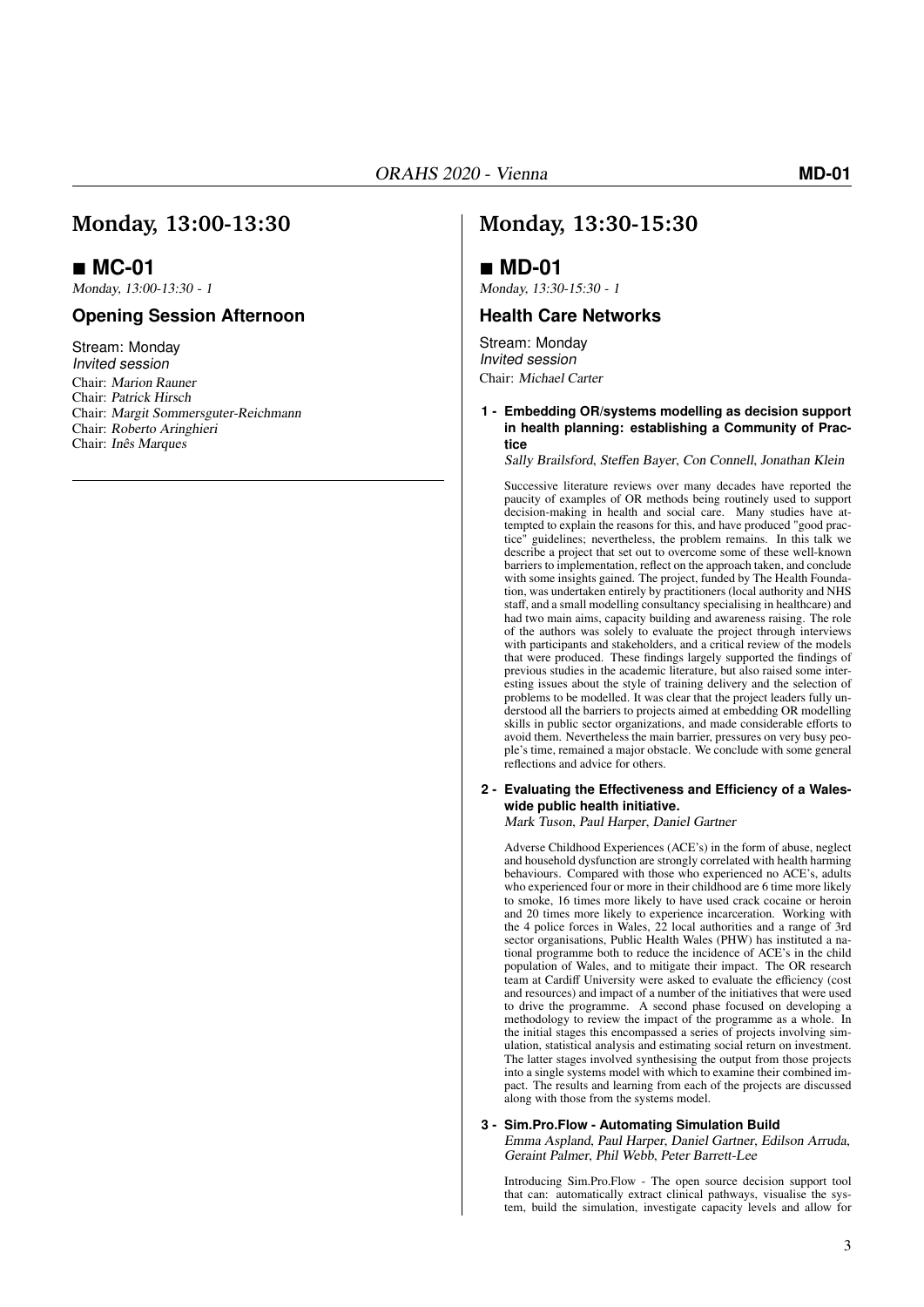flexibility, all within an easy to use Graphical User Interface (GUI). Sim.Pro.Flow is the product produced from research in partnership with Velindre Cancer Centre, the largest specialist cancer centre in Wales, which has the overall goal to improve patient care and outcomes by reducing time to diagnosis and treatment, for those with lung cancer. Using Sim.Pro.Flow allows for mapping, modelling and improving the clinical pathway and enables Velindre Cancer Centre to better align capacity and demand in an effective and efficient manner. Clinical pathway mining typically produces large and complex spaghetti diagrams with high levels of variation. Utilising a combination of data and expert information inputted to the tool and applying k-medoids clustering reduces the complexity. The tool then allows for the pathway, along with arrival rates, service times and capacity estimates, to be fed through to automatically build a discrete event simulation using Ciw. To allow for flexibility, users can choose different levels of data to explore, along with post simulation build alterations, and optimising capacity levels based on desired percentage time targets. Automating visualisation of the pathway and producing an easy to use GUI are two key features which enable clinical staff to engage with the simulation build process. Further facilitated by the automated build feature, which significantly reduces the time taken to build the initial simulation. The usability of Sim.Pro.Flow has been evaluated by the staff at Velindre Cancer Centre through a number of small workshops.

#### **4 - Analyst-driven development of an open-source simulation tool to address poor uptake of O.R. in healthcare** Christos Vasilakis, Richard Wood

Computer simulation studies of health and care problems have been reported extensively in the academic literature, but the one-off research projects typically undertaken have failed to create an enduring legacy of widespread use by healthcare practitioners. Simulation and other modelling tools designed and developed to be used routinely have not fared much better either. Following a review of the literature and a survey of frontline analysts in the UK NHS, we found that one reason for this is because simulation tools have, to date, not been developed with the requirements of the end-user in the heart of the development process. Starting with a thorough needs assessment of NHS based healthcare analysts, this study outlines a set of practical design principles to guide development of simulation software tool for conducting patient flow simulation studies. The overall requirement is that patient flow be modelled over a number of inter-connected points of delivery while capturing the stochastic nature of patient arrivals and hospital length of stay, as well as the dynamic delays to patient discharge and transfer of care between different points of care delivery. In ensuring a cost-free solution that is both versatile and user-friendly, and coded in an increasingly popular language among the envisaged end users, the tool was implemented is the R programming language and software environment, with the user interface implemented in the interactive R-Shiny application. The talk will provide an overview of the project lifecycle including an illustrative example of an empirical simulation study concerning the centralisation of an acute stroke pathway.

### **MD-02**

Monday, 13:30-15:30 - 2

### **Health Care Workforce Scheduling I**

Stream: Monday Invited session Chair: Inês Marques

#### **1 - The Value of Information in Multi-Skilled Nurse Scheduling**

Jan Schoenfelder

The typically high variability of demand for nursing care in individual medical units has driven many hospitals to install pools of multi-skilled flexible nurses. These nurses can be (re-)assigned to a selection of different departments on short notice, e.g. at the beginning of their shift, to assist in meeting patient demand.

An effective nurse scheduling process needs to incorporate the availability of such flexible nurses as well as patient demand information beyond the typically used single-point expected demand estimations along with workforce-related factors such as nurse availability, shift preferences, and qualifications.

We model the described problem as a multi-stage stochastic problem and translate it into the deterministic equivalent formulation. We decompose the problem into a master problem and a set of subproblems according to Dantzig-Wolfe to cope with the size of the resulting MIP. A multifactorial numerical experiment with data from our practice partner allows us to tackle the following research questions: How much improvement can be gained from the proposed scheduling process over traditional scheduling, and how does the improvement depend on the included level of demand information? What is the relationship between the size of the float pool and the resulting cost, patient care, and nurse-experience-related performance measures?

#### **2 - Need-based Workforce Planning for Healthcare Services Delivered by Teams**

Majid Taghavi, Nader Azad

Collaborative care is emerging as the preferred way of providing highquality, cost-efficient, and coordinated health care services for patients. Collaborative care is provided through interdisciplinary teams of several health care professionals who work together to provide highquality care to the patients. Patients, health care professionals, and healthcare organizations can benefit from effective teamwork in healthcare delivery, including better health outcomes for patients, reducing workloads and staff shortage for healthcare providers, and stimulating learning from other professionals for healthcare organizations. In this research, we develop a general linear programming model to address healthcare workforce planning for health care delivery through collaborative multidisciplinary teams. The model helps decision-makers to find the structure and composition of the teams which is identified as one of the key factors determining the quality of team-based health care delivery. Then, we present a case study for specialist palliative care workforce planning in Nova Scotia, Canada and show that the introduced model can capture the characteristics of the problem identified in the case study. We also show how the historical and projected data are used to find high-quality forecasts for the parameters used in the model.

#### **3 - Physician Staffing and Shift Scheduling at Emergency Departments with Time Varying Productivity**

Negar Ganjouhaghighi, Marco Bijvank, Alireza Sabouri

In this study, we formulate a new staffing and shift scheduling problem for physicians at emergency departments. Two important characteristics that we include are (i) the demand for emergency care is random and time inhomogeneous, and (ii) the productivity of emergency physicians is random and it varies during the shift (in particular, the productivity decreases). We measure a physician's productivity as the patientper-hour rate (or PPH rate). Due to the stochastic nature of both the number of patient arrivals to the system (i.e., demand) and the service rate of treating new patients (i.e., supply), we formulate the problem as a two-stage stochastic program with the objective of minimizing the unmet demand during a planning horizon. We solve the problem using benders decomposition. Numerical experiments are then performed with data from a Canadian emergency department. The staffing levels and scheduled shifts that we obtain are compared against the schedules that we obtain from a problem that doesn't consider stochastic nature of both the supply and demand (i.e., a deterministic problem) as well as the current schedule used the emergency department under study. Based on a simulation study we conclude that our schedule results in a reduction of the average waiting times for patients to receive an initial assessment.

#### **4 - Nurse rescheduling with a fair distribution of shift changes**

#### Lena Wolbeck, Natalia Kliewer, Inês Marques

Nurses organize their private lives according to their schedules, which is why scheduling as well as changes to the initial schedule have a major impact on their job satisfaction. If a disruption such as a shortterm nurse absence during schedule operation invalidates the current schedule, rescheduling is needed. Rescheduling refers to the problem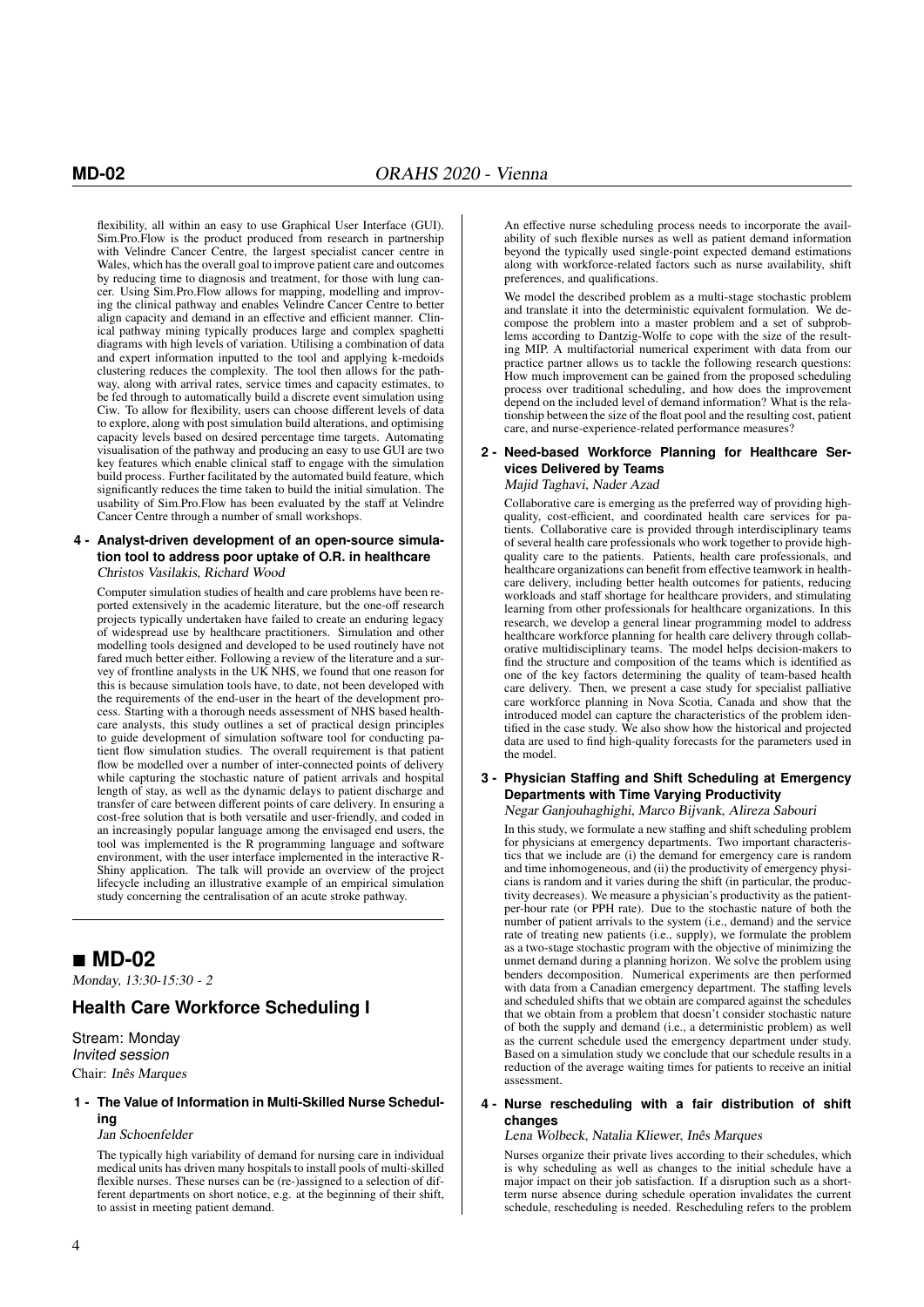of changing shift assignments in order to cover the specified staff demand. Doing this, scheduling rules must be adhered to as in initial scheduling. In nurse scheduling, more recent attention has focused on the conception of solution methods taking into account fairness aspects. Nevertheless, most rescheduling approaches aim at minimizing the number of shift changes which may lead to a disparate distribution of shift changes among nurses and thus increased dissatisfaction. This study therefore analyzes a penalization scheme to fairly distribute shift changes based on an individual dynamic accumulated penalty score considering previous reschedulings. Using a general optimization model, we are able to obtain schedules in a short computational time for different instances (real-world based instances from literature and a Portuguese hospital as well as real instances from a German care facility). The results show a significantly fairer distribution of shift changes. This effect is particularly noticeable in several consecutive planning periods, for which up to 12 periods (corresponding to one year) are examined. This work provides a rescheduling approach aiming at fairness while simultaneously demonstrating that the number of shift changes does not significantly deviate from the minimum number.

### **MD-03**

Monday, 13:30-15:30 - 3

### **Infectious Disease Policy Modelling**

Stream: Monday Invited session Chair: Daniel Gartner

#### **1 - A Rule-based Digital Vaccination Decision Support for Child Immigrants Immunization Coordination in Sweden - The VacSam Digital Service** Odd Steen, Nicklas Holmberg

VacSam is a digital vaccination coordination service developed together with the Swedish Infectious Decease Control agency. It is a rule-based decision support for Swedish healthcare professionals to manage immigrant children's vaccination status to level their immunization status with the national Swedish vaccination schedule. The background to the service were: The people mobility in the world was and still is increasing; Only a few experts in Sweden were capable of quick vaccination recommendations of foreign children; Vaccination coverage must not sink below certain thresholds to maintain societal level immunization; Informal estimates by Swedish vaccination experts suggested that 70-80 percent of the inoculations are redundant. The heart of the VacSam digital service is the international vaccination schedules turned into business rules executing in a Business Rules Management System. Using only the child's birthdate, immigration date, emigration country, and sex VacSam compiles the child's ideal vaccination status, compares that to the Swedish national vaccination schedule, and infers both the vaccination status and the needed vaccinations to comply with the Swedish national vaccination schedule. Since the decision logic of VacSam is based on natural language business rules, vaccination experts would be able to maintain and manage the rules to keep them current and correct. The VacSam service could also be further developed to cater for e.g. score-based calculations of geographical risk areas and immunization quality. In these days of continuously increased people migration because of e.g. war and global warming a service like VacSam might have an important role to play to help keep immunity levels high and using vaccines more efficiently.

#### **2 - Childhood Vaccination in Vienna: A Cross-Sectional Survey Conducted in 4th Grades of Public Primary Schools**

Marion Rauner, Simone Schnedlitz, Sabine Blaschke

The World Health Organization accounts vaccine hesitancy as one of the ten biggest threats to global health. Thus, Austria made the childhood vaccination program for free to overcome monetary constraints of

legal guardians. However, this program is on a voluntary basis. To understand why potentially eradicable infectious childhood diseases are still endemic and even on the rise, a survey on decision-making regarding childhood vaccination among parents of 4th graders in public primary schools in Vienna, Austria was conducted. We chose this sample since at that age group of children several important vaccination decisions had already been made, including the measles-mumps-rubella vaccination and the newly established human papillomavirus vaccination. Our survey consisted of the following three parts: 1) questions related to the score for "Parents Attitude about Childhood Vaccines", 2) questions related to childhood vaccination, and 3) questions related to socio-demographic factors of the respondents. We performed descriptive statistics to analyse sample characteristics, while IBM SPSS was utilized to perform bivariate and multivariate statistical analyses.

#### **3 - Modeling HIV incidence and prevalence in Turkey, 2018- 2030**

Emine Yaylali, Zikriye Melisa Erdogan ˘

Background: There were 3,800 new HIV diagnoses in 2018 and a total of 21,988 cases of HIV infection reported until the end of 2018 in Turkey. Although the prevalence rate of Turkey could be considered as low  $(0.1 - 0.3\%)$ , the number of diagnosed HIV cases in the last five years has been rapidly increasing with a particularly high rate of infection for men who have sex with men (MSM). New HIV diagnoses have been tripled in the last decade and the number of new diagnoses in the last five years constituted 63% of total cases reported so far. Objective: To develop a mathematical model for determining HIV incidence and prevalence in Turkey in the next 10 years while assessing the current continuum of care and to evaluate impact of HIV prevention methods Methods: We developed a dynamic compartmental model of HIV transmission and progression among persons aged 18-65 in Turkey. The model population is stratified into subpopulations by transmission group and sex. Model compartments are categorized based on disease status, disease progression by CD4 count and continuum-of-care stage (from unaware of infection to viral suppression). We estimated HIV incidence, diagnoses and deaths by CD4 levels and transmission group from 2018 to 2030. Results: If continuum-of-care are maintained, we estimated that HIV incidence would increase approximately 3,150 cases in 2018 to 8,700 cases in 2030. Our model predicted similar increasing trajectories in the number of HIV diagnosis and HIV deaths as well. We estimated that HIV prevalence would reach 77,000 cases by 2030. Conclusions: HIV incidence and prevalence would increase significantly if current trend continues and no additional HIV prevention measures are are taken in Turkey.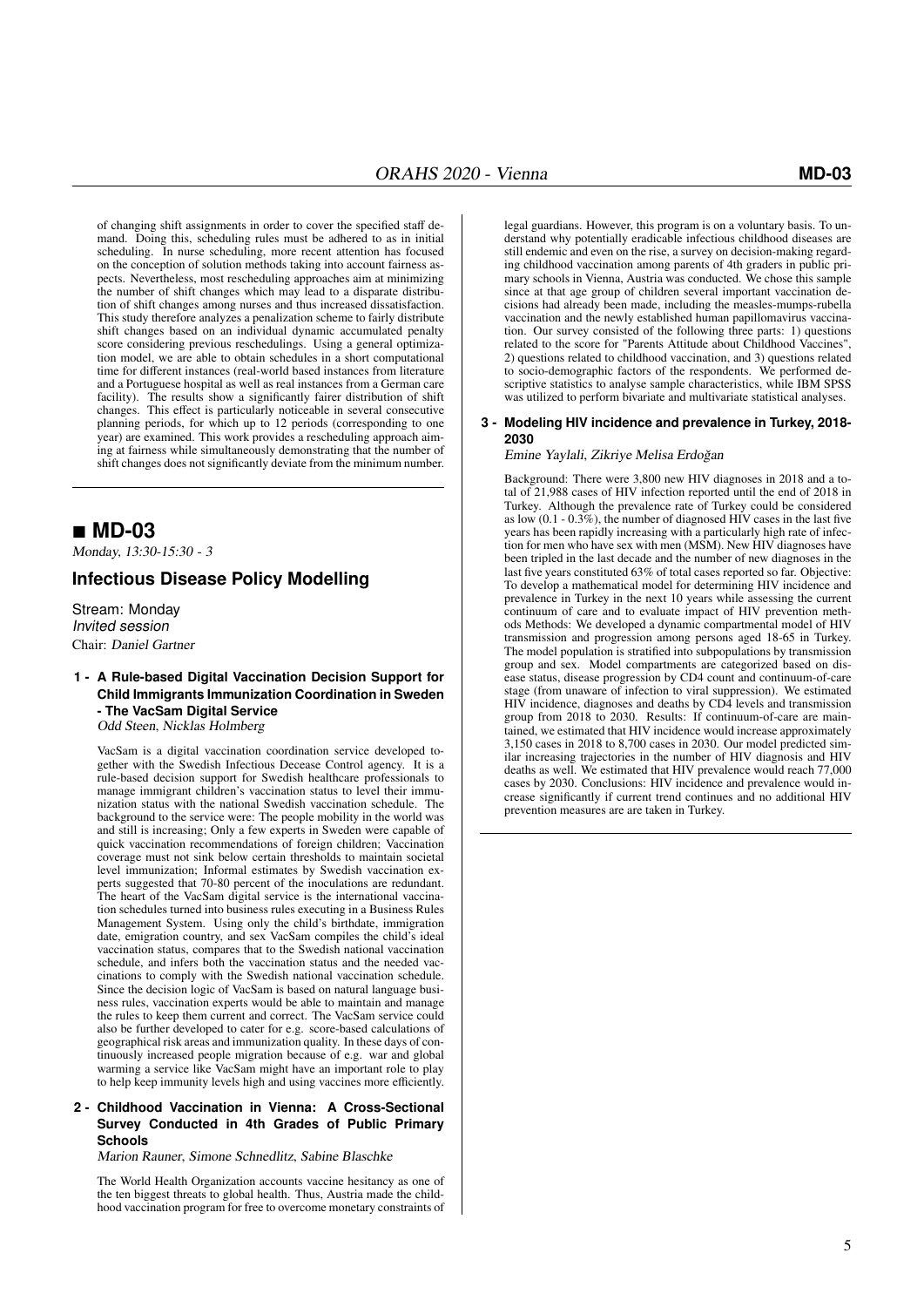### **Monday, 16:00-18:00**

### **ME-01**

Monday, 16:00-18:00 - 1

#### **Elderly and Mental Health Care Planning**

Stream: Monday Invited session Chair: Leslie Anne Campbell

#### **1 - Informing the Transformation of Mental Health and Addictions Service: A Realist Evaluation**

Leslie Anne Campbell, Jill Chorney, Sharon Clark, Debbie Emberly, Julie MacDonald

Creating an accessible and accountable mental health and addictions (MHA) care system requires a major shift in the philosophy and organization of health care to replace a traditional system that has little ability to measure patient-centred outcomes, tailor care, or actively engage patients and families in the care process. Selected to guide transformation of child and adolescent MHA services, the Choice and Partnership Approach (CAPA) is a continuous improvement service model based on collaborative and participatory practice and Lean principles and informed through outcome measurement to enhance the effectiveness of care and manage capacity and demand for services. While CAPA has been implemented to varying degrees internationally, progress has often been slower than desired and achieving 'scale-up' has proven problematic. Fidelity to the model and implementation of all 11 key components are fundamental to its effectiveness, however, little is known about their relative importance. The literature is sparse on these efforts. Intended to be adaptable to local contexts, there is little guidance regarding the key ingredients to support success, resulting in failed efforts or distilled down implementation. Transformational changes needed to improve patient and system outcomes are challenged by the highly complex nature of health care systems. Even when a new technology or model of care delivery is well supported by evidence and has been locally pilot tested, full implementation is a challenge due to important differences in context within and across health care systems. Using a Realist approach to elucidate the impact of context on the implementation of CAPA, we aim to describe, "To what degree does CAPA work, for whom, and under what circumstances?'

#### **2 - Network-based operational modelling of healthcare systems to support service improvement** Sean Manzi

Healthcare systems are large and difficult to comprehend in their entirety with many different services which interface with multiple services producing highly complex systems. Due to this inherent complexity, service improvement projects in healthcare often struggle to account for the wider impact of a change made to one aspect of the system on the function of the wider system. System Dynamics is one approach that has been used to understanding large scale healthcare systems, however this approach requires the manual mapping of the system and considerable amounts of data to parameterise a quantitative model making the creation of such a whole system model time resource intensive and renders the model temporally static. A network based approach to the operational modelling of healthcare systems offers a way to comprehend, monitor and explore large healthcare systems at the strategic and operational levels in a real-time, data driven and temporally dynamic way.

A project to develop a platform enabling real-time, scalable, datadriven network based operational modelling of healthcare systems using a network based approach to support service improvement is currently being undertaken. This project has been preceded by pilot research examining the provision of care for people with complex relational disturbances in the regions of Devon and West London, United Kingdom. The development of a formal approach and platform for network-based operational modelling (NOM) of healthcare systems will be presented and its potential exemplified using examples from the pilot research.

#### **3 - Regionalization in perinatal mental health in Ile de France**

#### Catherine Crenn-hebert

Background Mental health disorders becomes first cause of maternal mortality; all teenagers with suicide attempt have a mother who had postpartum depression. France belongs to Maternal Mental Health Global Alliance. In IDF region, health authority with perinatal professionals and patients representatives of the regional perinatal commission decided to build an integrated system of mental health perinatal regionalization. Method Literature shows that disorders frequencies are universal. To build our pyramid as did Dr Gregoire in UK, we used a regional Perinatal health Information System data (hospital discharge summaries with residence place) to estimate how many women are involved in each district. Perinatal psychiatrists, psychologists, obstetricians, midwives, GP, public health doctor, user representatives, community workers inventoried existing structures and usage criteria. Results At the base of pyramid, 172897 women living in IDF region delivered 174 195 living births in 2018, 24% of Metropolitan France births. They all need mental health promotion from perinatal teams trained in respect of good treatment. Maternal difficulties may occur in 15 to 30% and should be cared by midwives or GP with psychologist help and community workers. Moderate disease and multiple vulnerabilities may occur in 10% and should require coordinated pathways and specialist advices. Major disease affect 3%, they will require ambulatory specialized team or day care hospital. Severe or High risk disorders will occur in about 1050 dyads who need joint care in mother and baby units. Discussion Conclusion Adaptation from existing structures to the needs is to be achieved in each territory. Clinical pathways have to be written from preconception consultation to postnatal care.

### **ME-02**

Monday, 16:00-18:00 - 2

### **Emergency Care Planning I**

Stream: Monday Invited session Chair: Mario Jorge Ferreira de Oliveira

**1 - Characterization of Care Complexity in Emergency Departments**

Marco Bijvank, Seung-Yup Lee

While the Canadian Triage and Acuity Scale (CTAS) has been a wellestablished triage tool developed and applied for Canadian Emergency Departments (EDs), it does not involve any consideration of the level of care complexity. To many healthcare providers, the notions of urgency and complexity are mixed and sometimes used interchangeably. In this presentation, two types of complexities are studied in the healthcare setting: case complexity (characteristics of a patient such as age, vital signs, main complaint, previous hospital visits) and care complexity (aspects of the process of care delivery including the need for resources such as diagnostic imaging, laboratory tests, consultations and procedures). We try to explain the influence of case complexity and urgency on care complexity, which ultimately can be used for early detection of complex patients. Besides the previously mentioned two types of complexities, we also investigate the moderating effect of the system's operational status on the case-to-care relationship.

**2 - Managing Emergency Department Patient Flow and Nurse Staffing using Fluid Approximations for Multi-Class Pooled Service Queues** Maria Mayorga, Siddhartha Nambiar

Efficient patient flow through an emergency department (ED) is a critical factor that contributes to a hospital's performance, which in-turn influences overall patient health outcomes. In this work, we model a multi-class many-server pooled queueing system where patients of different acuity levels receive care from one of several nurse pools, each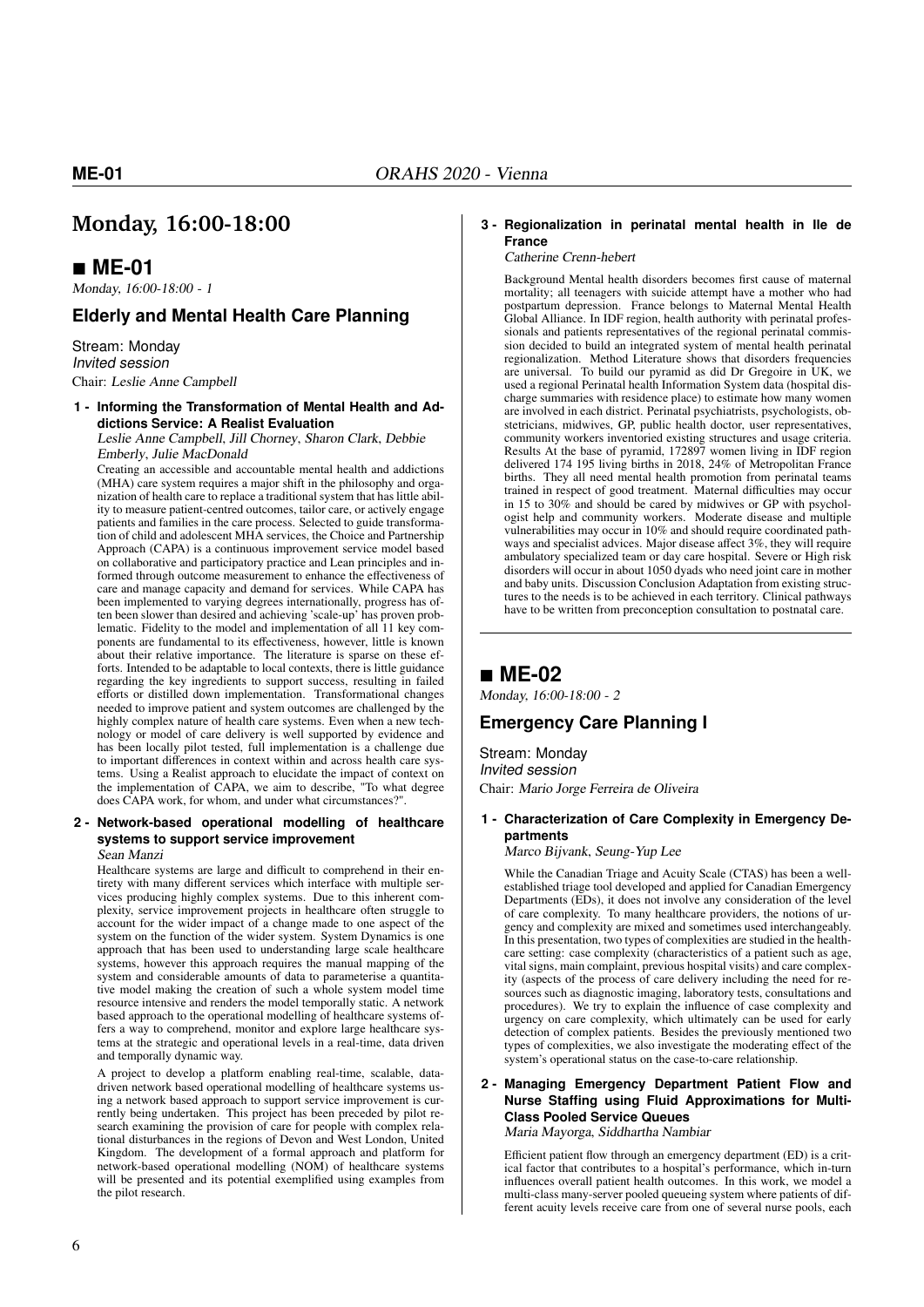comprising an ED unit. We assume that a patient's time in service is a function of the nurse workload (for which nurse-patient ratio is used as a proxy) in their unit. Our objective is to reduce patient Length-of-Stay (LOS) and to control nurse workload by optimizing routing and nurse allocation decisions between units. First, we address the complexity of the queueing model control equations due to patients of multiple acuity levels present in the same ED unit with service rates that depend on patient acuity and unit workload. To do this we approximate the queueing system via a deterministic fluid model to describe the control equations via their first order behaviors. Next, we formulate the optimization model using the control equations obtained from the fluid approximation. The results of the fluid optimization problem are input to a simulation developed with AnyLogic software to obtain performance measures of interest for the non-approximated system, such as patient LOS and unit workload. We use data from a hospital in North Carolina, USA, to estimate parameters such as arrival rates, unit capacity, and service rates. Our results (1) highlight the importance of accounting for nurse workload and service behavior in developing routing/staffing policies and (2) show that small changes to patient routing policies could lead to reduced patient LOS and better-balanced nurse workloads.

#### **3 - A Simulation-Optimization approach for parameter calibration of Emergency Department discrete event simulation model**

Massimo Roma, Alberto De Santis, Laura De Vito, Tommaso Giovannelli, Stefano Lucidi, Mauro Messedaglia, Federico Petitti, Ferdinando Romano

Discrete Events Simulation (DES) is the most widely used tool for studying Emergency Department (ED) operation. There are plenty of scientific papers devoted to analyze the patient flow through an ED via DES models, mainly aiming at tackling the worldwide phenomenon of overcrowding. However, data needed for building such models are usually incomplete due to the difficulty in collecting timestamps related to some activities. In particular, visit and treatment duration, which represent key service time, often cannot directly gained. Therefore, to achieve high reliability of a DES model for an ED, an accurate calibration procedure is firstly required in order to determine a good estimate of the model input parameters. Indeed, calibration along with validation is essential in the model building phase to avoid invalid simulation output. In this work we propose a simulation-optimization approach integrating DES simulation with an optimization algorithm in order to determine the best values of such input parameters. In particular, we adopt an algorithm belonging to a class of Derivative-Free Optimization (DFO) methods recently introduced in Continuous Optimization literature. The approach we propose, has been largely experimented on the ED of the Policlinico Umberto I, the biggest hospital ED in Rome, in terms of patient arrivals per year. The obtained results show that the use of the DFO algorithm enable to efficiently determine the optimal values of the input parameters needed to construct a high-fidelity model.

#### **4 - Modelling the use of ICU beds in the State of Rio de Janeiro using big data, Simulation and Artificial Intelligence**

#### Mario Jorge Ferreira de Oliveira

Brazil has undergone profound social, economic, political and demographic changes in recent decades and one of the most important aspects of these changes remains access to health. The difficulty in accessing emergency services is an increasing problem for society due to the complexity of planning and the lack of adequate investments in the face of increased demand. Among so many services essential to the well-being of the population, access to beds in the Intensive Care Unit (ICU) is essential for maintaining life in extreme cases, when the patient often cannot wait for the availability of places. This article offers a basis for dimensioning the offer of ICU beds according to regions of the State of Rio de Janeiro. The objective is to model and simulate different scenarios, increasing the number of monthly hospitalizations and the number of ICU beds available and recording information about the ICU bed utilization rate, average and maximum waiting time for hospitalization and the number of hospitalizations processed at the end of a simulation period. This study is based upon a big national

database, constantly updated, enabling access to key information and artificial intelligency concepts to build simulation models for several hospitals, at different levels of geographic coverage. This study contributes to future planning in the provision of ICU beds for the entire Brazilian population as well as assist in the assessment of the current offer, allowing the identification of deficiencies and needs that exist today.

### **ME-03**

Monday, 16:00-18:00 - 3

#### **Machine Learning Approaches in Health Care**

Stream: Monday Invited session Chair: Evrim Didem Gunes

#### **1 - A personalized approach to the allocation of complex care delivery under parameter uncertainty** Onur Demiray, Evrim Didem Gunes, E. Lerzan Ormeci

Patients suffering from chronic diseases tend to experience comorbidities, which cause them to experience problems in their physical, mental and social lives more frequently. This also poses a threat to society since it constitutes a great economic burden in healthcare expenditures. As a result, the concept of care delivery for polychronic patients has been evolving to a more integrated and comprehensive paradigm called complex care. However, it is not feasible to include all patients in this paradigm due to scarce resources. This study proposes a Markov Decision Process (MDP) model to decide which patients should benefit from complex care at each decision epoch based on their physical and behavioral conditions. However, it is difficult to generate reliable estimates for the transition probabilities due to large amount of possibilities constituted by multimorbidity. Hence, a robust version of the MDP model is considered, which is known to favor conservative decisions. Then, we develop a framework in which a machine learning algorithm is employed to facilitate the transition from robust optimization to stochastic programming in order to abstain from conservatism. Through computational experiments, we compare our approach with other studies in the literature and evaluate the value of our approach.

#### **2 - Improvement of patients outcome through the optimization of pre-surgical times and Length of Stay (LOS)** Santamaria-Acevedo Gustavo

Emergency departments and Emergency Surgery Theaters (EST) are facing increasing challenges due to a sustained increase in the amount of patients demanding their services. The rise in the demand, coupled with practices such as not operating patients at night unless absolutely necessary, and decisions made by surgeons and anesthesiologists, has led to longer waiting times, and to very stochastic pre-surgical waiting times.

Our hypothesis is that most of the surgical patients stay in the hospital a longer time than required, which can be harmful for them and reduce the access of other patients to surgical services. Therefore, the optimization of pre-surgical waiting times may reduce the lenght of the post surgical stay.

To address this issue we will use Predictive Analytics and Machine Learning (ML) techniques, that will take into consideration the occupancy rate of the ER, if the surgical specialty has any effects on the delay, as well as elements like the age of the patients, the severity of their condition, and their location in the hospital. In the proposed framework, patient and surgery theater data are used to create predictive models that will calculate the risk of a patient's decease or having severe complications due to pre and post surgical delays. The methods are tested in the Parisian Hospital of La Pitié Salpetriere.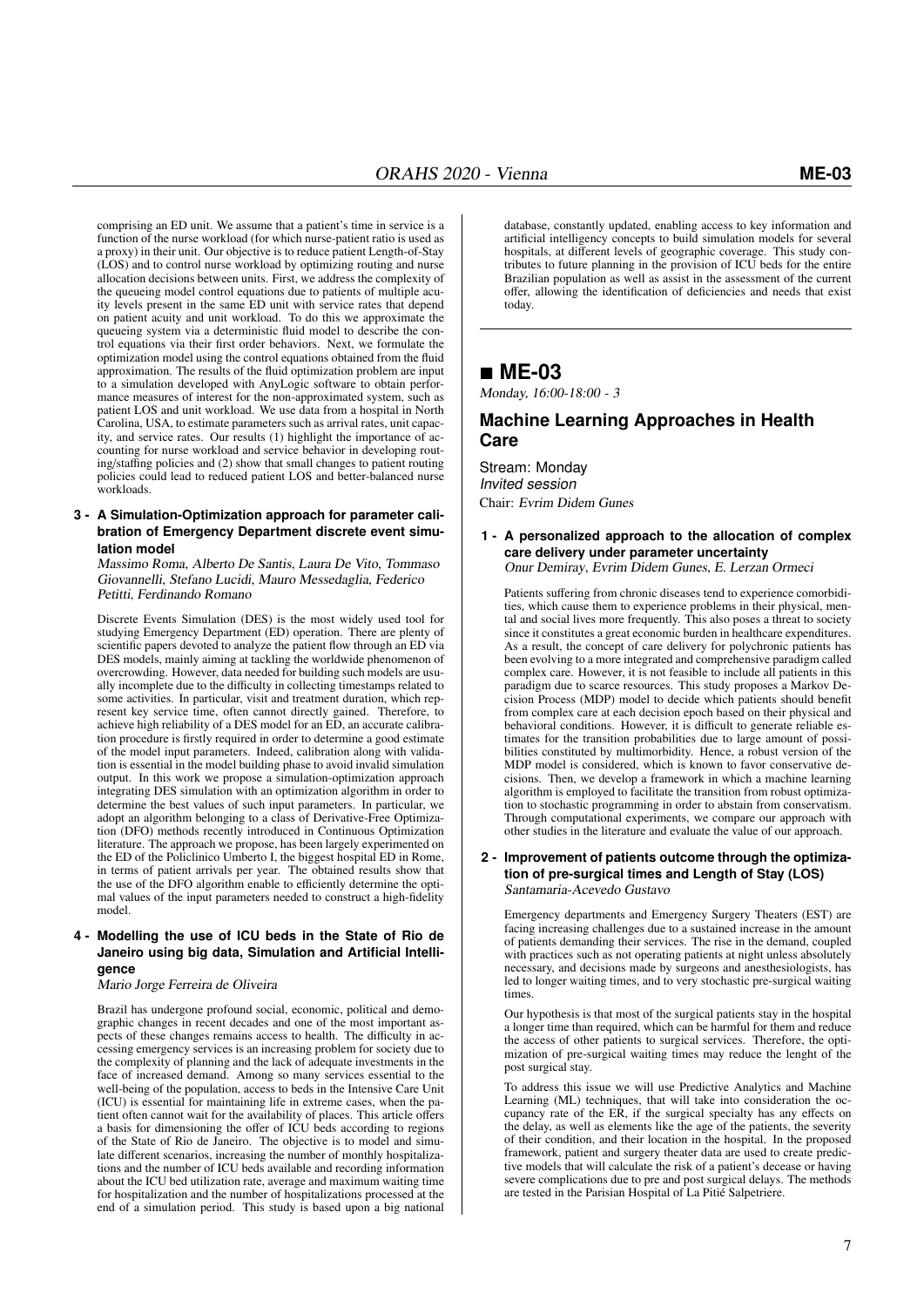#### **3 - Predicting and Improving Patient-Level Antibiotic Adherence**

Margaret L. Brandeau

Low antibiotic adherence causes substantial health and economic burden. We analyzed primary data from electronic medical records of 250,000 random patients from Israel's Maccabi Healthcare services from 2007-2017 to predict whether a patient will purchase a prescribed antibiotic. We developed a decision model to evaluate whether an intervention to improve purchasing adherence is warranted for the patient, considering the cost of the intervention and the cost of nonadherence. The best performing prediction model achieved an average AUC of 0.684, with 82% accuracy in detecting individuals who had less than 50% chance of purchasing a prescribed drug. Using the decision model, an adherence intervention targeted to patients whose predicted purchasing probability is below a specified threshold can increase the number of prescriptions filled while generating significant savings compared to no intervention - on the order of 6.4% savings and 4.0% more prescriptions filled for our dataset. We conclude that analysis of large-scale patient data can help predict the probability that a patient will purchase a prescribed antibiotic and can provide real-time predictions to physicians, who can then counsel the patient about medication importance. More broadly, in-depth analysis of patient-level data can help shape the next generation of personalized interventions.

### **Monday, 18:30-19:00**

### **MF-01**

Monday, 18:30-19:00 - 1

### **e-Vienna City Tour**

Stream: Monday Invited session Chair: Marion Rauner Chair: Nurcan Cakan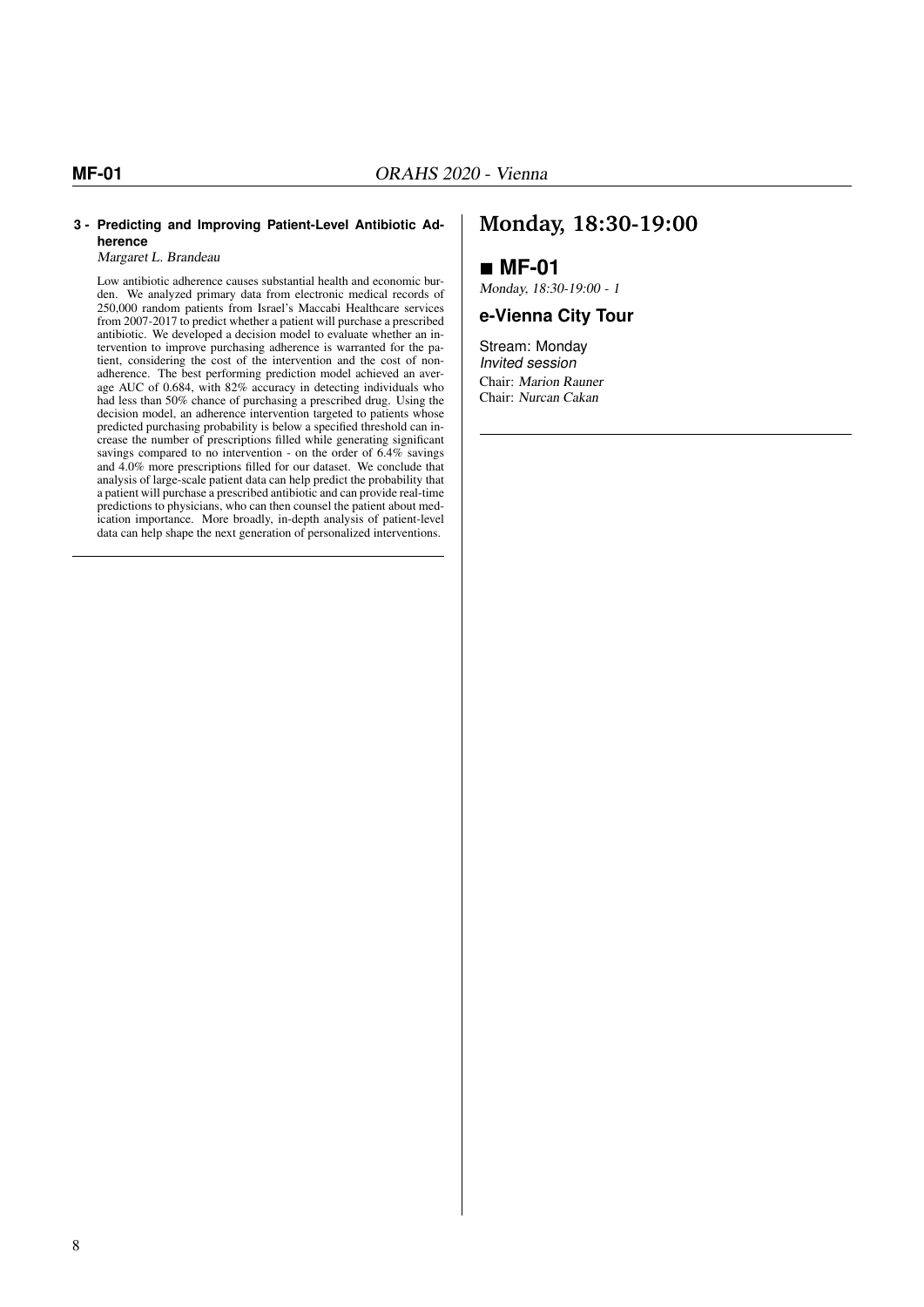### **Tuesday, 9:30-11:30**

### **TA-01**

Tuesday, 9:30-11:30 - 1

#### **Emergency Services - Ambulance Location**

Stream: Tuesday Invited session Chair: Maria Eugénia Captivo

#### **1 - The challenge of dispatching the right ambulance: A simulation-optimization approach** David Olave-Rojas, Stefan Nickel

Healthcare is one of the most important disciplines to ensure life quality for human beings, specially in critical situations such as accidents, natural disasters, terrorism or when acute ailments exist. In these cases, Emergency Medical Services (EMS) face big challenges due the complex nature of pre-hospital events. Complementary, Agent-based and Discrete Event Simulation are excellent approaches to find new strategies for facing this complexity. In this presentation, we implement a hybrid simulation model which is integrated with an optimization approach for deciding a dispatch ambulance strategy. The goal of this methodology is to improve response time, service level, fairness and robustness in real time scenarios. Furthermore, we present some challenges found during modelling process and an analysis related to the results. Finally, we give some guidelines for future research work.

#### **2 - Overcoming modeling flaws in ambulance location models**

#### Pieter van den Berg

In many state-of-the-art ambulance location models that use the busy fraction to account for ambulance unavailability as a result of simultaneous calls, we encounter the following three modeling flaws. Flaw 1: The busy fraction of ambulances is used as input, whereas this changes with the location of the ambulances. Flaw 2: A constant busy fraction over the entire region is considered, whereas this varies with both the location of the ambulances as the demand of the various demand points. Flaw 3: It is assumed that ambulances operate independently, whereas this is not the case in practice.

To overcome these deficits, we compare eight different iterative ambulance location models. To overcome Flaw 1, we use an iterative procedure where the resulting busy fraction of one iteration is used as input for the next iteration. This resulting busy fraction is either calculated using the hypercube approximation model or simulation. To overcome Flaw 2, we either consider a system-wide busy fraction or demand point specific busy fraction. And finally, to overcome Flaw 3, we use the base model of MEXCPDD, which incorporates the correction factors of the hypercube approximation model and compare this to the classical MEXCLP model.

Since we have two modelling options for each of the three flaws, this leads to a total of eight different iterative ambulance location models, which we compare on data from ambulance regions in the Netherlands.

#### **3 - An investigation into 'optimal service hours' for the operation of response vehicles for the North West Air Ambulance Charity (NWAA)**

Dave Worthington, Roger Brooks, Lucy Morgan, David Briggs

North West Air Ambulance (NWAA) are a charity funded organisation in the UK that provides Enhanced Pre-Hospital Care (EPHC) throughout the Northwest of England. NWAA provide advanced medical expertise and equipment that can be utilised at the scene of an emergency. They can also facilitate conveyance of patients to hospital when required. At the time of this work the Charity had up to three advanced healthcare teams available at any time, each of which can respond using its air ambulance (helicopter) or its rapid response vehicle (RRV). They attend over 2,000 missions each year. Currently NWAA complete missions during daylight hours only. Their interest for this project, undertaken during Autumn 2019, was whether to extend operational hours beyond this. The results from the consultancy-style project enabled NWAA to justify trialling a night-time RRV-based service in the Spring of 2020; with the expectation that the trial combined with the modelling results might then justify a more extensive night-time service. This talk will describe how a mixture of consultancy skills, data analytics, simulation modelling and queueing theory contributed to this project.

#### **4 - Integrating ambulance dispatching and relocation problems: the Portuguese case**

Ana Sofia Carvalho, Maria Eugénia Captivo, Inês Marques

Ambulance dispatching and relocation problems are crucial for the decision-making process in an Emergency Medical Service (EMS) context. Dispatching decisions assign ambulances to emergencies and the relocation problem decides to which base available ambulances should be (re)assigned. These decisions are highly complex as there is a huge level of uncertainty involved. Thus, having an effective and efficient EMS response is of the utmost importance to help EMS managers in the decision process. The proposed strategy maximizes system's preparedness to achieve a good service level and increase the number of emergencies served within the maximum response time. This strategy is used for both dispatching and relocation decisions. A mathematical model and a pilot-method heuristic are developed to solve these problems. This study considers the Portuguese EMS case where these decisions are still expert based. Tests consider real data on the Lisbon area and real travel times on roads. The proposed strategy is compared with the current Portuguese EMS strategy which dispatches the closest available ambulance and relocates ambulances to their home bases. Results highlight the potential of the proposed strategy and solution approaches in a real-time context.

### **TA-02**

Tuesday, 9:30-11:30 - 2

#### **Home Health Care Planning**

Stream: Tuesday Invited session Chair: Patrick Hirsch

#### **1 - A study of integer programming formulations on traveling salesman problem with flexible coloring: models and application in home healthcare service** Haibo Wang, Bahram Alidaee

The traveling salesman problem with flexible coloring (FCTSP) has recently been introduced in the literature. FCTSP has the clustered traveling salesman problem (CTSP) as a special case. In the real world applications such as home healthcare service, if a given patient is assigned to a unique caregiver, we consider it as the CTSP. If one of multiple caregivers could visit some patients, then we formulate it as the FCTSP. We present several new alternative IP formulations for CTSP. Some of our formulations provided improved bounds of objective function compared to some existing ones. In this paper for FCTSP we show:  $(1)$  the IP formulation presented by the recent paper, in general, will not enforce nodes of the same assigned color in the graph to be visited contiguously. We will provide several IP formulations for the problem in the general case. Some of our proposed IP formulations significantly reduce the number of variables, and the number of constraints compared to the existing formulation while other proposed formulations provide much-improved bounds. (2) Finding an appropriate number of colors used in the final solution may not be trivial, but a major problem because it is a strong NP-hard problem by itself. (3) Our proposed IP formulations have advantages of linear, even super-linear, speedup on large-sized instances solved by Gurobi solver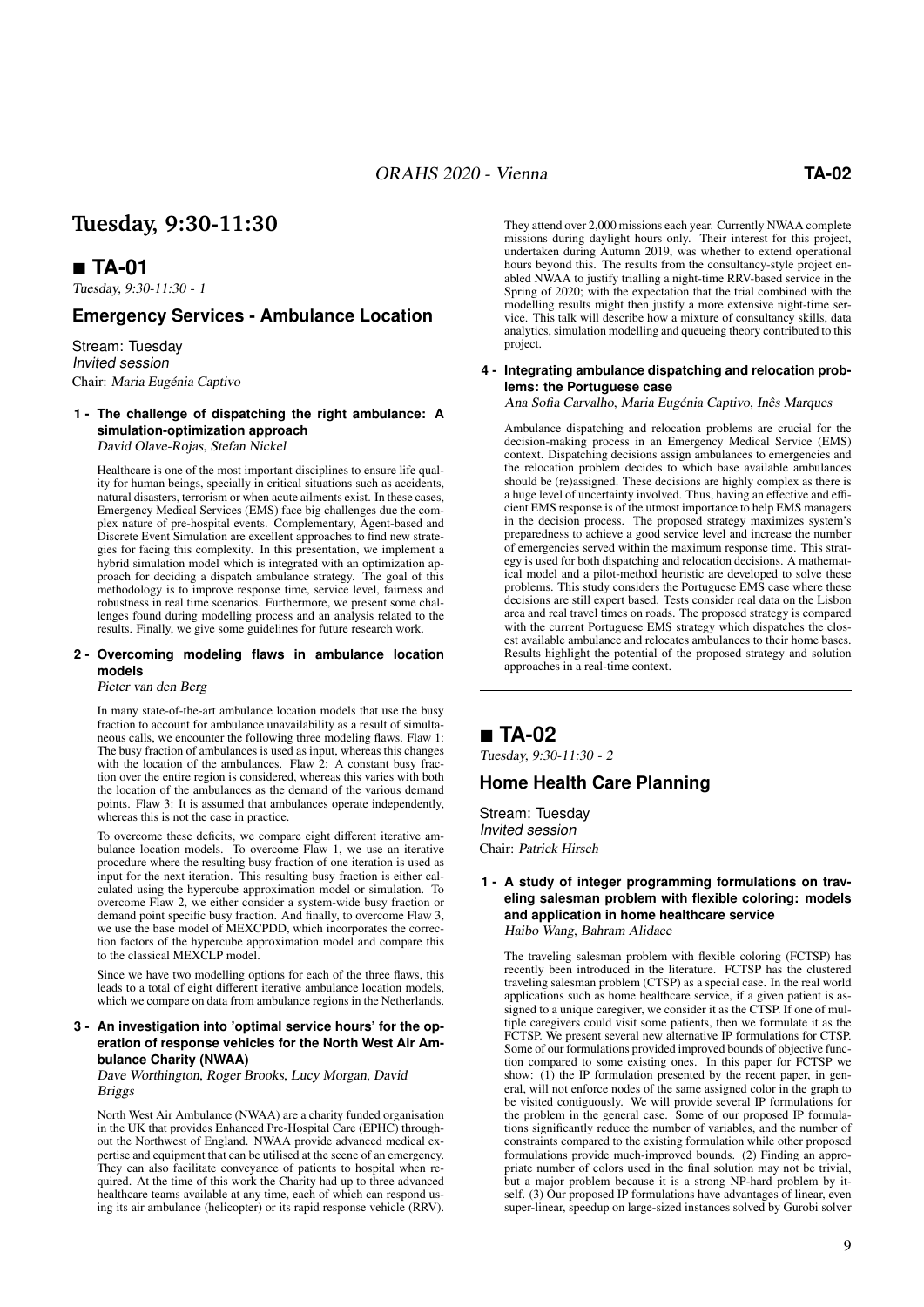under a parallel computing environment, which could be alternative on solving large-sized instances directly instead of developing problemspecific heuristics. Finally, we assess our formulations with randomly generated test instances, and home healthcare service using available commercial solvers.

#### **2 - Evaluation of an integrated mobility concept for home care staff and ambulant patients**

Lorena Reyes-Rubiano, Jana Voegl, Patrick Hirsch

Efficient transport of home care staff and ambulant patients is crucial for health care service providers. Due to the increase in demand, limited availability of resources and environmental regulations, service providers are starting to integrate trip sharing strategies as a sustainable solution to mobility problems. Sustainability is a complex concept that involves the economic, environmental and social dimensions of a process. This work investigates the sustainability impact of an integrated trip sharing system combined with the additional option of walking for home care staff and ambulant patients. A transport service delivers home care staff of different qualification levels to clients and picks them up after completion of their services. Ambulant patients are transported from their homes to hospitals or other medical facilities and then picked up after the end of their treatment. To determine a routing and scheduling plan for the mobility of home care staff and ambulant patients, a matheuristic algorithm is developed and implemented. A simulation model that depicts dynamic events during the planning period is designed to evaluate the feasibility of the generated operational plan. Subsequently, an online algorithm is implemented to adjust the operational plan and provide a suitable solution considering the simulated events. Different geographic regions and demographic characteristics are tested and analyzed. Consequently, decision-makers can use this model to determine operational plans considering dynamic events during the planning period concerning the sustainability impact.

#### **3 - The impact of synchronization in home health and social care services**

Helena Ramalhinho Lourenco, Jesica de Armas, Marcelus Lima

Home Health Care (HHC) is defined as medical and paramedical services delivered to patients at home. A patient in a hospital has a high cost for the community, so the main benefit of the HCC service is the significant decrease in the hospitalization rate, as well as, the improvement on the quality of patient recovery. The current trend is to send medical personal to visit patients in their home in order to reduce costs for the community and increase quality of life of the patients. Home Social Care (HSC) refers to provide social work, personal care, protection or social support services to a population in need or at risk, or adults with needs arising from illness, disability, old age or poverty with the objective to meet their specific needs. The providers of these services are a set of different professionals, that need to be coordinate by a central, usually, public organization. Frequently, a large set of the population needs both HHC and HSC services. Therefore, the closer integration of the HHC and HSC is a policy goal for many government institutions. This integration has had a limited implementation due several reasons as cultural, ways of working, regimes and logistics complexity. In this work, we propose optimization models to optimize to solve the Integrated Home Care (IHC) and evaluate the cost and quality service impact of introducing synchronization in the full system. The work is done taken into account the reality at the city of Barcelona, Spain.

### **TA-03**

Tuesday, 9:30-11:30 - 3

#### **Chronic Care Policy Modelling**

Stream: Tuesday Invited session Chair: Eric Silverman

#### **1 - Simulating the interaction of social and child care demand with an agent-based model** Eric Silverman, Umberto Gostoli

In the UK, adult social care and child care are provided through both formal and informal means, and is therefore governed by complex policies that interact in non-obvious ways with other areas of policymaking. Within affected households, families must make difficult choices as they give their time and energy to vulnerable members who need support. As the UK population continues to age and care need levels rise, supporting these carers becomes ever more critical.

In this model, we simulate care-giving agents who can provide informal care or pay for private care for their relatives. Agents make care decisions as part of complex negotiations taking place in their kinship networks, where they consider numerous factors, including their health status, employment status, financial situation, and social and physical distance. Providing care significantly impacts carers, and can cause them to reduce their working hours, sacrifice educational opportunities, and fall behind in career advancement. Care need also can generate additional health care demand, as prolonged unmet care need can lead to agents requiring hospitalisation.

The ABM reproduces the population dynamics and economic characteristics of the UK, including gender inequalities in care provision, and is able to generate plausible patterns of care need and availability. The results also demonstrate that the interrelationship of child care and adult social care means that targeting just one or the other can lead to unexpected consequences. This suggests that reducing unmet care need most effectively may require some challenging and innovative policy-making, and in this context this kind of comprehensive modelling of the interactions of multiple varieties of care will be advantageous.

#### **2 - An Evaluation of Funding Reform for Cerebrovascular Stroke in Ontario, Canada**

Felipe Rodrigues, Salar Ghamat, Norine Foley, David Barrett, Matthew Meyer

Acute care, followed by rehabilitation, are two of the most significant stages of the Cerebrovascular stroke care pathway. In Ontario, Canada, acute care hospitals are currently funded by "quality based procedures", which is a form of fee for service tied to key performance indicators. On the other hand, rehabilitation funding is mostly based on bed occupancy, with no regard to throughput.

As such, there is empirical evidence that stroke patients experience very long wait-times for rehabilitation services and decreased health outcomes. Furthermore, there is also an increased use of costly Alternate level of care (ALC) options, such as using the acute care resources as makeshift rehabilitation.

Using a queuing game-theoretical model, we investigate the performance of the current funding and admission policies and propose new policies/contracts based on treatment intensity, cost sharing and vertical integration.

We are able to derive closed form solutions and boundary conditions for such policies. Moreover, we utilize aggregate secondary data for numerical analysis and simulation, validating the potential efficiency gains and cost savings of our proposed policies.

#### **3 - Designing Cancer Care through Patients Experiences: A Perspective of Self-Determination Theory** Jiun-Yu Yu

Cancer patients are experiencing a number of pain points in their current journey through the cancer care continuum. In order to understand thoroughly the root causes of the pain points, multiple research methods are applied. In-depth interviews are conducted with cancer patients and medical professionals and are analyzed using Grounded Theory. In addition, text mining technique, Latent Dirichlet allocation (LDA) is employed to investigate the post and comments downloaded from a number of Facebook Group particularly for cancer patients. The integrated qualitative analysis generates unique insights about the underlying causal loop structure that creates those pain points. To fundamentally and effectively solve the problems, the theory of basic psychological needs, Self-Determination Theory, is incorporated. It has been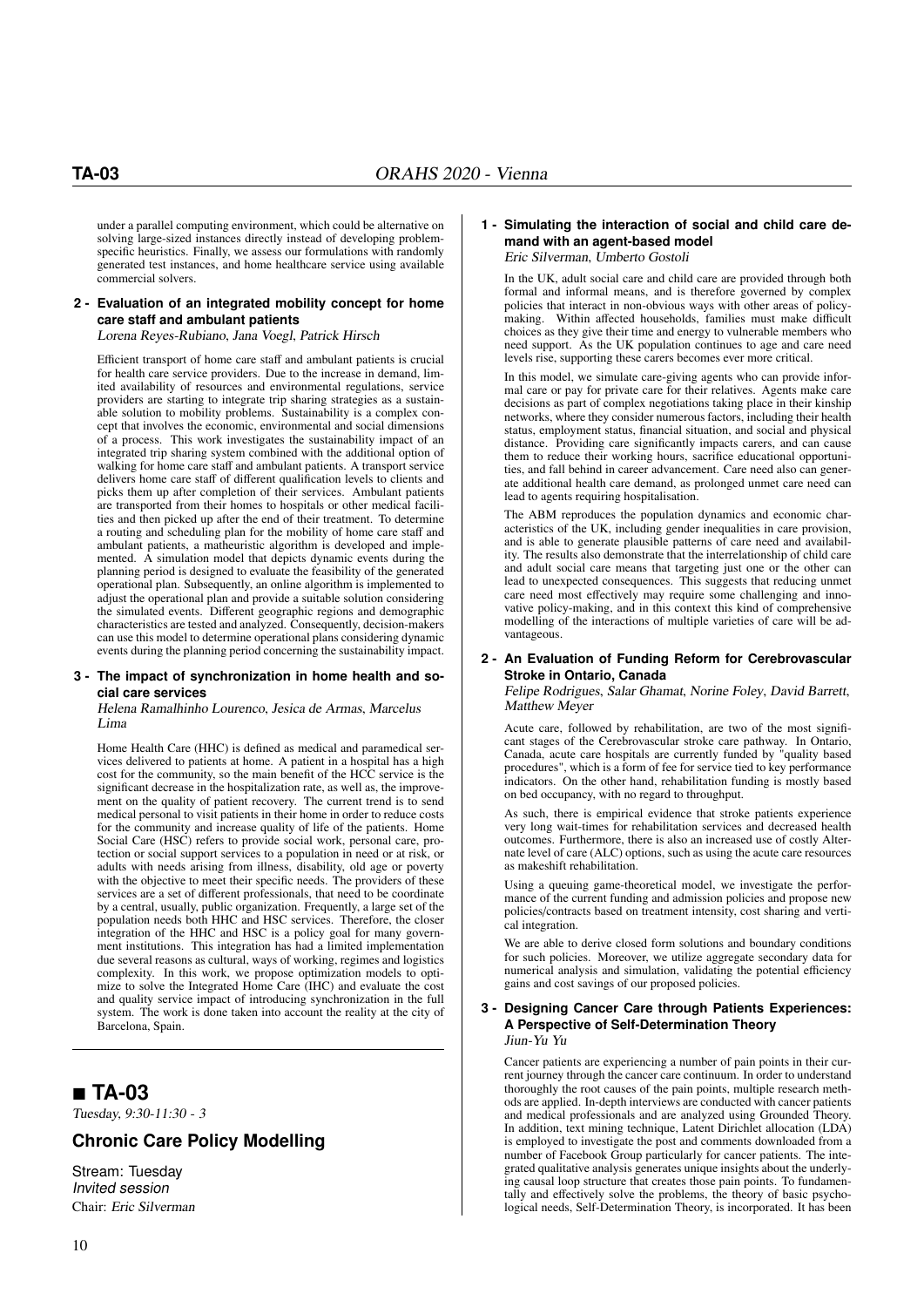found that both information and psychological supports from other experienced patients play an important role. Thus the design guidelines for a new care model for cancer patients are developed accordingly.

#### **4 - Evaluating service innovations to alleviate pressures in the management of patients with long term conditions through system dynamics modelling** Gozdem Dural-Selcuk, Christos Vasilakis

Developed countries are struggling with an ageing population and its effects on healthcare services. One of the reasons is that changes in population structure as well as other contributing factors such as changes in peoples' lifestyles tend to increase the number of people with long term conditions. The management of long term conditions necessitates periodical and frequent visits to a specialist, which generates additional demand for healthcare services. Partly as a result, healthcare professionals and managers have been looking into different ways of expanding capacity in innovative and more efficient manner. One such service innovation is the introduction of remote-review or virtual clinics, primarily for those patients with long term conditions who are deemed to be stable or low risk. The idea is to increase capacity for outpatient appointments while avoiding the high costs associated with setting up and running a full consultant led clinic. There are plenty of empirical studies in the literature addressing different aspects of virtual clinics: e.g. the false negative/positive rates for patient risk group classification, the patient experience during and after implementation, their use in different diseases and conditions, etc. There are fewer examples in the literature that consider the problem from an operations research/systems modelling perspective. The modelling is not trivial given the need to capture the relevant population dynamics including notions of disease progression in the patients. In this paper we describe a system dynamics model that is designed to evaluate the likely impact of the implementation of virtual clinics under changing population dynamics and dynamic disease progression of the patients.

### **Tuesday, 12:00-14:00**

### **TB-01**

Tuesday, 12:00-14:00 - 1

#### **Emergency Care Planning II**

Stream: Tuesday Invited session Chair: Melanie Reuter-Oppermann

#### **1 - Designing an Emergency Navigator for Assigning Emergency Patients to Hospitals**

Melanie Reuter-Oppermann, Clemens Wolff

Emergency services in countries such as Germany are defined by a complex service network and a multitude of planning problems and necessary decisions. In case of an emergency, emergency medical service (EMS) providers send an ambulance to the patient, perform first treatment and then transport most patients to a hospital. Due to the comparably high number of hospitals in Germany, often more than one hospital is available. Therefore, an EMS provider must decide to which hospital, more specifically, to which emergency department (ED), the patient is taken, without knowing the current workload of the EDs. Applying the Design Science Research paradigm, we propose a concept for a decision support system (DSS) called the "Emergency Navigator" that connects the EMS provider with the EDs and allows for an informed decision making that not only considers the patient's, but also the EMS provider's and the EDs' objectives. Therefore, by applying system thinking, the decision support system enables customercentric care. A first prototype of the system in form of a mock-up was developed and evaluated with emergency service providers who would be the main users of the system. For the DSS, the applicability of a discrete-event simulation of the ED as well as of machine learning models for predicting the treatment time for an individual patient are investigated. A research outline for fully designing and developing the system is presented. The idea of the "Emergency Navigator" was developed at a series of healthcare hackathons together with practitioners from related fields.

#### **2 - Triage algorithms for mass casualty incidents: Comparison, analysis and new systems.** Christina Bartenschlager

Traffic accidents, terrorist attacks or natural disasters regularly lead to mass casualty incidents (MCI), which significantly exceed the supply capacities of the rescue service. In order to ensure the survival of as many patients as possible, it is particularly important to classify the injured persons according to urgency of treatment. Various algorithms are available for this triage. The systems suggest a sequence of defined processes (e.g. checking vital signs), at the end of which each patient is assigned a category. The aim of the work is to present and analyze different algorithms, compare them based on a simulation and suggest new triage systems based on our results.

### **3 - When to Switch? Index Policies for Resource Scheduling in Emergency Response**

Dong Li, Li Ding, Stephen Connor

We consider the scheduling of limited resources to a large number of jobs (e.g., medical treatment) with uncertain lifetimes and service times, in the aftermath of a mass casualty incident. Jobs are subject to triage at time zero, and placed into a number of classes. Our goal is to maximise the expected number of job completions. We propose an effective yet simple index policy based on Whittle's restless bandits approach. The problem concerned features a finite and uncertain time horizon that is dependent upon the service policy, which also determines the decision epochs. Moreover, the number of job classes still competing for service diminishes over time. To the best of our knowledge, this is the first application of Whittle's index policies to such problems. Two versions of Lagrangian relaxation are proposed in order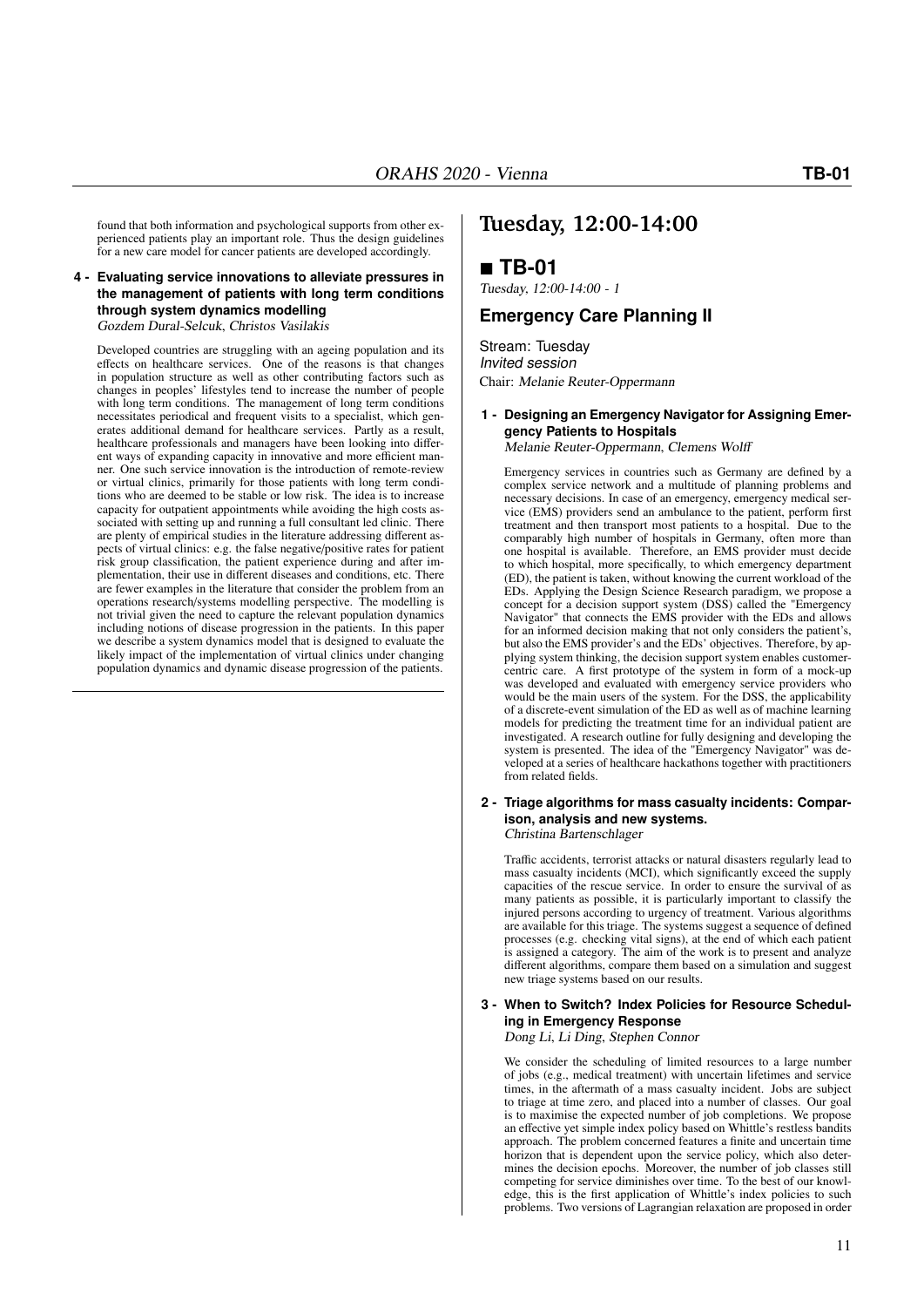to decompose the problem. The first is a direct extension of the standard Whittle's restless bandits approach, while in the second the total number of job classes still competing for service is taken into account; the latter is shown to generalise the former. We prove the indexability of all job classes in the Markovian case, and develop closed-form indices. Extensive numerical experiments show that the second proposal outperforms the first one (that fails to capture the dynamics in the number of surviving job classes, or bandits) and produces more robust and consistent results as compared to alternative heuristics suggested from the literature, even in non-Markovian settings.

#### **4 - Fairness in ambulance routing for post disaster management**

#### Sara Bigharaz, Roberto Aringhieri

Although many researches concerning humanitarian relief services highlight the importance of demand satisfaction and equity, the few articles focus on fairness as an objective in disaster optimization problems. The concept of fairness has been varied in definition according to the context of problems. Regarding relief operations, fairness can be defined as equity and impartiality in service level for people who are in need. In humanitarian relief operations one of the major concern is transportation of patients by ambulances. Efficient post disaster management strongly are entwined with decrease in possibility of death and human suffering. When a disaster occurs initial data about the damages and injuries is collected without delay. The dispatcher classifies patients' requests according to their severity and locations. According to [1], two groups of patients based on triage system can be considered in affected area. Different types of ambulances staffed by medical crew are dispatched to affected areas immediately in order to treat wounded people and transport patients to hospitals as needed. We present a realistic problem statement and a new formulation based on the depicted by the team orienteering framework: given a set of requested services the class of orienteering problems seeks routing solutions with respect to a given time threshold maximizing the scores of the collected services. We consider different approaches to include the concept of fairness in the model in accordance with [2]. Preliminary computational results and insights are also reported. [1] L. Talarico et. al., Ambulance routing for disaster response with patient groups, C&OR 2015 [2] G. Nicosia et al., Price of Fairness for allocating a bounded resource. EJOR, 2016

### **TB-02**

Tuesday, 12:00-14:00 - 2

### **Health Care Appointment Planning I**

Stream: Tuesday Invited session Chair: Jens Brunner

**1 - Empirical Analysis of the Impact of Operational Factors On Clinical Decision Making in a Chronic Care Clinic** Zehra Önen Dumlu, Evrim Didem Gunes, Raj Sengupta, Tolga Tezcan

The rising number of patients with chronic conditions brings an imperative to find ways to improve efficiency of chronic care without compromising quality. In this research, we investigate how non-clinical operational factors affect clinical decisions of health professionals using 61,335 patient visit data from a rheumatology outpatient clinic. At each appointment, the clinician gives the decision of either to discharge the patient from care or to recommend a follow up appointment to be scheduled. Patients who are discharged may then ask for an appointment and reattend with similar complaints, if needed. We analyse the effect of three important factors namely workload, continuity of care and patient waitlist size on these decisions. Using econometric models, we show that increasing workload decreases probability of discharge. By contrast, patient waitlist size and continuity of care increase probability of discharge. On the other hand, higher patient list

size at time of discharge increases reattendance probability while continuity of care decreases it. We discuss managerial implications of our results and give suggestions supported by counterfactual analysis on outpatient scheduling policy to show how to improve delivery of care in a chronic care clinic with the possible impact of these suggestions.

#### **2 - Chemotherapy planning and clinicians rostering in an outpatient cancer centre**

Elena Tanfani, Giuliana Carello, Paolo Landa, Angela Testi

In the past years, the number of patients needing chemotherapy treatments has been constantly increasing and the chemotherapy treatments must be carefully planned so as to provide suitable and timely cure. Chemotherapy treatments are often provided within a day hospital setting, where clinicians and nurses staff must face the increasing demand for treatment, with limited resources, such as outpatients rooms, beds and seats for the chemotherapy infusion.

In this work we focus on the oncologist visit each patient must undergo before treatment to check if his/her conditions can bear the drug infusion. We consider the problem of planning the weekly assignment of outpatient rooms and time slots to the pathologies in a cancer center where the area dedicated to treatment is shared among different oncologist specialties, as suggested by the Organisation of European Cancer Institutes. The problem asks to decide when and where each pathology is treated: the week is divided into time slots and a pathology must be assigned, in each time slot, to each of the outpatient rooms. Further, the clinicians' availability on a monthly basis is given and we must select a clinician with suitable skills to cover each time slot assigned to a pathology along the weekly schedule.

We formulated the problem as an ILP model and we considered different objectives, such as the amount of satisfied demand and clinicians workload balance.

We applied the models to real data from an Italian hospital and we analysed the resulting solutions, in terms of scalability and maximum handled demands.

#### **3 - Minimizing Tardy Appointments in Physiotherapy Under Consideration of Continuity of Care and Therapist Preferences**

Jens Brunner, Sebastian Kling, Sebastian Kraul

Physical therapy in hospitals plays an important role for the rehabilitation of patients. Similar to nursing, the profession often has to deal with staff shortages due to lack of potential employees and absenteeism caused by high physical and mental workload. The therapist shortage negatively affects the number of appointments, which can take place each day. Furthermore, continuity of care with the same therapist, highly important for the quality of care as well as an influencing factor on employee stress, cannot be guaranteed for individual patients. This presentation shows a multi- criteria optimization model for the daily therapy appointment-scheduling problem. We minimize the number of unfulfilled appointments weighted by patient priority. In order to improve patient rehabilitation, we also penalize missing continuity of care and consider employee preference violations for therapy tasks. We present preliminary results using real-world data of our cooperation hospital.

### **TB-03**

Tuesday, 12:00-14:00 - 3

### **Operating Room Planning**

Stream: Tuesday Invited session Chair: Erik Demeulemeester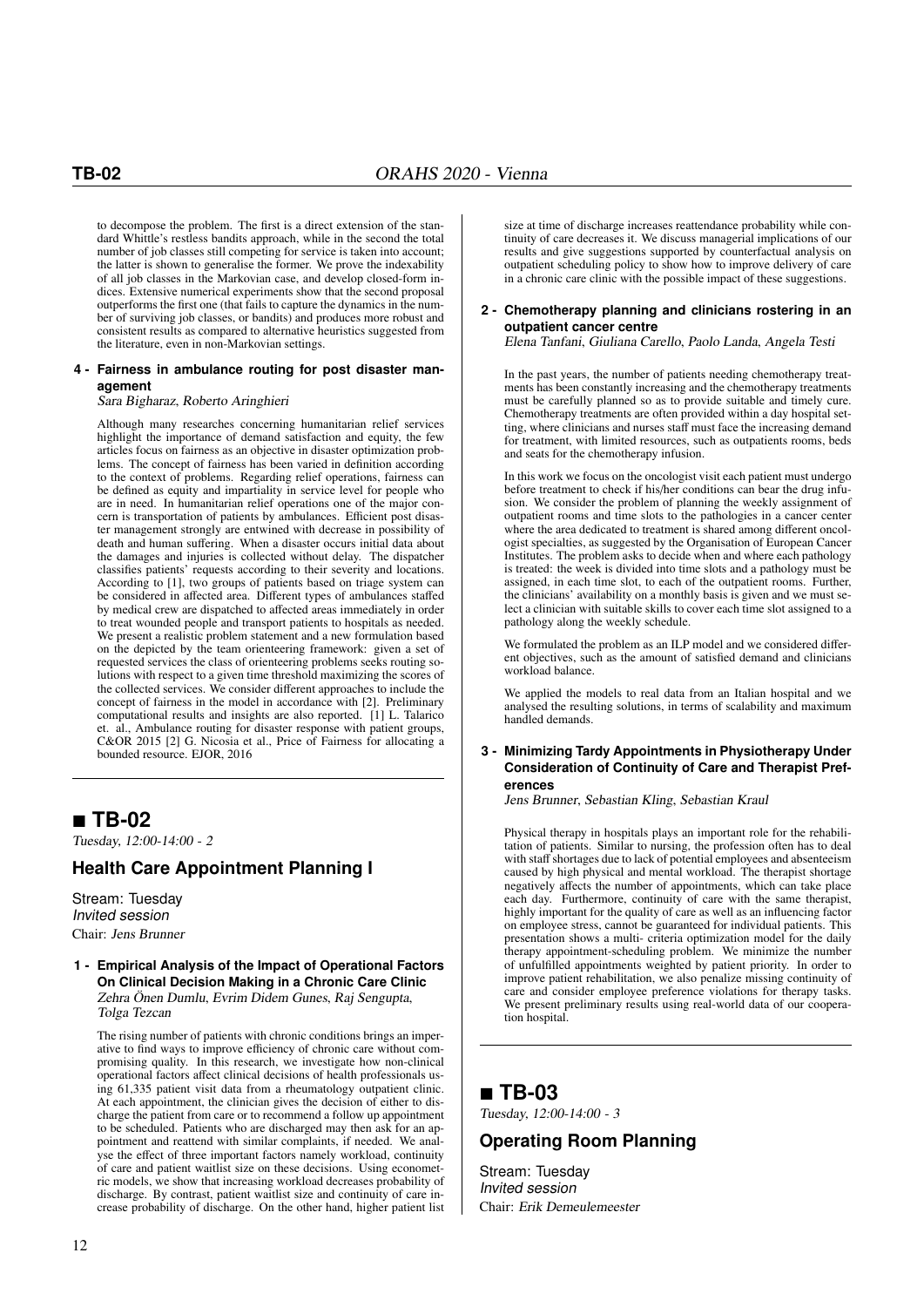#### **1 - Designing master surgery schedules with downstream unit integration via stochastic optimization** Daniel Santos, Inês Marques

Surgical activity has a substantial impact in hospitals, generating most of their funding, comprising most of their costs and directly influencing all other areas of the hospital. Additionally, social concerns arise, namely related to equity and speed of access, especially given that demand for health care continues to increase and resources are scarce. Improving the efficiency and quality of operating room management is therefore paramount in the modern society.

This work studies the (cyclic) master surgery scheduling problem which assigns surgical specialties to operating room blocks (i.e., a shift of an operating room). For a master surgery schedule to be applicable in practice, multiple considerations must be taken into account. The most common bottlenecks to the construction of a master surgery schedule are the available human resources, namely surgeons, anesthetists and nurses, and non-human resources, particularly beds. The focus of this work is in the integration of downstream units, i.e., beds. Overutilization of beds originates canceled surgeries. Conversely, underutilization of beds leads to a waste of hospital capacity. For this reason, it is important that the master surgery schedule is such that it produces an overall leveled utilization of beds. Although in a tactical planning scenario, operational bed requirements are unknown, these may be estimated based on historical data.

We propose a stochastic optimization model that captures uncertainty in bed requirements, with a recourse function that reduces the overutilization of beds. A solution approach based on Benders decomposition is developed and results for instances based on real-life data are presented.

#### **2 - Operating room planning and scheduling for outpatients and inpatients under uncertainty: A literature review and a simulation study**

Lien Wang, Erik Demeulemeester, Vansteenkiste Nancy, Rademakers Frank

In hospitals, the efficient planning of the operating rooms (ORs) is difficult due to the uncertainty inherent to surgical services. This paper aims to analyze the similarities and differences between the outpatient surgery scheduling and the inpatient surgery scheduling in order to provide valuable insights for an efficient scheduling of the inpatient OR department. First, we review the literature from three perspectives, i.e., the uncertainty, the strategies and methodologies, and a performance comparison between the two scheduling settings. Based on this review, we propose that a promising practice to schedule inpatient surgeries consists of partitioning inpatient surgeries into two homogeneous groups, namely one group with more predictable surgeries (MPS) and another one with less predictable surgeries (LPS). Next, we suggest how to partition, and discuss whether to pool OR capacity and patients or not. Finally, through an extended simulation study that quantifies the trade-off between pooling and partitioning regarding various performance measures (PMs), we report a number of findings and insights. First, when contemplating the partitioning of ORs and surgeries, the surgery duration uncertainty should be considered as it substantially affects most PMs. Second, the partitioning policy tends to be harmful for the OR-related and the non-elective patient-related PMs, while it might improve the elective patient-related PMs if an additional overflow is allowed. Specifically, the partitioning policy increases the difference in the PMs between both groups. Furthermore, these results are robust to hospital and patient attributes, but the magnitude of the impact brought by the partitioning policy depends on some of these attributes.

#### **3 - Stochastic Scheduling of Operating Rooms And Reusable Medical Devices Under Dynamic Rescheduling**

Enis Kayis, Elvin Coban, Seyyed Kian Farajkhah

Health care expenditures are expected to grow every year, and more than 40% of a hospital's total expenses and revenues are generated by surgical operations. One of the major resources required during

surgeries is reusable medical devices (RMDs). RMDs are surgical instruments used during surgeries which have to be reprocessed by thorough cleaning followed by sterilization after each use. RMDs have to be planned with operating rooms (ORs) concurrently since insufficient RMDs may cause delays in operation starting times. However, the management of RMD sterilization stage is nontrivial. First, RMDs are sent to sterilization service at different times due to different finishing times of surgeries during a day. Second, the decision of how to load the sterilization machines, i.e., how to batch RMDs, is a complicated one. Lastly, time spent during sterilization has to be considered during the scheduling of ORs since a surgery cannot start without the required number of RMDs. In this paper, we study the integrated scheduling of ORs and sterilization of RMDs under stochastic surgery durations with the possibility of dynamic rescheduling, if needed, during the day. We propose a simulation-optimization approach to tackle this problem, quantify the value of incorporating uncertainty and dynamic rescheduling and create managerial insights for the OR managers.

### **4 - A mathematical programming framework to manage extended operating room hours**

Mariana Oliveira, Valérie Bélanger, Angel Ruiz, Daniel Santos, Inês Marques

One of the strategic objectives of the Portuguese National Health Plan is to provide an adequate, equitable and timely access to health services. A maximum guaranteed response time, according to a clinical priority, is assigned to each surgical patient. Passed that time, a voucher is issued for the patient to receive surgery in any other (public or private) hospital. Besides not being reimbursed for the surgery, the hospital of origin must pay an additional fee. Thus, to avoid this double jeopardy, every hospital intends to maximize the number of surgeries that are performed in due time. Frequently, hospitals need to rely on a different strategy to increase surgical capacity. To face the high surgical demand and low capacity resources, an additional production program was created in Portugal in 2004 to complement normal production. Two surgical production types are simultaneously performed in the hospitals: normal production uses regular operating room time and is part of the salary of staff; additional production uses operating room and staff's extra time and is paid under a fee-for-service system. Additional production is often imperative to avoid surgery vouchers emission and guarantee economic stability of the hospitals. However, surgical staff is not obliged to perform additional production. Based in a collaboration with a public Portuguese hospital, this work combines two different financing systems (salary and fee-for-service) for surgery activity and develops a mathematical model to schedule patients for additional production. Moreover, a framework on normal and additional production is proposed to assess the results obtained with the model. The ultimate goal is to avoid surgical vouchers emission and balance effort towards normal and additional production.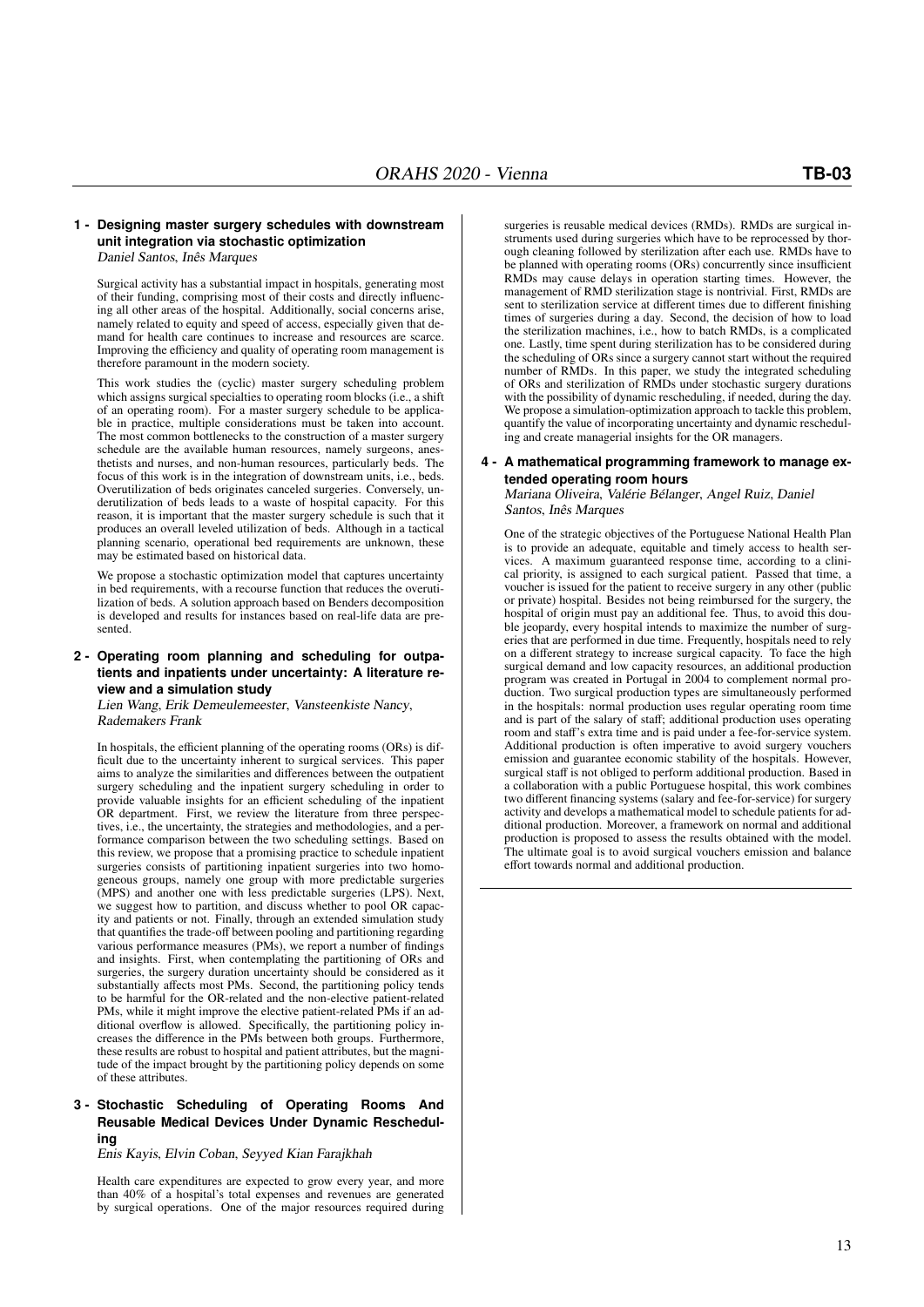### **Tuesday, 15:00-16:00**

### **TC-01**

Tuesday, 15:00-16:00 - 1

### **Keynote Greg Zaric**

Stream: Tuesday Invited session Chair: Marion Rauner

#### **1 - Incentives and Coordination in Healthcare** Greg Zaric

The healthcare system involves the actions and decisions of multiple parties, including patients, doctors, hospitals, payers, and regulators. The different parties may have different information and different objectives, resulting in decisions that are sub-optimal from the perspective of the entire system. In this talk I present several examples of research on contracts to coordinate the actions of independent decision makers in health care. In particular, I will discuss principal-agent models of pharmaceutical risk sharing contracts and hospital gain-sharing agreements; and empirical studies of the impact of incentive payments to physicians.

### **Tuesday, 16:30-18:00**

### **TD-01**

Tuesday, 16:30-18:00 - 1

### **Round Table on Prevention**

Stream: Tuesday Invited session Chair: Bernhard Schwarz

**1 - Round Table on Challenges in Health Care Prevention** Sally Brailsford, Margaret L. Brandeau, Alexandra Schosser, Bernhard Schwarz

International experts from practice and research discuss current and challenging issues of health care preventions strategies from Austria, Great Britain, and United States of America.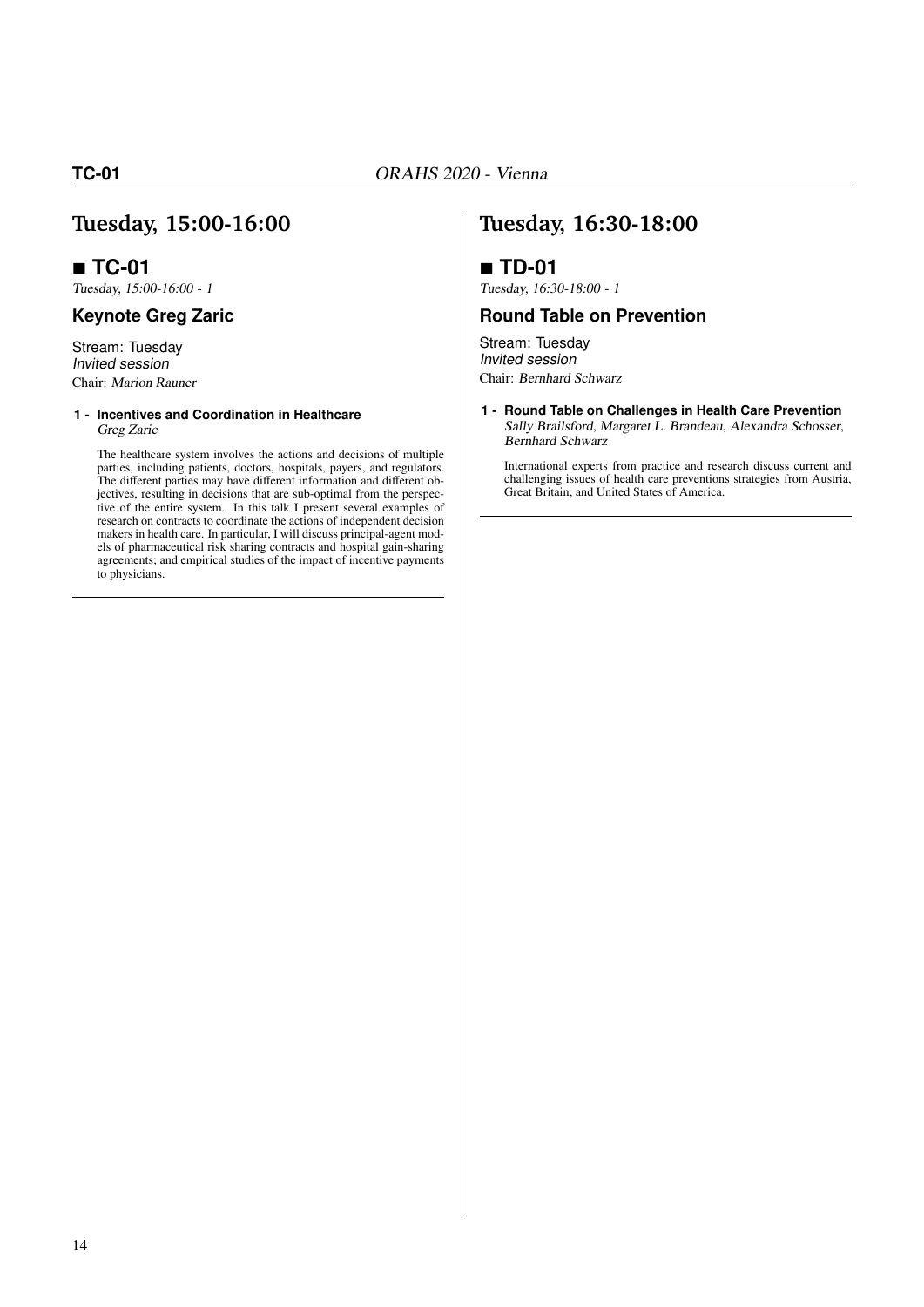## **Tuesday, 18:30-19:00**

### **TE-01**

Tuesday, 18:30-19:00 - 1

### **e-Tour Sky Lounge**

Stream: Tuesday Invited session Chair: Marion Rauner Chair: Nurcan Cakan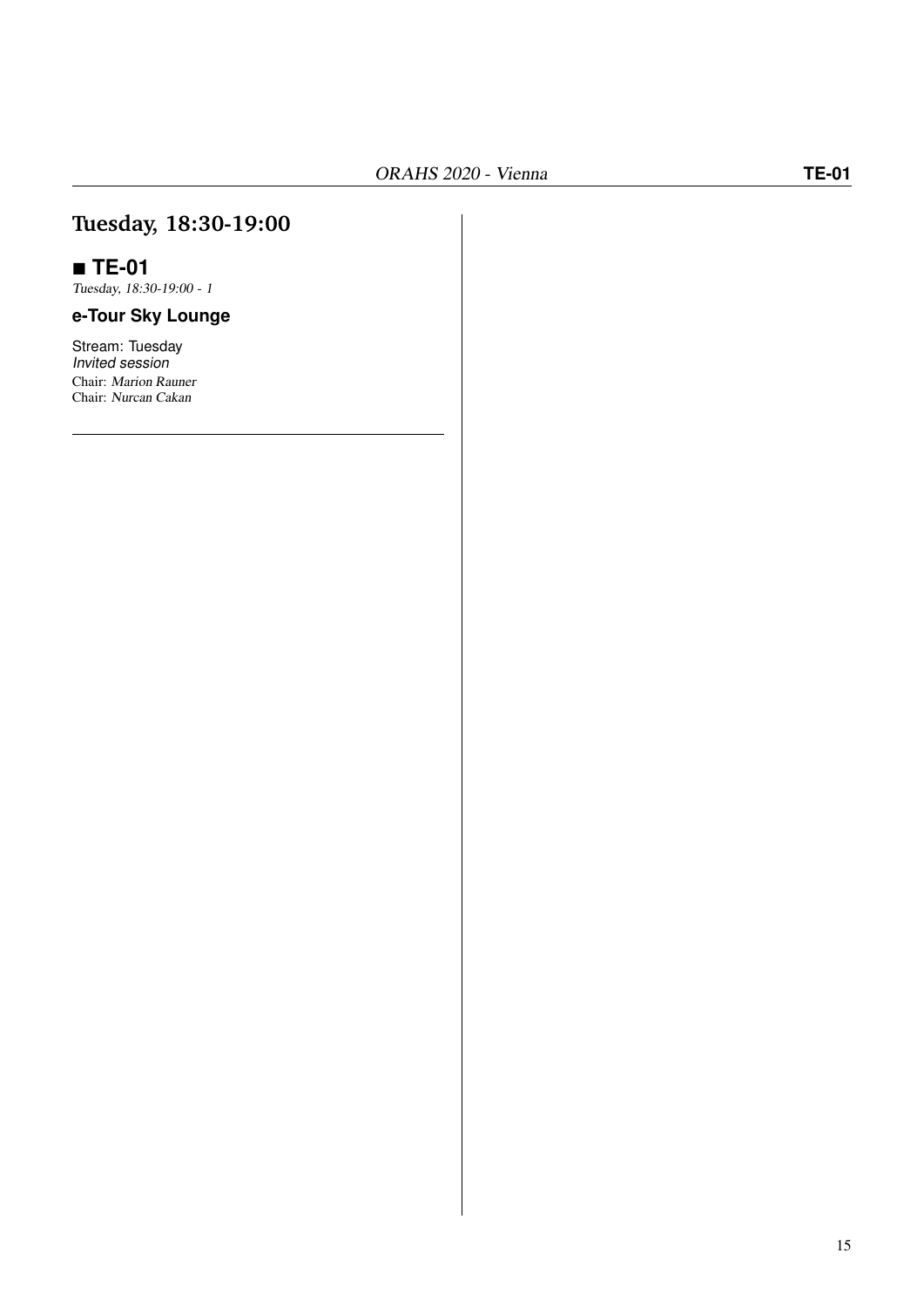### **Wednesday, 13:30-15:30**

### **WA-01**

Wednesday, 13:30-15:30 - 1

### **Poster Session**

Stream: Wednesday Invited session Chair: Roberto Aringhieri Chair: Inês Marques Chair: Sally Brailsford Chair: Michael Carter

#### **1 - Application of forecasting techniques to predict the volume of EMS calls**

Paulo Abreu, Ana Paula Barbosa-Póvoa, Inês Marques

Emergency medical services (EMS) are present in most cities around the world. Attention for such services is increasing, as demand is also growing due to the aging population, population growth and contemporary problems such as alcohol abuse, which can lead to potential emergencies, for instance, car accidents. Tighter budgets, demand coverage, and population equity are the usual aspects that lead to the efficient use of resources, since there is no place for mistakes or inefficiency because human lives depend on it. The efficiency of these operations is critical and demand forecasts can contribute to such goal as reliable forecasts are important inputs for EMS planners to better allocate scarce resources. Hence, attention is needed due to fluctuations throughout the month, week, day and hour of each day. The aim of this work is to forecast the volume of EMS calls. Time series models proposed in the literature are compared with a new radial basis function (RBF) network in a dataset of the Portuguese EMS provider. As far as we are aware, despite previous applications of artificial neural networks to forecast the volume of EMS calls (e.g. multilayer feedforward neural network with backpropagation learning in Charlotte-Mecklenburg, North Carolina), this is the first attempt to apply a RBF approach to generate EMS call volume predictions.

#### **2 - Variability in hospital treatment costs: A time-driven activity-based costing approach for early stage invasive breast cancer patients**

Erin Roman

Objectives: Using generic treatment pathways for breast cancer, and molecular subtype perspective, we aim to measure the impact of several patient and disease characteristics on the overall treatment cost for patients. Additionally, we aim to generate insights into the drivers of cost variability within one medical domain. Design, setting and participants: We conducted a retrospective study at a breast clinic in Belgium. We utilized time-driven activity-based costing to measure costs within the hospital and used 15 anonymous patient files to conduct our analysis. Results: Significant cost variations within each molecular subtype and across molecular subtypes were found. Luminal A had a cost differential of 166%, with the greatest treatment cost amounting to \$29,780 relative to \$11,208 for patients. The main driver of cost variations related to disease characteristics. Luminal B classification was impacted by both patient and disease characteristics resulting in a cost differential of 242%. Triple negative patients treatment costs amounted to \$26,923, this sub-group is considered more aggressive in nature, thus costs are driven by disease characteristics. Given the inclusion of Herceptin, the HER2-enriched subtype is impacted by disease characteristics. Conclusion: Given the cost crisis in health care, the need for greater cost transparency has become imperative. We generate initial insights into the drivers of cost variability for breast cancer. We found evidence that disease characteristics such as severity and more aggressive cancer forms have a significant impact on treatment cost across the different subtypes. Similarly, patient factors such as age and presence of gene mutation contribute to differences in treatment cost variability within molecular subtypes.

#### **3 - Multi-site Pathology Service Optimisation**

Daniel Gartner, Daniel Tolley, Trish Chalk Transportation services in healthcare are under intense pressure to meet specific target transit times. This is especially the case when considering specimen transportation from Primary and Secondary Health Care locations to specimen testing laboratories, as well as inter-hospital specimen transportation. This paper explores the use of mathematical modelling for specimen transportation in a multi-hospital, multiclinic and multi-pathology laboratory setting in the U.K. We formulate the model as a vehicle routing problem and show that a far more efficient transport setting can be produced as compared to current transport services. We propose a new configuration of van routes using meta-heuristic optimisation and geographical modelling. Our results reveal that a fleet of vehicles can be reduced by two vans while, at the same time, reducing average specimen transit time. Our results will be used to inform a new service model around the opening of a new critical care centre hospital site.

#### **4 - Patient adherence in healthcare problems: A systematic literature review of OR/MS approach**

#### Hakan Kılıç, Evrim Didem Gunes

Patient non-adherence is a major obstacle to desired health outcomes. This study presents a systematic literature review of studies that apply Operations Management/Management Science (OR/MS) methods, excluding statistics, for tackling healthcare decision-making problems involving patient adherence. PubMed, Scopus and Web of Science databases were searched with the following keywords until May 2020: OR/MS methodology, patient adherence terms and healthcare operations management problems. The literature is then classified to report what is the healthcare problem setting, what is the objective, what type of patient adherence is considered, how patient adherence is incorporated and which OR/MS modelling technique is used.

#### **5 - Multi-site and multi-service modelling for elderly and frail patients**

#### Elizabeth Williams, Paul Harper, Daniel Gartner

Baby boomers born in and around the 1950's are now beginning to turn 70 years old, causing a rising elderly population within the UK. With 50% of elderly (over 65) patients having some degree of frailty, their care requires attention and careful planning. Frailty often results in patients being admitted into hospital, with difficulties being discharged due to ill health or unsuitable care residences, becoming very consuming of time and resources, even if they are medically fit to be discharged. Within our research, a systematic literature review has been conducted, analysing papers from 2000 to 2020 (March) from five Thomson-Reuters Journal Citation Report categories, specifically focusing on those primarily using healthcare and operational research (OR) methods. The search criteria was used to collate papers focusing on care pathways for the frail and elderly. Initial results from the original, forward and backward search produced over 900 publications, however further analysis reduced this result to 46 papers of relevance. Research within this field has been increasing over the last 20 years, with 40% of papers having been published since 2016. The main OR method discussed tends to be variations on Markov modelling, i.e. Coxian-phase type distributions. Our preliminary analysis reveals that most studies consider the complex challenge of demand forecasting, with two papers aiming to improve patient care. The body of literature does not model the pathway in a holistic way and tends to focus on a specific department or ailment. The research also highlights the need for more work in combining patient flow modelling with patient outcomes. The research leaves scope to develop a tool which will analyse the elderly and frail pathway among both hospital and community care.

#### **6 - Reducing Waiting Time for MRI Services Using Discrete Event Simulation**

#### Sara Ketabi, Michael Carter

There is an increasing demand for MRI imaging everywhere due to many reasons including MRI advantages over other imaging modalities. This high demand has resulted in system inefficiencies such as increased patient wait times. Interventions ranging from changing the process flow to adding additional servers could improve the process with different costs but unknown impacts. The medical imaging department of Sunnybrook Health Sciences Centre has an MRI division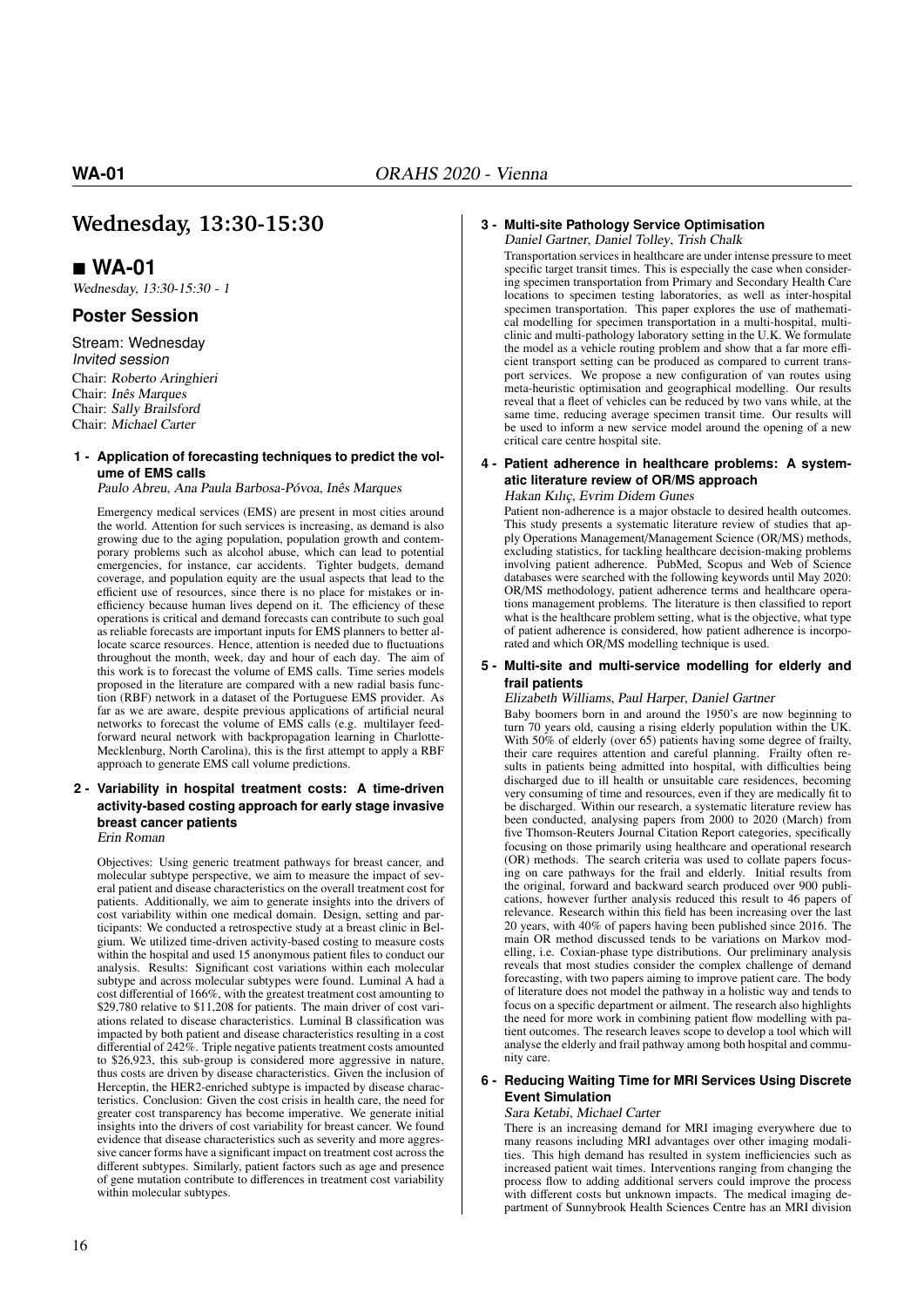with three machines available. Patients are scheduled in 55-minute slots during normal hours. The aim of this study was to investigate reducing the average in/out-patient waiting time while keeping the average emergency wait time and average resource utilization within acceptable intervals. A Discrete Event Simulation model was created based on the data for patient arrivals and service times for two months, October and November 2019. Several scenarios were tested to see whether they could improve the performance measure of the system. Using simulation optimization, the best scenarios among the proposed ones, which was changing the strategy of MRI machine allocations to different patient types, were chosen.

#### **7 - Developing and Benchmarking a Scatter Search for Markov Blanket Attribute Selection and Classification for Healthcare Data Sets**

John Threlfall

In healthcare, datasets with many discrete variables and relatively few observations are generated every day. Learning which variables are re-levant and non-redundant effectively and efficiently is a challenge. Moreover, achieving high accuracies for making predictions is difficult. In this paper, we develop a novel Scatter Search improvement heuristic to efficiently learn which variables are relevant and nonredundant in a probabilistic graphical model. Our algorithm learns a graphical Markov Blanket-based classifier from data which can be used to predict, for example, whether a patient has a specific diagnosis or not. We combine our algorithm with a construction heuristic and evaluate it on different performance metrics and level of detail based on benchmark data sets. Computational results reveal that the our algorithm leads to competitive classification results. Another observation is that the graphical models learned from the data can be inferred within less than 5 minutes time. Furthermore, some models have substantially less predictor variables as compared to the variables in the full data set. In conclusion, our algorithm can be used in practice to classify patients effectively and efficiently.

#### **8 - Hybrid modelling of spread of anxiety due to virus infection**

Leonidas Sakalauskas

The study aims to develop a hybrid model of pandemic anxiety and panic dynamics, calibrated through indirect social anxiety and emotion level indicators, and apply it to the analysis, forecasting and management of anxiety and related panic scenarios. The developed model combines agent modeling, dynamic systems modeling with differential equations and machine learning methods. The spread of anxiety and panic associated with fear of contracting a viral disease is a characteristic feature of pandemics (Blakey & Abramovitz, 2017). From the point of view of cognitive anxiety theory (Clark and Beck, 2010), an important part of the anxiety mechanism is the stimuli that trigger it, which become negative information that spreads in the social space. Because direct investigation of the prevalence and spread of anxiety and related panic is a complex task, coronavirus morbidity data and indirect anxiety indicator data will be used to calibrate and verify the developed model, which will be processed by machine learning algorithms. One of the possible reflections of public anxiety is the web content The sentiment analysis will identify and extract subjective information about anxiety and emotional level from the web media content.In this way, the application of machine learning methods would help to identify additional variables and their properties in the development of a hybrid model.

### **Wednesday, 16:00-18:00**

### **WB-01**

Wednesday, 16:00-18:00 - 1

#### **Covid-19 Policy Modelling**

Stream: Wednesday Invited session Chair: Alexander Rutherford

**1 - Discrete Event Simulation Model to support decisionmaking concerning COVID-19 patients' admissions in hospitals and Intensive Care Units**

Daniel García de Vicuña, Laida Esparza Artanga, Fermin Mallor

The disease COVID-19 presents an important threat to global health. This outbreak leads to an important increase in the demand for hospital beds, especially the Intensive Care Unit (ICU) beds, which involve highly specialized personnel and expensive technical sanitary material. An efficient prognosis of the necessary resources is needed to provide the best possible care to patients to report to public health authorities. The accuracy of the predictions allows preparing the response and helping to save lives. This paper reports the construction of a simulation model used to support the decision-making concerned with the short-term planning of the necessary hospital beds to face the COVID-19 in the Spanish Autonomous Community of Navarre. The simulation model focusses on estimating the health system's transitory state. It reproduces the outbreak dynamics by using the Gompertz growth model and the patient flow through the hospital, including the possible admission in the ICU. The output of the simulator estimates the number of the necessary ward and ICU beds to provide healthcare to all patients in the region for the next days. The simulation model uses expert opinions at the first stages of the outbreak, but as more data are collected the necessary parameters are fitted by statistical analysis or combining both. Every day, the research team informed the regional logistic team in charge of planning the health resources. Based on these predictions the authorities plan the necessary resources. Furthermore, the structural simplicity of the simulation model makes it appropriate for general use, i.e., it can be adapted to estimate the bed needs in any geographic area. The model was adapted to be used in other Spanish regions.

#### **2 - A Queue Network Model of Ventilator Access during the COVID-19 Epidemic**

Alexander Rutherford, Samantha Zimmerman, Peter Dodek, Monica Norena, Alexa van der Waall

The COVID-19 pandemic has placed considerable strain on healthcare systems in many countries, and particularly on intensive care units. Approximately 60% of COVID-19 patients admitted to intensive care units require mechanical ventilation within 24 hours. Although many hospitals have the ability to expand intensive care capacity to meet surge demand, mechanical ventilators are a more constrained resource. Planning for access to mechanical ventilators was of key concern for providing sufficient care during the peak of the epidemic. We developed a two-stage queue network model to support planning requirements for access to mechanical ventilators by both COVID-19 and non-COVID-19 patients in British Columbia, Canada. The first stage models stochastically the delay from onset of COVID-19 symptoms to respiratory failure and need for mechanical ventilation. The second stage is a time-dependent M/G/c/c Erlang loss model of the pool of mechanical ventilators. Input was provided by COVID-19 case projections from epidemiological modelling by the BC Centre for Disease Control. Our model produced time series projections of the number of ventilators required by health authorities in British Columbia under a range of social distancing assumptions and scenarios for reductions in elective surgeries. Analysis using our model during the initial stages of the epidemic forecasted that without social distancing the number of COVID-19 patients requiring mechanical ventilation would likely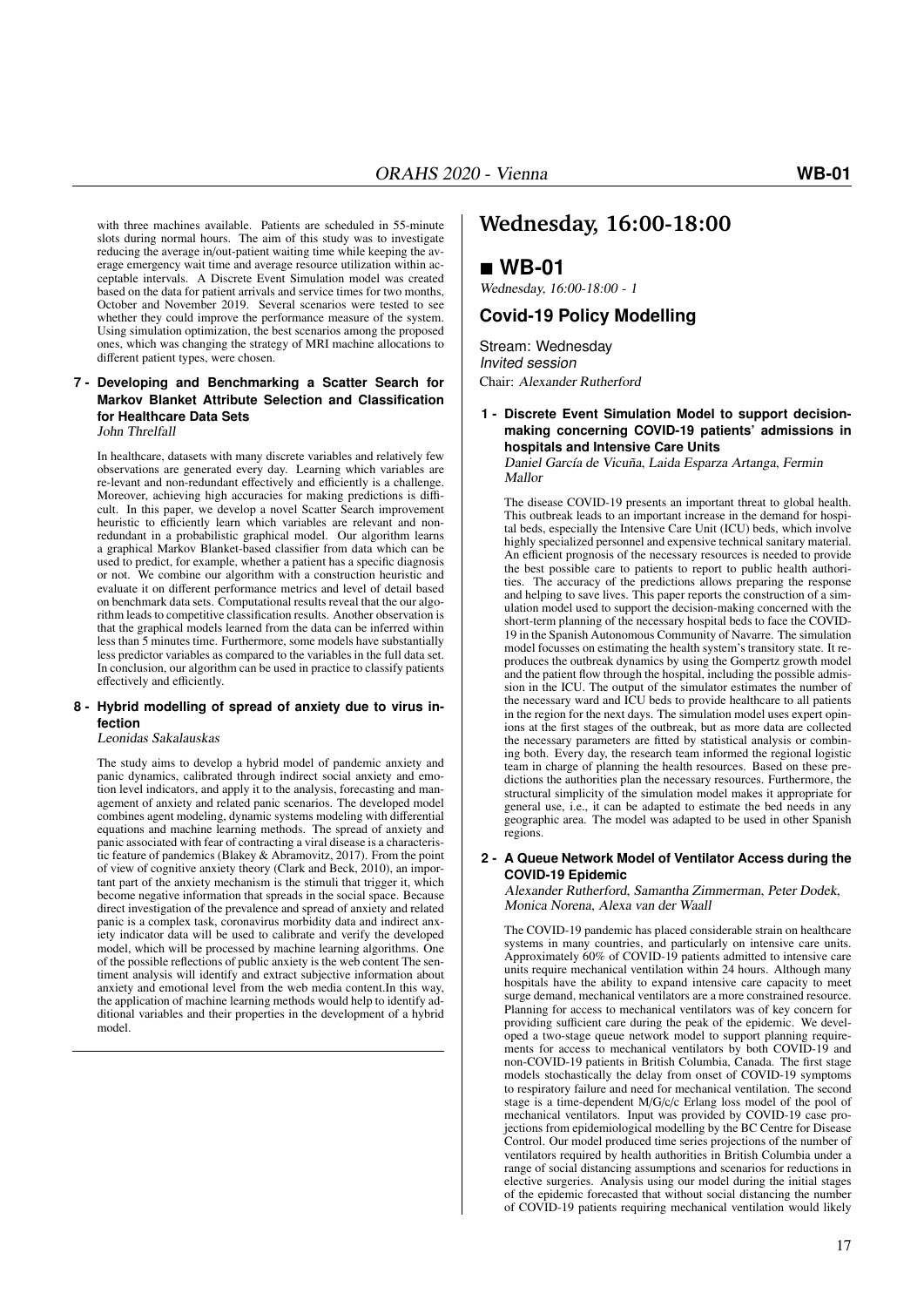have exceeded the number of available ventilators. Our modelling projected that public health measures such as social distancing, reductions in the number of elective surgeries, and purchasing additional ventilators would ensure that there would be sufficient ventilator capacity during the epidemic.

#### **3 - Optimising the daily swab test collection to identify new cases of Covid-19**

Davide Duma, Roberto Aringhieri, Sara Bigharaz, Alessandro Druetto, Andrea Grosso

The explosion of the new Coronavirus (Covid-19) pandemic has suddenly challenged our economics and health care systems, placing us in front of new management issues. One of these is the daily swab test collection (DSTC) problem, which plays a crucial role in identifying infected individuals to contrast the spread of the virus.

The DSTC consists in organizing the daily collection of swab tests reaching the house of the contact(s) of a positive case detected the day(s) before through a digital contact tracing system [1]. A set of medical teams are in charge of collecting the swab tests. In a pandemic scenario the number of test could be larger than the daily capacity of all teams in terms of working time. Further, they could have different priorities due to the proximity and the duration of the contact with the positive case(s).

This problem could be modelled as a variant of the Team Orienteering Problem (TOP) [2], that is a routing problem on a graph with durations (travelling times) associated to the arcs and profits (patient priorities) assigned to visiting the vertices. We propose an integer linear programming model for the DSTC problem, providing a quantitative analysis based on realistic instances generated for the city of Turin, Italy.

[1] Ferretti, L., Wymant, C., Kendall, M., Zhao, L., Nurtay, A., Abeler-Dörner, L., Parker, M., Bonsall, D., & Fraser, C. (2020). Quantifying sars-cov-2 transmission suggests epidemic control with digital contact tracing. Science.

[2] Gunawan, A., Lau, H. C., & Vansteenwegen, P. (2016). Orienteering problem: A survey of recent variants, solution approaches and applications. European Journal of Operational Research.

### **Wednesday, 18:30-19:00**

**WC-01**

Wednesday, 18:30-19:00 - 1

#### **e-Tour Schönbrunn**

Stream: Wednesday Invited session Chair: Marion Rauner Chair: Nurcan Cakan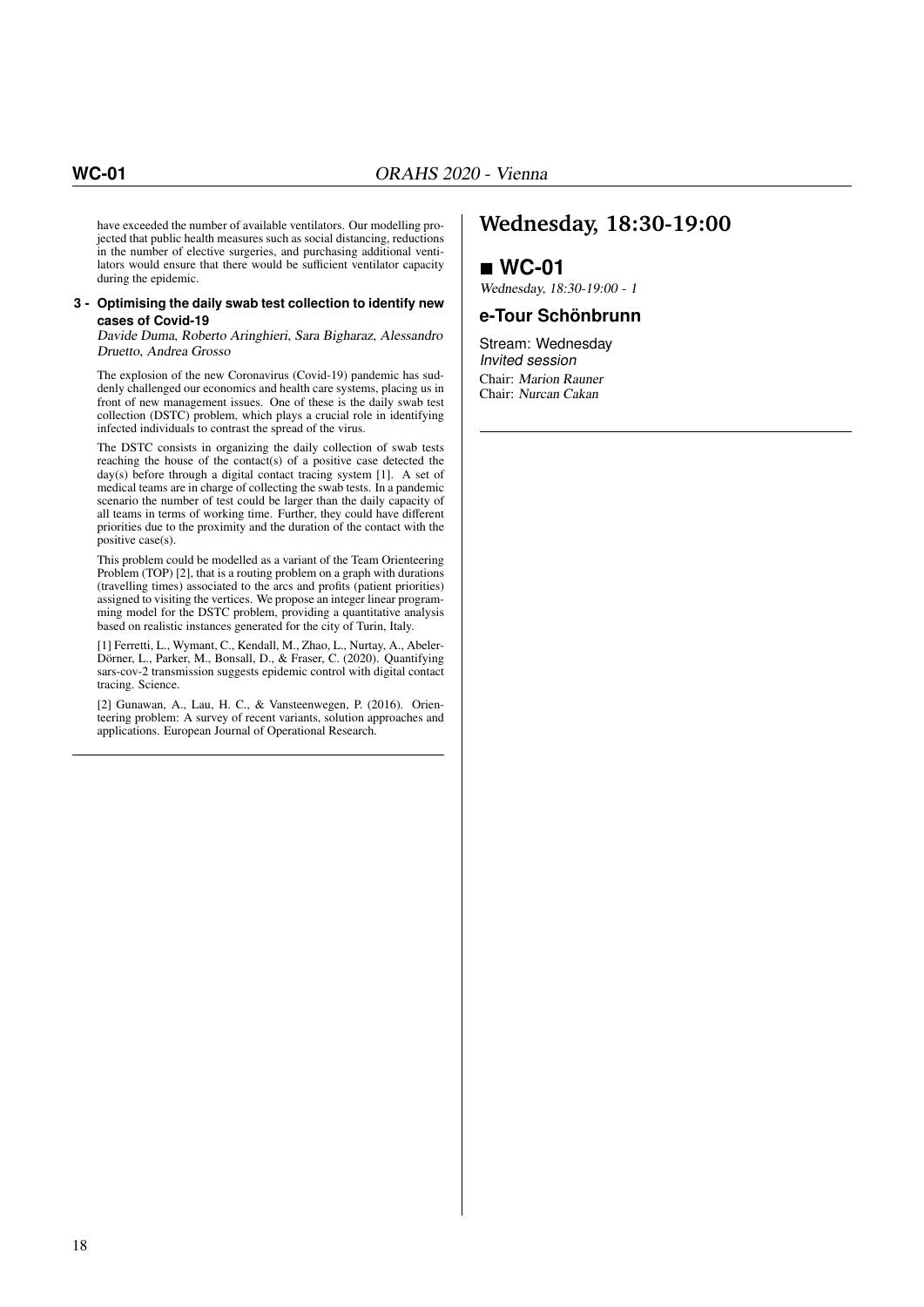### **Thursday, 9:30-11:30**

### **HA-01**

Thursday, 9:30-11:30 - 1

### **Behavioral OR & Policies in Health Care**

Stream: Thursday Invited session Chair: Sally Brailsford

#### **1 - Designing Delphi knowledge construction processes to enable OR behavioural research and extend stakeholders' analyses in health settings**

Monica Oliveira, Liliana Freitas, Ana Vieira, Klára Dimitrovová, Carlos Bana e Costa

Stakeholder involvement is crucial for developing operational research tools to assist health policy- and decision-makers. The Delphi process is widely used for involving large and geographically dispersed groups, with its recent use for collaborative value modelling being enhanced by new web platforms that allow for collecting vast amounts of data. However, as humans, stakeholders' interaction within Delphi may be influenced by their characteristics and advice-taking attitude, and by selected features of the Delphi design. Such aspects are critical for interpreting and using the information generated. In this study we design novel features for collaborative value modelling Web-Delphi processes to enable behavioural research and group analyses. Namely, we build an experimental design to explore if health stakeholders' willingness to take advice is influenced by their knowledge about the stakeholder group who gives the advice, with social network analysis used to draw the stakeholders' advice network; we propose various Delphi designs entailing homogeneous and heterogeneous panels suitable for distinct contexts; and we suggest metrics to understand group influences. We show results from testing distinct Delphi designs and performing behavioural research in the context of collecting stakeholders' views to inform the evaluation of medicines and medical devices, within the scope of the H2020 IMPACT HTA and FCT MEDI-VALUE research projects. We reflect about the need and scope to develop new approaches and experimental research in the area enabled by new technologies.

#### **2 - Using a hybrid system dynamics and agent-based simulation to evaluate the External Reference Pricing regulation effect on access, affordability and availability** R Kazakov, Susan Howick, Alec Morton

External reference pricing (ERP) regulation and its effect on drug access, affordability and availability in the EU has only previously been explored by dynamic simulation methods through a single study using a discrete event simulation approach. However, this study paid limited attention to the adaptive behaviour of market actors. The authors have developed a hybrid agent based and system dynamics simulation model to explore the aforementioned effects of the ERP regulation including its impact on agents' decision making. Key to the simulation modelling approach is the conceptualization of the pharmaceutical market as an anticipatory adaptive socio-economic system. The system involves agents' heuristic rules and forward-looking behaviour, competing for control over limited internal and external resources in an imperfect regulatory and competitive environment. The development of the hybrid simulation model was supported by the use of Resource Agent Maps, a novel qualitative modelling technique designed to analyse the interactive behaviour of agents and resources in a complex adaptive systems environment. The Resource Agent Maps provided a theoretically sound and methodologically robust procedure for the hybridization of the both simulations, and helped to support confidence in the simulation model building process.

**3 - Should I stay or should I go? Understanding noshow behaviour among low-income patients in Bogotá, Colombia**

#### David Barrera Ferro, Sally Brailsford, Honora Smith, Steffen Bayer

In Colombia, cervical cancer is the first cause of cancer mortality among women between 30 and 59 years old. Despite having reached healthcare universal coverage and implemented a free screening program, low-income patients show low adherence levels and high incidence rates. In this context, the District Secretary of Health designed an outreach program to increase early diagnosis. A group of community workers visit patients at their homes and schedule a screening appointment at the nearest healthcare facility. However, over the last three years, no-show rates for these appointments have reached levels of  $35\%$ 

In previous work we have used machine learning techniques to predict individual no-show probabilities. In this paper, we explore the use of the Health Belief Model (HBM) to understand the reasons for no-show behaviour among low-income patients. Using data collected through a survey, our analysis of their perceptions of susceptibility, severity, benefits and barriers - the four key constructs of the HBM - informs a simulation model designed to improve the impact of the outreach program.

### **HA-02**

Thursday, 9:30-11:30 - 2

### **Emergency Care Planning III**

Stream: Thursday Invited session Chair: Roberto Aringhieri

**1 - Analysing the impact of workload-based patient to physician assignment on emergency department performance by use of discrete-event simulation** Lien Vanbrabant, Kris Braekers, Katrien Ramaekers

Emergency departments (EDs) worldwide are confronted with crowding. In order to overcome the negative consequences of crowding, hospital managers are constantly looking for opportunities to improve ED performance. Because of the strict healthcare budgets, the main focus is on improving operational efficiency while preserving a high quality of care. One of the main bottlenecks in an ED are physicians. Physicians are confronted with a high and imbalanced workload, which may negatively impact ED performance through, e.g., a lower quality of care, reduced physician productivity, high stress levels among physicians, high waiting and treatment times, etc. Firstly, physicians are confronted with a (too) high workload caused by excessive multitasking. Because they are a costly resource, multiple patients are assigned to the same physician simultaneously, as multitasking has the advantage to reduce unproductive idle time. However, cognitive limitations of physicians, and patient switching costs, cause productivity losses if the number of patients assigned to a physician increases. Secondly, most EDs use a rotational patient assignment rule to assign patients to physicians. As workload is patient- and physician-dependent, an equal distribution of the number of patients among physicians can imply an imbalance in workload. Therefore, an interesting opportunity to improve ED performance entails the revision of the patient-physician assignment process by (1) taking the workload of a patient into account when assigning patients to physicians, and (2) placing a limit on the workload per physician. This way, ED performance can be improved in terms of door-to-doctor time and length-of-stay through simultaneously reducing the level of multitasking and balancing workload among physicians.

**2 - Minimizing travel time in a neonatal care network by reassigning general hospitals to Neonatal Intensive Care Units**

Robin Buter, Gréanne Leeftink, Erwin W. Hans, Maarten Blanken, Willem de Vries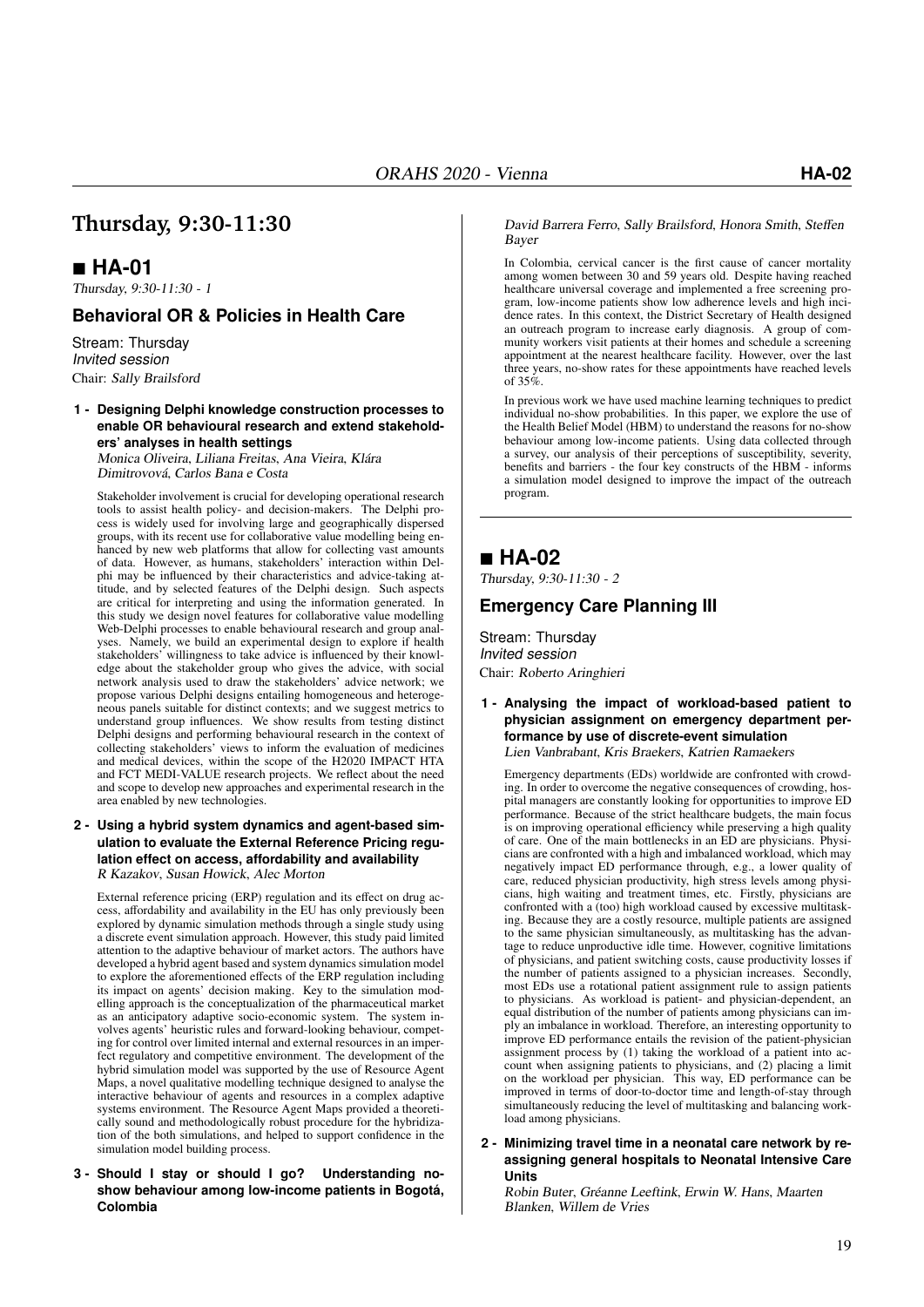Current shortage of qualified nurses and increasing healthcare costs force many healthcare organizations to review the organization of their processes. Neonatal Intensive Care Units (NICUs) are responsible for providing care for critically ill newborns. A NICU bed is a scarce and expensive resource, but required for survival for these newborns. In the Netherlands, NICU staff spends much time on transporting newborns in their catchment area, but also on transporting newborns to other NICUs if at full capacity. The organization of Neonatal Intensive Care (NIC) has evolved over time, and the question has now arisen if the current assignment of general hospitals to NICUs is optimal regarding travel time and available local capacity. In this paper we analyze how transfers within a network are affected by the allocation of demand to single queues. In this network there are no waiting rooms, so rejected arrivals must be served by another queue in the network. Only when the network is fully occupied, will new arrivals leave unserved. An exact Markov Chain based algorithm is formulated that could be used for smaller networks with limited state space. For larger networks however, a Discrete Event Simulation model is used. Improvements to the current assignment are found using a local search heuristic. Results from our case study show that time spent on transferring patients could be reduced by up to 25%, while also decreasing the number of transports by approximately 15%.

#### **3 - A Review on Initiatives for Management of Daily Emergencies Prior to Arrival of Emergency Medical Services** Niki Matinrad, Melanie Reuter-Oppermann

As statistics provided by organizations such as WHO show, the number of people that are killed every year by daily emergencies worldwide is more than those killed by natural disasters. Emergency services that are responsible organizations for managing these emergencies, however, face increasing cost pressure that potentially limits existing resources. In many countries, these organizations also face the issues of staff shortage and long distances to sparsely populated areas resulting in longer response times. To overcome these issues and potentially reduce consequences of daily emergencies, several countries, e.g. Sweden, Germany, and the Netherlands, have started initiatives in which new types of resources, human resources as well as equipment, are employed in response to daily (medical) emergencies. New types of human resources include volunteers and semi-professionals, and examples for new equipment are automated external defibrillator (AED) and drones. These resources are considered new not because of their identities or features, but because they have not been part of the existing emergency systems before. In these initiatives, the resources are employed in medical emergency cases if they can arrive or be used earlier than the professional emergency medical services (EMS) to potentially increase the patients' chance of survival. There is a good number of works that have studied the use of these new types of resources in medical emergency systems, from medical, technical and logistical aspects. This paper presents a review of these studies. Our objective is to give an application based and methodological overview of these papers, to provide insights to this important field and to bring it to the attention of researchers and emergency managers and administrators.

#### **4 - A simulation-based dss for ed process management** Cristiano Fabbri, Vincenzo Bua, Enrico Malaguti, Michele

Monaci, Paolo Tubertini

Overcrowding is a very common and increasing problem within an Emergency Department (ED), both at regional, national and international level in Italy. Overcrowding get to the point where the normal operation of the service is limited by the disproportion between demand and available resources. In order to solve the problem, Emilia-Romagna Region proposed the "ED access improvement plan", where different strategies to face overcrowding are suggested. Moreover, the Region established that 90% of patients treated within an ED should have a length of stay smaller than 6 hours (+1 additional hour for complex cases).

We present simulation-based decision support system applied to Bologna Maggiore Hospital ED, aimed at implementing the best strategy in order to guarantee the 6 hours constraint.

First, we introduce a machine learning algorithm which, based on patients' information (such as age, sex, clinical data, nursing diary etc. . . ), tries to predict patients' pathways patterns within the ED In

addition, we propose a model to forecast patients' arrival rate during the day.

Second, we present a simulation model that integrates the patients' pathways patterns algorithm and the patients' arrival rate. The model, based on patients within the ED and on the forecast of new arrivals, returns the most likely ED state in the next three hour.

Finally, we show how the simulation model is going to be used to automatically suggest the best strategy in order to improve the ED performance and to satisfy the 6-hour constraint.

### **HA-03**

Thursday, 9:30-11:30 - 3

### **Health Economics I**

Stream: Thursday Invited session Chair: Alec Morton

#### **1 - Multi-objective optimization of a Colorectal Cancer Screening Programme**

Lauri Neuvonen, Mary Dillon

Cancer screening can be an effective way to reduce mortality and incidence rates in a population. However, screening the whole population is often infeasible due to e.g. heavy costs and, when performed on low risk populations, screening can incur unjustified discomfort and costs for participants and society. This raises the questions "who and when to screen?

We propose a newly developed methodology named Decision Programming to optimize a colorectal cancer screening program. Decision Programming is a novel approach to modeling discrete multi-stage decision problems under uncertainty, and allows the use of various kind of risk measures, such as conditional value at risk (CVaR), as objectives or constraints.

We optimise the faecal immunochemical test (FIT) cut-off level for specified target populations with regard to direct costs minimization and maximization of the reduction of incidence and mortality rates. The results present optimal cut-off levels for Finnish target groups with colonoscopy capacity constraints. Additionally, CVaR type risk measures are included as constraints to account for different risk profiles of Pareto-optimal decision strategies and enforce a risk level.

Finally, we present a case study modeled after the newly implemented Finnish CRC Screening Programme, and report estimated expected costs and health effects for the case study programme.

#### **2 - Investigating a Subscription Payment Model for Antibiotic Purchasing**

Euan Barlow, Alec Morton, Itamar Megiddo, Abigail Colson Novel subscription payment schemes are one of the approaches being investigated to tackle the threat of antimicrobial resistance. One example is the scheme currently being piloted by the UK government separating overall payment of an antibiotic into a fixed lump-sum component and a component dependent on sales-volume. Intended to incentivise investment in development of new antibiotics, this scheme will enable the government to consider societal benefits when determining payments for antibiotic treatment. This payment scheme significantly increases the complexity of decision making for HTA bodies, ensuring that sufficient incentive can be provided to the pharmaceutical industry to encourage innovation, whilst managing the responsible use of the antibiotics developed, and maximising the benefits to society from investment in this innovation.

We present a mathematical model of subscription payment schemes, explicitly featuring fixed and volume-based payment components. Total welfare returned at a societal level can then be estimated (incorporating financial costs and monetised health benefits). The model can represent scenarios where decisions to allocate antibiotic treatment and subsequent measurement of treatment benefits are each driven by different value functions (for example, using individual-based and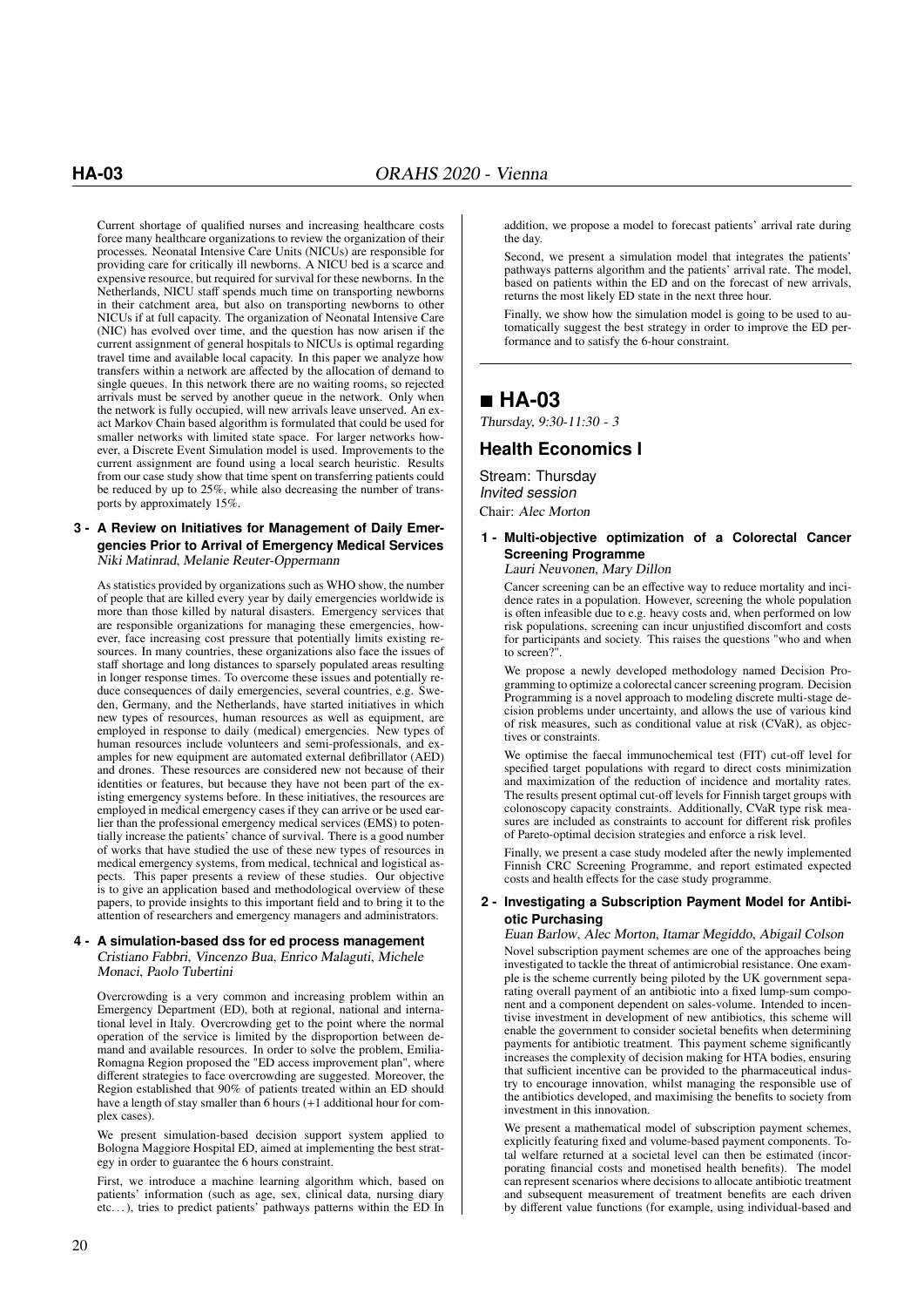societal-based valuations, respectively). We interrogate the mathematical model under different parameterisations of the payment scheme, to demonstrate the impact of pricing decisions on the optimality of the total societal welfare. To conclude we discuss the insights this work presents on the nature of these payment schemes, and how this can enable HTA bodies to take the first steps in determining how subscription payment schemes can be effectively structured.

#### **3 - Prepare or react? Integrating large health shocks into life-cycle models**

Michael Freiberger, Michael Kuhn, Stefan Wrzaczek

The majority of models describing life-cycle health investments assume that individuals are able to foresee the development of their health perfectly. However health shocks with significant impacts on the individual life (severe life-threatening diseases, accidents, chronic diseases) should not be averaged into a mean value, as they have the potential to put the life-course on a different trajectory. In this paper we introduce a dynamic optimal control framework incorporating a stochastic health shock with individuals allocating their resources to consumption and different kinds of health care over their life-cycle. We distinguish between general health care and shock specific prevention, acute and chronic care. This set-up enables us e.g. to analyse how the health risk shapes individual behaviour with respect to the different types of health care and how health shocks change the trajectories of consumption and savings. Newly developed transformation techniques allow us to investigate the optimal decisions made in anticipation of a potential health shock and the optimal reaction to all possible shock scenarios. We are able to obtain analytic expressions for the consumption and health investment profiles before and after the shock and identify the driving forces. Furthermore, we extend the value of life concept to other aspects of individual health. Finally we illustrate our findings by calculating a numerical solution calibrated to an individual facing a potential cancer diagnosis in the US.

### **Thursday, 12:00-14:00**

### **HB-01**

Thursday, 12:00-14:00 - 1

#### **Strategic Health Care Modelling**

Stream: Thursday Invited session Chair: Anders N. Gullhav

#### **1 - Forecasting the bed census for surgical and internal departments**

Nicky Schuermans, Richard Boucherie, Aleida Braaksma, Paul Joustra, Elise Van Zandbrink

Forecasting the bed census is of utmost importance for hospitals to optimally assign nurses to wards, especially in light of the considerable shortage of nurses in Dutch hospitals. We develop a tactical model for both surgical and internal departments that allows us to forecast the bed census three months ahead, which enables rostering of nurses to follow the predicted workload at the nursing wards. The characteristics of the flow of patients in the surgical and internal chain differ considerably. The majority of patients in the surgical chain have an elective surgery and are scheduled in operating room sessions that are scheduled three months ahead and may therefore be used as input for the bed census predictions. In contrast, the majority of patients in the internal chain do not undergo surgery, but originate from the emergency department or are admitted due to an appointment at the outpatient clinic. Our model considers the combined flow of surgical and internal patients. This research is done in collaboration with Rijnstate, a large hospital in the Netherlands, where the results are incorporated in the planning environment.

#### **2 - Policy design for selection of alternatives and physicians'consideration choice sets** Christine Huttin

This paper continues the development of an economic model on physicians'choice sets on diabetic patients (Huttin,2017;2018;Huttin et Hausman (Ispor 2019)); it aims to discuss from a policy decision aiding perspective, the design of alternatives (Ferreti, Pluchinotta, Tsoukias,2019; Alexander, 1982) for drug choice sets in Diabetes type II. For treatments'alterantives (types of pharmacotherapies, including no treatment), the guidance of clinical guidelines is not always sufficient, facing different priority settings between professions (e.g. physicians and pharmacists'opinions on the use of oral agents in prediabetes cases). In addition, findings using recent advances of machine learning for diagnostic support in diabetic care, also demonstrate better outcomes than professions'knowledge using big datasets (Bertsimas,Interpretable AI, 2018); conventional pharmacologic recommendations are then challenged. It re-opens needs to explore ways to design or influence the selection of choice sets and discuss the reliability of alternatives; the collaboration with Prof J Hausman on the US market for diabetes will help with applications of new specification tests (Hausman, Lustig, Hahn,2017) and Prof Huttin and Hausman' mixed logit models on diabetes; the new specification tests are in development and used for reliability of results with and without Independence of Irrelevant Alternatives assumption on the data (Huttin, Lustig, Hausman, Liu, 2020); this helps the decision making process on a reliable selection of alternatives; it may provide additional guidance to algorithms used for medical and health policies.

#### **3 - Emergency Department Layout Planning Using Simulation and Optimization**

Anders N. Gullhav, Tore Bjørseth Berdal, Erlend Nydal, Henrik Andersson, Bjørn Nygreen

Several factors affect the functioning of an emergency department (ED), such as sufficient staff capacity, reasonable distribution of work, and plans to handle a variety of urgent situations. However, without a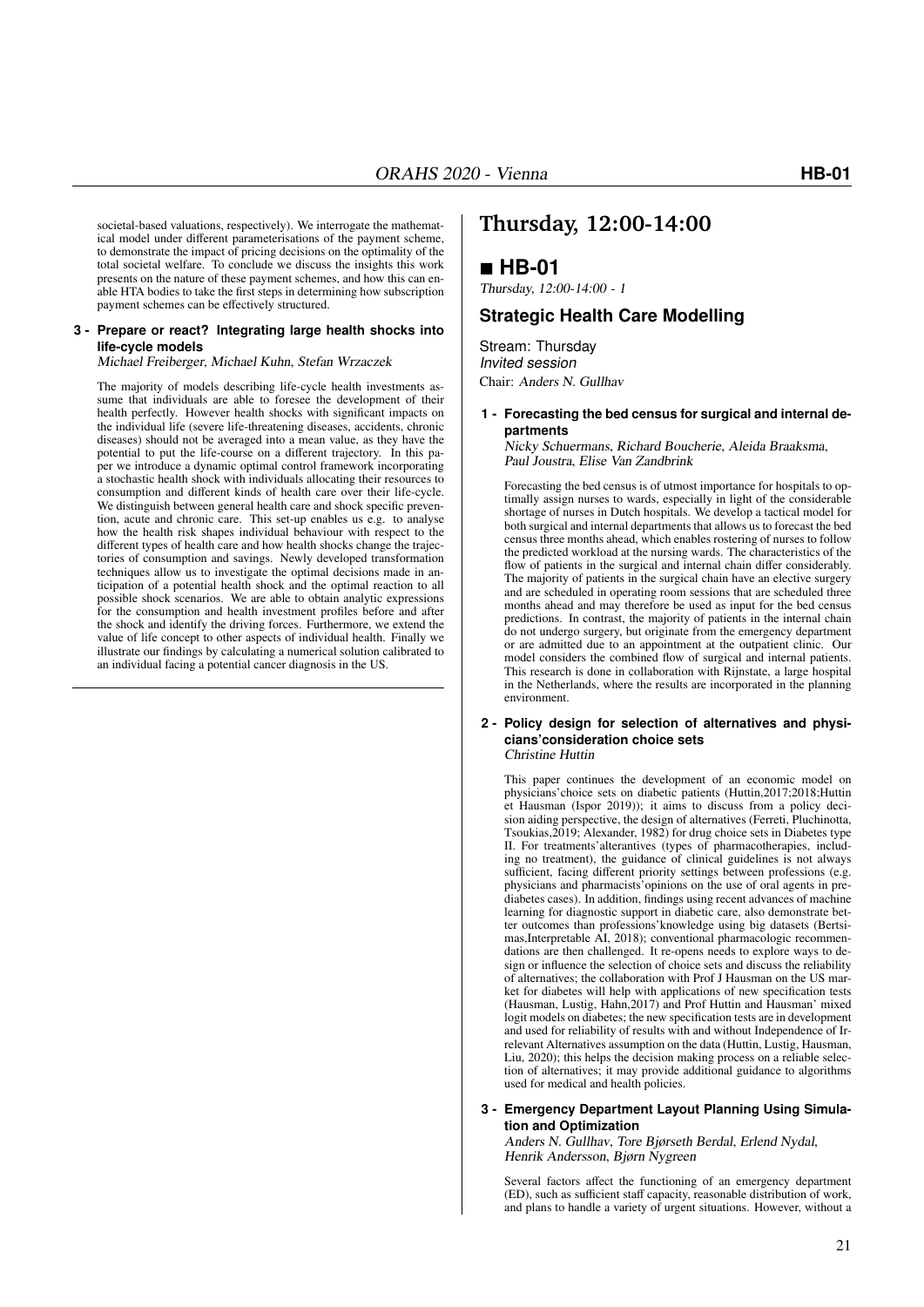satisfactory internal layout, various challenges, like overcrowding and long waiting times, may still exist. The internal layout have a significant influence on efficient working procedures, operational costs, reduced walking-distances for patients and staff, and improved patient flow. This work studies the Emergency Department Layout Problem (EDLP), which solution proposes a placement of the functions of the ED, such as care rooms, triage halls, and medical imaging scanners. Herein, the total area and footprint of the ED are considered known, including the placement of hallways. The quality of the solution is measured by various performance metrics, including the patients' length of stay. A simulation-optimization framework is developed to solve the EDLP. In this framework, a simulation model, which captures the dynamic and stochastic setting of the ED, evaluates layouts, and produces values on performance metrics and flows of staff and patients. Based on the output of the simulation, an optimization model creates a new and improved layout by minimizing a weighted sum of walking distances of the patients and staff. The simulation and optimization models are run iteratively until a convergence criterion is reached. The simulation-optimization framework is tested both on artificial cases and a real Norwegian hospital ED handling roughly 40,000 patients each year. The tests on the latter produce three different layouts for the ED, which, compared to today's situation, show significant improvements in the performance metrics.

### **HB-02**

Thursday, 12:00-14:00 - 2

### **Health Care Operations Management I**

Stream: Thursday Invited session Chair: Christos Vasilakis

#### **1 - Combined master surgery and outpatient clinic scheduling**

Thomas Bovim, Anita Abdullahu, Lars Hellemo, Anders N. Gullhav

Two of the most important activities that surgeons at a surgical department must perform are surgeries in the operating theatre and serving the outpatient clinic. At the outpatient clinic, the surgeons decide which patients to admit for surgery, and perform post-surgery followup of patients. There are three separate, but dependent, queues of patients related to the two activities. The first queue consists of patients waiting to be examined at the outpatient clinic and potentially admitted for surgery. Those patients that are admitted for surgery constitute the second queue, while the patients that need a post-surgery follow-up session join the third queue. Traditionally, the tactical master surgery schedule and the outpatient clinic schedule are planned separately, ignoring the dependency between them. By including the scheduling of both activities in a joint model, we find the optimal flows of patients. The surgeons belong to different specialties and the patients are separated into diagnostic categories. Each surgeon specialty can treat a subset of the patient categories. The operating rooms (ORs) and outpatient clinic rooms serve as a shared capacity among the specialties. The joint scheduling problem is solved as a mixed integer program (MIP). The MIP finds a tactical schedule that allocates surgeon specialties to time slots in the ORs and the outpatient clinic rooms based on the available resources and the different queue lengths. Simulation is used to evaluate the tactical schedule in a dynamic setting with uncertain patient arrivals. We present results from a case study of the orthopedic department at St. Olav's hospital in Norway. Our results indicate a potential improvement in the patient throughput when planning the joint schedule.

#### **2 - The Prisoner's Dilemma in healthcare scheduling** Marion Penn

While examining simulation scenario data for chemotherapy scheduling, we noticed that after a point as the number of patients listed as being the most urgent patients increased, the waiting time for all patients increased. This is due to the restrictions on when urgent patients can be scheduled adding constraints to the scheduling process which result in it becoming less efficient. This talk will explore how this is an example of the Prisoner's Dilemma in healthcare scheduling and in what other circumstances the Prisoner's Dilemma may be occurring in healthcare. We will also consider what action can be taken in these circumstances to avoid the negative consequences for patients. This will include our ongoing work with the local chemotherapy team and the impact for their patients.

#### **3 - An optimal non-uniform piecewise constant approximation of the patient arrival rate for a more efficient representation of the Emergency Department arrival process** Tommaso Giovannelli, Alberto De Santis, Stefano Lucidi, Mauro Messedaglia, Massimo Roma

All over the world Emergency Departments (ED) are afflicted by the increasing and well-studied phenomenon of overcrowding. Insufficient staff, flu season and unavailability of hospital beds are among the possible causes. As consequence, the enlargement of waiting times lead to threatening the life of critical patients. Among the tools used by ED managers to improve performance of healthcare services, Discrete Event Simulation is one of the most widely applied. In order to achieve a high reliability of the simulation model, arrival process must be accurately represented being the first step of patient flow within the ED. Indeed, Key Performance Indicators related to all the ED activities are significantly affected by the number of arrivals across the day. Moreover, since the arrival rate is time-dependent, suitable nonstationary process models must be considered, such as the non-homogeneous Poisson process. In this work we focus on this arrival process, in order to determine the best piecewise-constant approximation of the arrival rate function. Non-equally spaced intervals are used aiming at accurately representing the time-varying arrival rate. To this aim, a proper derivative-free algorithm is applied to solve the resulting integer nonlinear black-box constrained optimization problem. To prove the effectiveness of the proposed approach, data from a large Italian hospital ED are used.

### **HB-03**

Thursday, 12:00-14:00 - 3

### **Health Economics II**

Stream: Thursday Invited session Chair: Margit Sommersguter-Reichmann

#### **1 - Changes in hospital efficiency and size in the age of city hospital investments: An integrated propensity score matching with data envelopment analysis** Songul Cinaroglu

Turkey has made massive investments in city hospitals. The distinguishing feature of these hospitals is that they are physically large. While many research efforts have investigated the efficiency of public hospitals, there is a scarcity of knowledge about the effect of classes of hospital size with respect to efficiency. This study examines changes in public hospital efficiencies by considering hospital sizes. The analysis includes three steps: First, through the use of a bootstrap data envelopment analysis (DEA), pure efficiency scores were calculated for each hospital. Second, propensity score matching (PSM) were used to ensure that any differences observed could be attributed to size classes and were not due to differences in sample characteristics between groups. To shed light on a potential time differences, efficiencies were examined for the years between 2014 and 2017. Third, the Mann Whitney-U test was employed for a robustness check of the DEA and PSM results. Fourth, logistic regression was used to examine determinants of public hospital efficiency on balanced data. The results highlight remarkable differences between before and after matching groups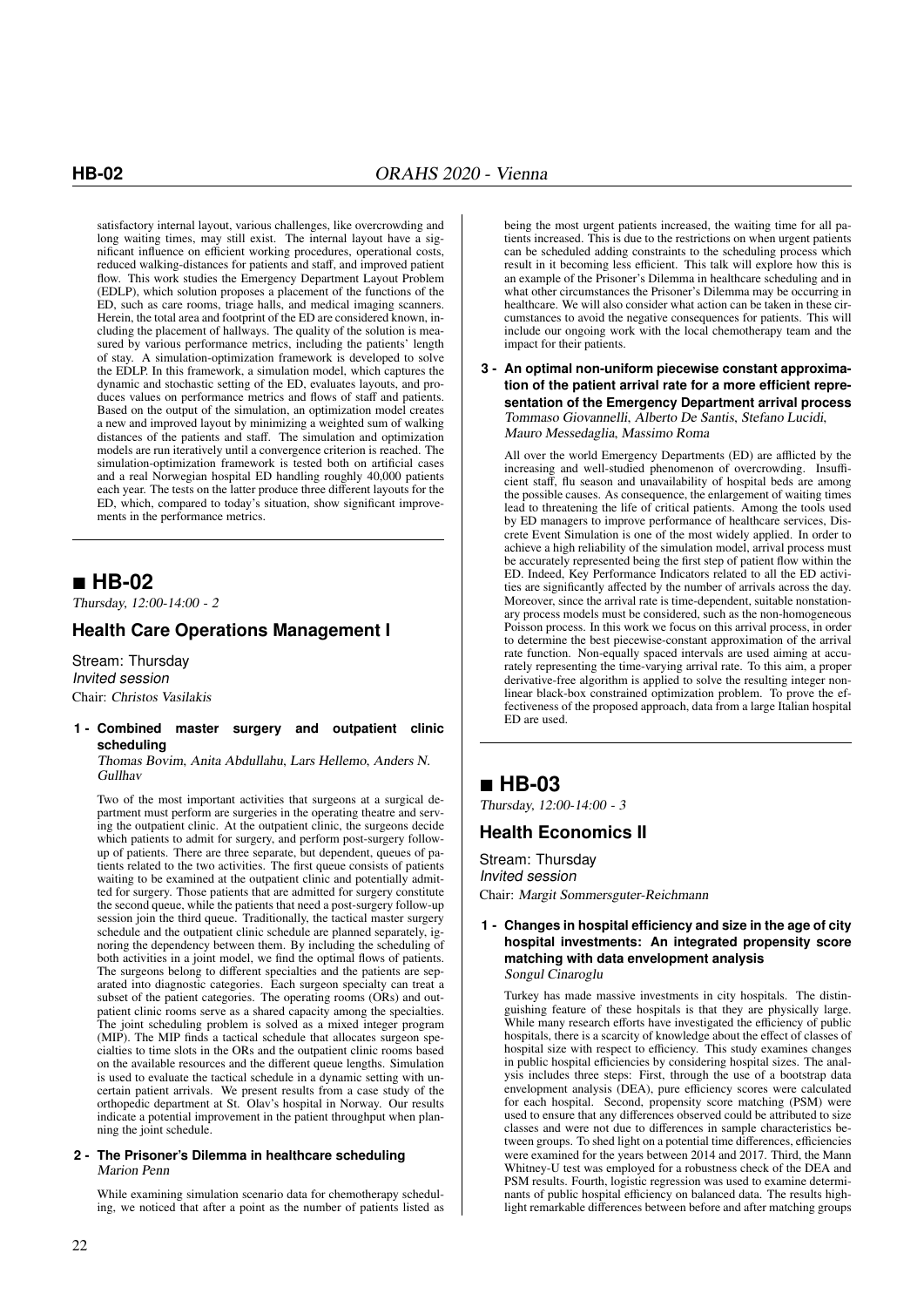in terms of the bed-occupancy rate for all the study years. Additionally, urban location is a key predictor for discriminating between efficient and inefficient hospitals. Health policy makers should consider efficiency advantages of high workload and service burden during the planning of public hospitals.

#### **2 - Frontier efficiency studies in healthcare and quality: A review**

Margit Sommersguter-Reichmann

There is broad consensus that health care providers' efficiency assessments should take into account the quality of service delivery to capture adequately any relationship between cost and quality. Given the multi-dimensional nature of quality, the ambiguous relationship between quality and cost, and the various ways in which quality can be included in the efficiency assessment, different findings may result from considering one or more quality dimensions in efficiency studies. This article systematically reviews articles, which use the frontier efficiency methods of data envelopment analysis and stochastic frontier analysis and include quality dimensions to assess the efficiency of service providers. The analysis is based on a Web of Science keywords search for articles published between 1978 and 2019 We identified 213 papers, of which 124 papers actually consider one or more quality dimen-sions to assess the efficiency of healthcare providers. Of these 124 contributions, 70% apply a DEA and 30% a SFA approach. Among the DEA studies, almost one third assumes that the quality of the service provided does not have an impact on the efficiency frontier, but on the distribution of inefficiency given the technology set. In contrast, SFA studies heavily rely on the assumption that quality indicators impact the efficiency frontier. Outcome and structural quality are frequently considered, while process quality is used less often. General statements about the association between quality and efficiency are hardly possible following the mix of different approaches, quality dimensions and dimension-specific quality indicators, so that the results seem to be valid in the respective context only.

#### **3 - Methodology for Estimating the Private and Societal Values of Antimicrobials**

Itamar Megiddo, Abigail Colson, Euan Barlow, Alec Morton

Current Health Technology Assessment (HTA) methods capture the private value and ignore the societal value associated with novel antimicrobial treatment, reducing manufacturers' incentive to invest in these technologies. As the failure of Achaogen exemplifies, pharmaceuticals that have invested in antimicrobials often struggle financially. HTA methods that ignore externalities such as the value of reducing transmission, cost of spreading antimicrobial resistance (AMR), and value of a diverse portfolio of drugs, do not provide a pull incentive to bring antimicrobials to market. Health systems considering new payment models for antimicrobials need methods to understand how much society should be will to pay.

We develop methodology to estimate the private and societal values of antimicrobials. Method inputs include information on costs of complications as well as projections of resistant cases for the possible indication scenarios. We describe our methodology through a test case that considers a novel antimicrobial to treat resistant gonorrhoea in the United Kingdom. We explore indication scenarios, scope the boundaries of externalities, and define the input variables the model requires.

HTA methods need to consider externalities associated with antimicrobial treatment to ensure society has effective treatment while also preventing overpayment and pharmaceuticals capturing the economic surplus. Our methodology can be used by HTA bodies to estimate the amount society should be willing to pay. This value will be particularly important in the next few years as countries such as the United Kingdom are testing a novel subscription payment model for antibiotics: government will pay pharmaceuticals for the right to use antibiotics instead of paying per use.

### **Thursday, 15:00-17:00**

### **HC-01**

Thursday, 15:00-17:00 - 1

### **Health Care Operations Management II**

Stream: Thursday Invited session Chair: Stefan Nickel Chair: Brecht Cardoen

#### **1 - A board game to discuss fundamentals in operations management**

Brecht Cardoen, Kris Meyers

This paper introduces a board game to let professionals, without core knowledge in the field of operations management, have a better understanding of the behavior of processes. The game discusses fundamental concepts and thoughts like process mapping, dealing with bottlenecks, identification of the critical path, lean management and the impact of variability, applied to a hospital's surgery changeover process. Therefore, the main operational learning stems from the field of both process management and project management. The game does not require participants to prepare on beforehand, nor to have a medical background although the game context describes a hospital's operating theater and the challenges the head anesthetist is facing. The game can be used as it stands or as an opening session to a broader course on operational management, taking less than 3 hours. Obviously, more time can be spent to the different concepts upon the need of the participants and aims of the instructor. The game is validated at a European triple-accredited Business School in the open program teaching portfolio (graduates with working experience), of which we share insights from participant's feedback.

#### **2 - Bed Management - Hybrid simulation of a bed logistics flow at a Danish public hospital** Gaspard Hosteins, Allan Larsen, Dario Pacino, Christian Sørup

The population is aging; the patients' expectation for the quality of care is increasing, and, as a consequence, hospitals face a growing patient workload. Beds are an essential resource, which follows the patients, and must be adequately managed. Stock-outs could lead to severe consequences: delays, redirectionsor procedure cancellations. Therefore, reliable and robust bed management is fundamental for well-performing hospitals. Beds have their own internal flow. The whole bed cycle has two parts: in use with the patient and after usage, without, including cleaning, transport, and storage. Beds navigate with the patients through all the departments of the hospital and their specific and independent processes. The patients constitute a highly uncertain demand, as their number and characteristics (length of stay or pathology) make forecasting, planning, and execution more difficult. Bed management involves several disciplines and methods from Management Science. We conducted a literature review that highlights the cross-departmental aspects of bed management and the potential for holistic approaches. With the digital technologies, the quantity of hospital data has skyrocketed, giving the opportunity to devise new data-driven decision-support tools. In that optic, we work jointly with Rigshospitalet, a public hospital in Denmark, using their data in a bed management case study to build a simulation model that can help better understand, optimize, beds and patients flows. This model takes into account the entire bed flow of the hospital, which allows operating on the entire bed cycle and bed fleet and evaluate new policies and processes. The objectives are to smooth the demand, minimize the workload, and reduce the need for storage and resources.

#### **3 - Investigating cooperative hospital supply chain operations**

Lotte Verdonck, Lien Vanbrabant, Silia Mertens, An Caris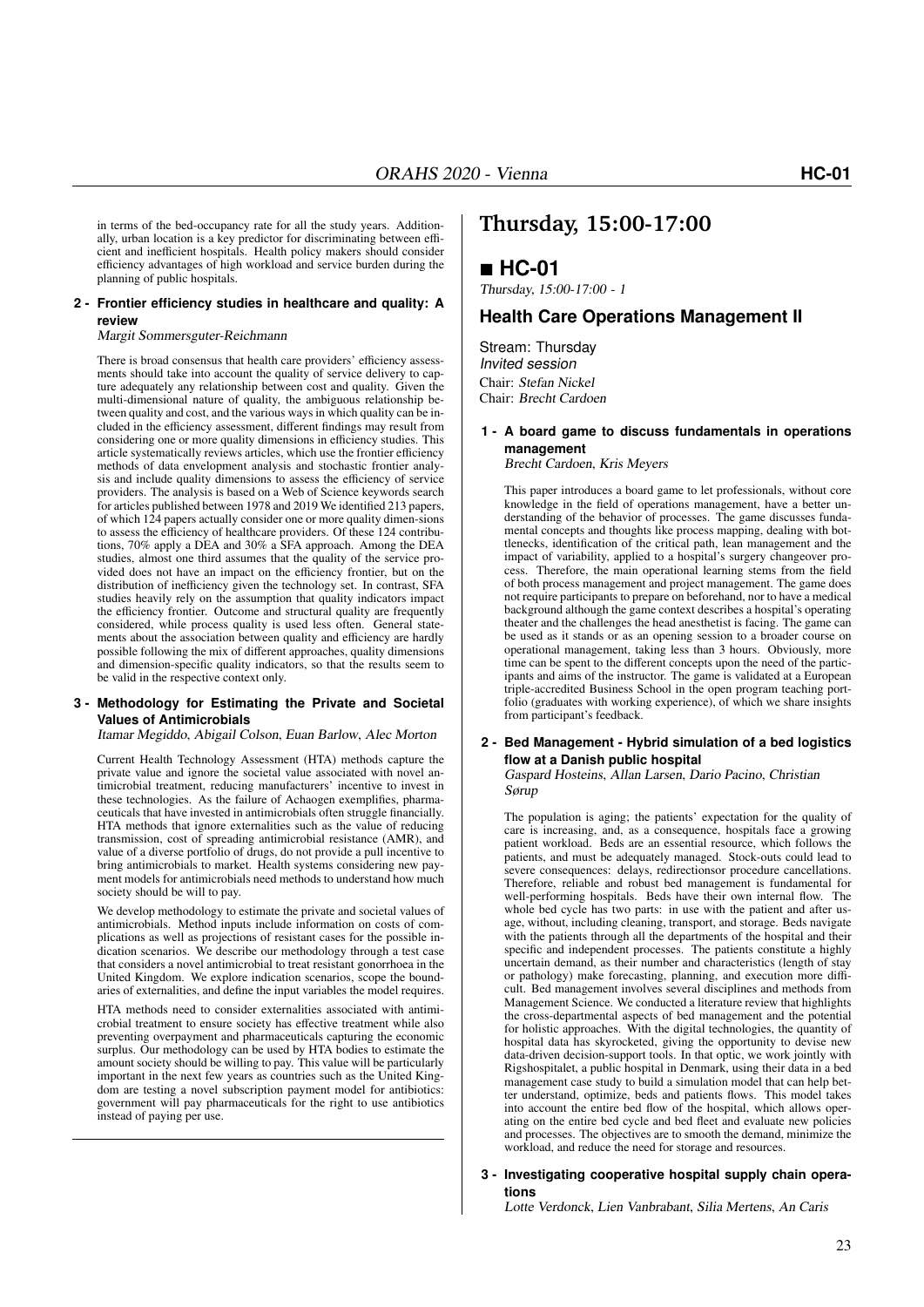Hospitals are confronted with tight budgets and an increased demand for their services. As a result, they are looking for ways to reduce their costs and improve the efficiency of their processes, while ensuring a high quality of care. Logistics costs are the second largest cost for hospitals, so effectively managing the hospital supply chain (SC) provides significant opportunities for improvement. Hospitals receive and handle a wide range of materials that are directly linked to patient care, such as pharmaceuticals, medical consumables and sterile items. A hospital SC is typically designed as a multi-echelon inventory system, consisting of external suppliers, a central warehouse within the hospital, point-of-use locations (i.e. care units) and the patients as final users. Among the logistics activities in the hospital SC, inventory management is most frequently investigated as a way to improve efficiency and reduce costs without affecting the quality of care. A high amount of capital is tied up in hospital inventories because of the unpredictable demand and the severe consequences of a stock-out in critical materials. A way to reduce the amount of inventory while maintaining a high service level is inventory pooling. It requires re-engineering the traditional hospital SC into a cooperative SC consisting of a central warehouse that operates for multiple hospitals and replaces the central warehouse of each individual hospital. The aim of this research is to provide hospitals with new insights on how to improve the efficiency of their logistics processes, and on the optimal shaping and operational implementation of a cooperative hospital SC. More specifically, the focus is on the integration of location, inventory and routing decisions in a real-life (hospital) context.

#### **4 - Healthy Supply Chains: How OR Inventories Can Save Millions**

#### Tammi Hawa, Michael Carter

Operating room inventories typically manage thousands of surgical items. Currently, most inventory managers lack the data and software to automatically set periodic review (s, S) parameters to provide the desired service rate while minimizing costs. Instead, they rely on their intuition, potentially leading to overstocking and increased costs. Even when they have access to software that automatically sets inventory policies using classical methods, the methods rely on assumptions on lead time, usage, ordering and reviews that do not accurately represent typical operating room inventories. The inventory parameters proposed within the framework of these assumptions lead to policies which promote poor service rates and increased costs. We use discrete event simulation to analyze the cost effectiveness of automatically setting inventory control parameters when considering the real-world environment rather than relying on classical methods or an optimistic expert intuition. We assume inventory levels in all scenarios are automatically set and policies are always adhered to. We examine 42 scenarios in which usage is nonstationary, lead time is empirically represented, and lead time variance is minimized. We test these scenarios on ten items from an Ontario acute-care hospital, basing our simulations on the real environment and empirical data. We find tested scenarios outperform the classically proposed policies in two ways: the classically proposed policies overshoot the desired service level in 34% of tested scenarios and undershoot in 60% of scenarios, while achieving the best policy for a mere 6% of policies. Furthermore, the tested policies could reduce inventory control costs by 34%-62% compared to the experts' intuition.

### **HC-02**

Thursday, 15:00-17:00 - 2

### **Blood Collection/Supply Planning**

Stream: Thursday Invited session Chair: John Blake

**1 - Optimization of blood inventory management - Portuguese Hospital Case Study** Maria Meneses, Inês Marques, Ana Paula Barbosa-Póvoa

Shortage and wastage are two important characteristics in blood supply chains. Shortage may cause postponement of scheduled transfusions or even complications for the health status of patients. Wastage is an unethical issue and generates high costs. In addition, blood is a unique resource that cannot be replaced by any other product. But managing blood inventory is a challenging problem due to several reasons. First, blood is a perishable product with a short lifespan. Second, there are several blood types with a certain level of substitutability. Finally, blood products demand and supply are stochastic. Thus, optimal decision making in the blood supply chains is important to meet high customer service level requirements while avoiding wastage. In this paper, red blood cells inventory management is studied from the perspective of the hospital blood banks. To this end, an optimization model that minimizes shortage and wastage of blood products, as well as total inventory costs is presented and applied to a Portuguese hospital. The model selects an inventory policy based on demand forecast aligned with the hospital's goals. The performance assessment is based on total inventory cost, service level, units wasted, quality and safety of the service provided. Tests compare different inventory policies with different (R, S) values. The analysis starts by comparing the policy currently used in the hospital against the inventory policies recommended by the Portuguese blood service. Then, a benchmark policy is compared to an optimized policy. This policy is then evaluated in more detail and a sensibility analysis is made. The main insight is that by reducing the inventory target level S, the wastage and total costs are minimized and the quality of the service provided improves.

#### **2 - Modelling ferritin in Canadian blood donors** John Blake

While recipient safety has received much attention over the years, more recent focus on donor health suggest that frequent donation negatively impacts donor iron levels. One method for ensuring the health of donors is to monitor ferritin in repeat donors and provide information to individuals with low ferritin levels. Donors can be encouraged to consult their family physician and consider iron supplementation. In addition, donors may be temporarily deferred from blood donation until their iron reserves can be restored.

The purpose of this study is to estimate the impact of ferritin testing on the CBS donor population; specifically, the number of donations expected, the number of tests conducted, and the number of donors identified as having a low ferritin level, under varying potential ferritin testing and deferral policies.

### ■ HC-03

Thursday, 15:00-17:00 - 3

### **Health Care Appointment Planning II**

Stream: Thursday Invited session Chair: Fermin Mallor

#### **1 - Optimizing the invitation process of colon cancer screening**

Jasmijn Manders, Richard Boucherie, Gréanne Leeftink, Hans Peter Lifmann

Each year 2.2 million clients are invited for the Dutch colon cancer screening program. An invitation consists of a self-test which results in either a positive or a negative result. In case of a positive (undesirable) result the client should get an intake-appointment in a nearby hospital within 15 days after submission of the result. Invitations are sent based on available capacity and hospital service areas such that a future intake-appointment can guaranteed. Until now these hospital service areas were constructed manually based on gut feeling and trial and error. As a result, linking clients in municipalities to capacity of hospitals was inefficient. In this research we develop a prototype algorithm that determines the optimal hospital service areas for the entire Netherlands, taking into account possible future intake-appointments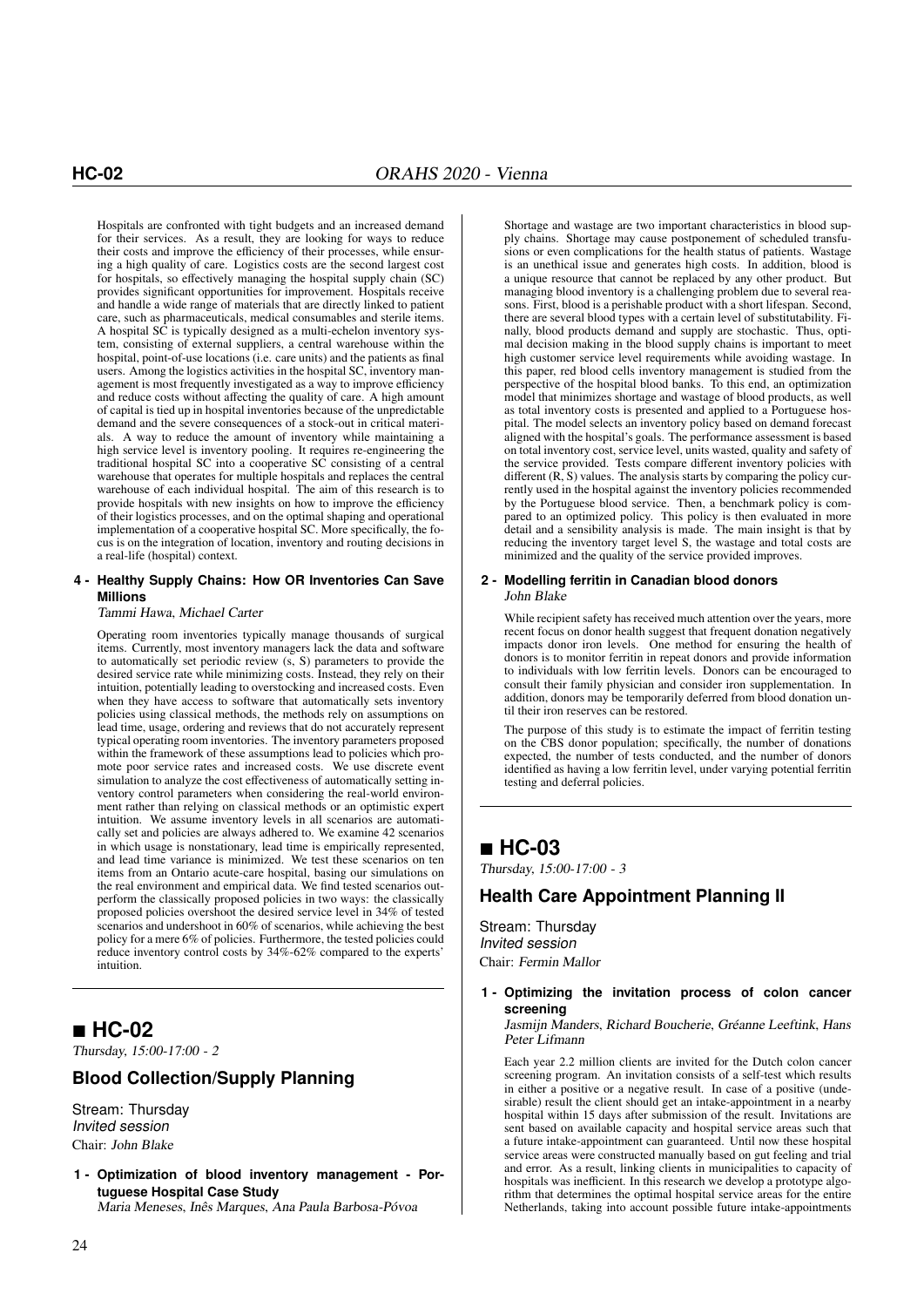in case of a positive test result. Via a Mixed Integer Linear Program we maximize the number of clients linked to the nearest hospital and minimize the total travel time for clients, while satisfying the limited capacity constraints of the hospitals. With these optimal hospital service areas we can invite all clients of which 83% to the nearest hospital and 95% within a travel time of 30 minutes. The optimal hospital service areas for 2020 are currently used in practice where we anticipate to see a decrease in rescheduling of intake-appointments. We are developing a software architecture that can be added to the current IT-software of Bevolkingsonderzoek Nederland.

#### **2 - Modeling Appointment Systems with Strategic Walk-ins** Feray Tuncalp, Evrim Didem Gunes, E. Lerzan Ormeci

We consider an outpatient clinic which allocates some slots to walk-in patients. We analyze equilibrium behavior of patients who can choose between waiting for the given appointment or applying to the clinic as a walk-in, with the risk of not being served. We compare the socially optimal and equilibrium behaviors.

### **3 - Comparison of percentage prolonged times to tracheal extubation between a Japanese teaching hospital and one in the United States**

Franklin Dexter

Prolonged times to tracheal extubation are end of surgery to extubation  $>= 15$  min. They are so long others in the operating room (OR) have exhausted whatever activities can be done. They cause delays in starts of to-follow cases and cause longer duration workdays. Physicians rate them as inferior quality. We compare prolonged times to extubation between a US teaching hospital with a phase I post-anesthesia care unit (PACU) and Japanese teaching hospital without PACU. This is important because in regions with substantive prevalence of COVID-19, many patients undergoing general anesthesia will have initial recovery in the OR where they had surgery not PACU.

Historical cohort study of all gynecological surgery patients at University of Iowa  $(N=785)$  or Kameda Medical Center  $(N=699)$  with time from room entrance to end of surgery >= 4 hr.

Mean times from end of surgery to OR exit were slightly longer at Iowa (mean difference 1.9 min,  $\overline{P}$  < .0001). The mean from end of surgery to discharge to surgical ward at Iowa also was longer ( $P < .0001$ ), mean 2.2 hr. The standard deviations of times from end of surgery to tracheal extubation was 40 min for Iowa vs 4 min at Kameda ( $\overline{P}$  < .0001). Prolonged times to tracheal extubation were 39% of cases at Iowa versus 6% at Kameda; relative risk 6.40, 99% confidence interval 4.28-9.56. Neither patient demographics, case characteristics, surgeon, anesthesiologist, nor anesthesia provider significantly revised the risk ratio. Using integer programming, we isolated the effect to use of 2 expensive anesthetic drugs at Kameda.

There are dramatic differences in anesthetic practice between countries. Understanding them can be useful when (eg, pandemic) patients will recover initially in the OR or PACU nurses are caring for other patients.

### **Thursday, 18:00-19:30**

### **HD-01**

Thursday, 18:00-19:30 - 1

#### **e-Conference Dinner**

Stream: Thursday Invited session Chair: Margit Sommersguter-Reichmann Chair: Marion Rauner Chair: Patrick Hirsch Chair: Inês Marques Chair: Roberto Aringhieri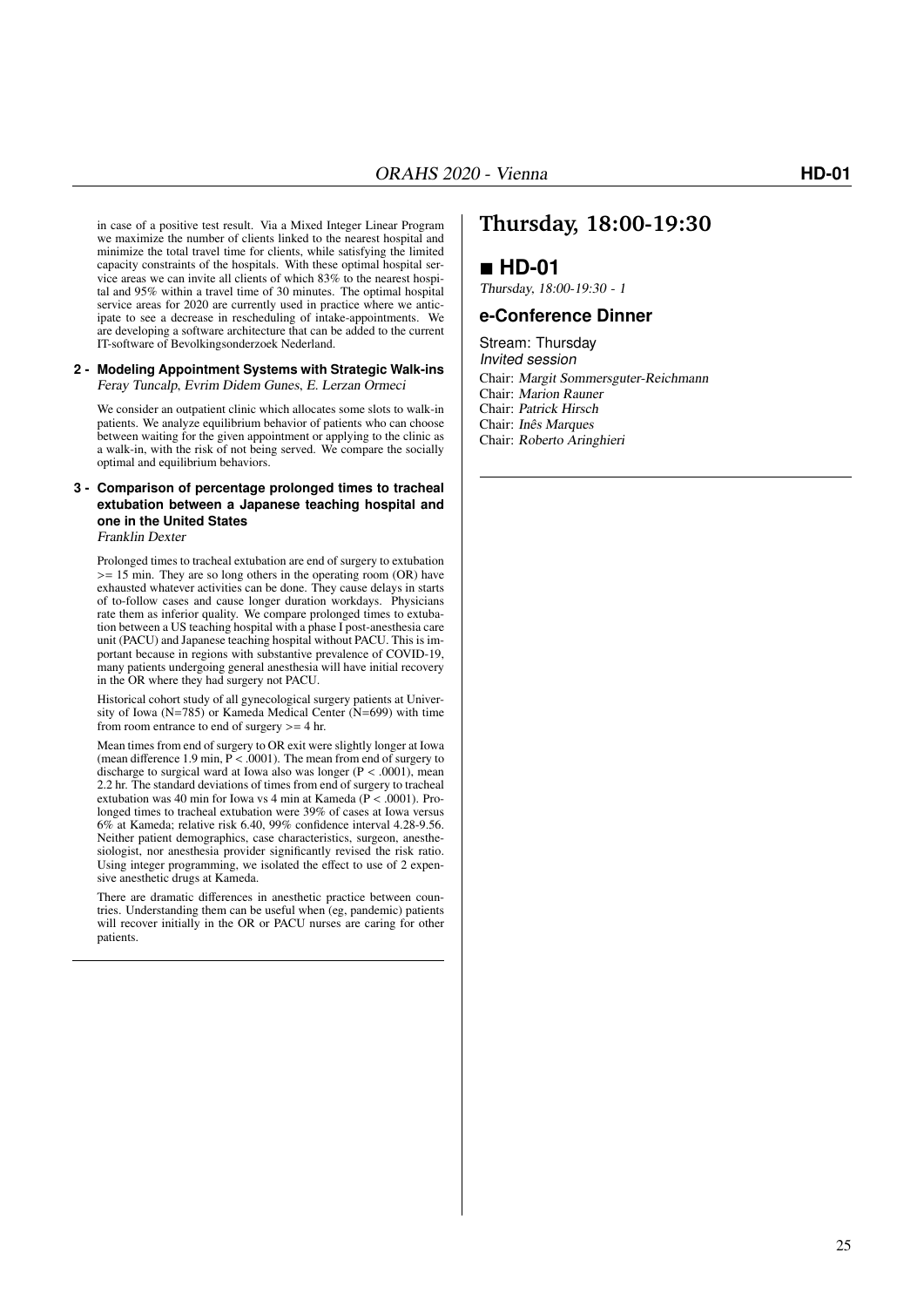### **Friday, 9:30-11:30**

 **FA-01** Friday, 9:30-11:30 - 1

### **ÖGOR Health Session**

Stream: Friday Invited session Chair: Margit Sommersguter-Reichmann Chair: Marion Rauner

#### **1 - An integrated framework to combine blood collection planning and inventory management** Ettore Lanzarone, Semih Yalçındağ, Inês Marques, Luís

Miguel Barros Dias Sousa

Blood supply chain oversees providing an adequate amount of blood units to satisfy the demand from hospitals and transfusion centers. Blood is withdrawn from volunteer donors in many countries, and it must be transfused within a limited time period. After this period, blood cannot be transfused and is wasted. Therefore, picking out the right number of blood units to be collected each day for each blood type is fundamental to reduce wastage and shortage. The number of blood units available in the system results from consumption and the balance between two steps of the blood supply chain: collection planning and inventory management. Therefore, these two steps need to be aligned to avoid blood wastage and shortage. However, in the literature, they are separately addressed, which can create suboptimal solutions with associated shortage and wastage. We too have studied the appointment scheduling for blood collection and the blood inventory management problem, but in separate works, with reference to the Italian and Portuguese blood systems. In this work, we combine both problems in an integrated framework. In particular, we consider a small network in which a collection center serves a central storage unit, which in its turn supplies blood to several local users, e.g., departments of a hospital, emergency services or transfusion centers, each one characterized by a specific demand. The integrated framework allows us to define the optimal amount of collected blood units for each type and day based on the demand to serve, the requirements of the collection center and the availability of donors.

#### **2 - The power of motivation: Co-production of an m-health application for patients with obesity**

Doris Behrens, Daniel Gartner

Aneurin Bevan University Health Board (ABUHB) established its Adult Weight Management Service (AWMS) in 2014 in Gwent, South Wales. This area is home for 650,000 people and has some of the highest obesity rates in the United Kingdom (approx. 29%). The service aims to support people to achieve clinically meaningful weightloss (i.e. above 5%). However, many patients have more immediate weight-loss expectations, and these unrealistic expectations often hinder motivation because patients do not achieve the weight-loss they desire, become frustrated and drop-out from the service. A key challenge is keeping patients engaged and motivated. The focus towards health gains, as opposed to aesthetic weight loss, has been reported to enhance 'intrinsic motivation' (i.e. acting for the inherent satisfaction of the activity itself) which is associated with weight-loss maintenance. The project, we seek to present, tackles obesity and obesity-related illnesses by explaining the health benefits of small weight loss through a digital app. A Monte-Carlo simulation runs in the background and accounts for all effects of "diabesity" (=lifestyle-related type 2 diabetes) progression. While designed to motivate users about the impressive impact of tiny wait losses (to keep the person going), it can also be used by a healthcare provider to determine a cost-effectiveness analysis of AWMS interventions.

#### **3 - A duration-distributed model of COVID-19 epidemics** Raimund Kovacevic, Nikolaos Stilianakis, Vladimir Veliov

Infection by asymptomatic and presymptomatic infected individuals play an important role in the spread of COVID-19. We use a durationdistributed model in order to deal with timing effects of incubation, infectiousness and the serial interval, which can be formulated based on an integral equation that describes the underlying dynamics. We also demonstrate a related optimal control problem with decisions on social distancing.

### **FA-02**

Friday, 9:30-11:30 - 2

**Clinical Pathways** Stream: Friday

Invited session Chair: Elena Tanfani

**1 - A perishable inventory approach for capacity planning in cancer pathways**

Edilson Arruda, Paul Harper, Tracey England, Daniel Gartner, Emma Aspland, Fabrício Ourique

This work is part of an ongoing project funded by Cancer Research UK aimed to model and evaluate the diagnostic phases of single cancer pathways in Wales. Single cancer pathways are part of a nationwide effort to improve the delivery of cancer care, as well as patient's experiences and outcomes. We introduce an innovative framework for the assessment of the required capacity for individual diagnostic tests, with a focus on the diagnosis and staging of cancer. The approach views the problem as a perishable inventory model in which daily appointment slots for a given test are made available and perish at the end of the day if not utilised. We firstly evaluate the compounded demand for a given diagnostic test by convoluting the probability distribution of incoming referrals with the distribution of the total number of tests required by an individual patient for a given cancer site, in order to determine the total incoming demand for daily appointment slots for each cancer site. A second convolution adds up the demands over all cancer sites and results in the probability distribution of the overall demand for appointment slots for the specific test. Once the overall demand is known, the perishable inventory problem can be solved by means of general queueing models, which then produce the required number of daily slots that results in an arbitrarily small probability that the waiting time exceeds a prescribed maximal threshold. The proposed approach simplifies the problem by allowing the decision maker to disaggregate the problem and solve it separately for each available diagnostic test. The overarching aim is provide public health and cancer services with recommendations to align capacity and demand for cancer diagnostic tests effectively and efficiently.

**2 - Peri-operative elective path optimization through mathheuristic algorithms in the Local Health Authority of Bologna**

Marco Leonessi, Stefano Guicciardi, Annamaria Longanesi, Enrico Malaguti, Paolo Tubertini

High costs of healthcare and population ageing force the health system to constantly improve its efficiency in order to provide patients the best possible care with the available resources. In this perspective, the Local Health Authority and the University of Bologna started an experimentation to re-organize, manage and control the peri-operative elective path of general surgery, a discipline that works in a multiplatform environment according to a Hub  $\&$  Spoke logic. The experimentation is built on two mathematical programming models, the first one defining patient preparation appointments (i.e. diagnostic and anesthesiologic visits), while harmonizing patient preparation with available resources, and planning migration from Hub to Spoke platforms, in order to optimize waiting time and facilities utilization. The second model defines weekly optimal admission plans. Both models consider the availability of resources in terms of surgical teams, operating room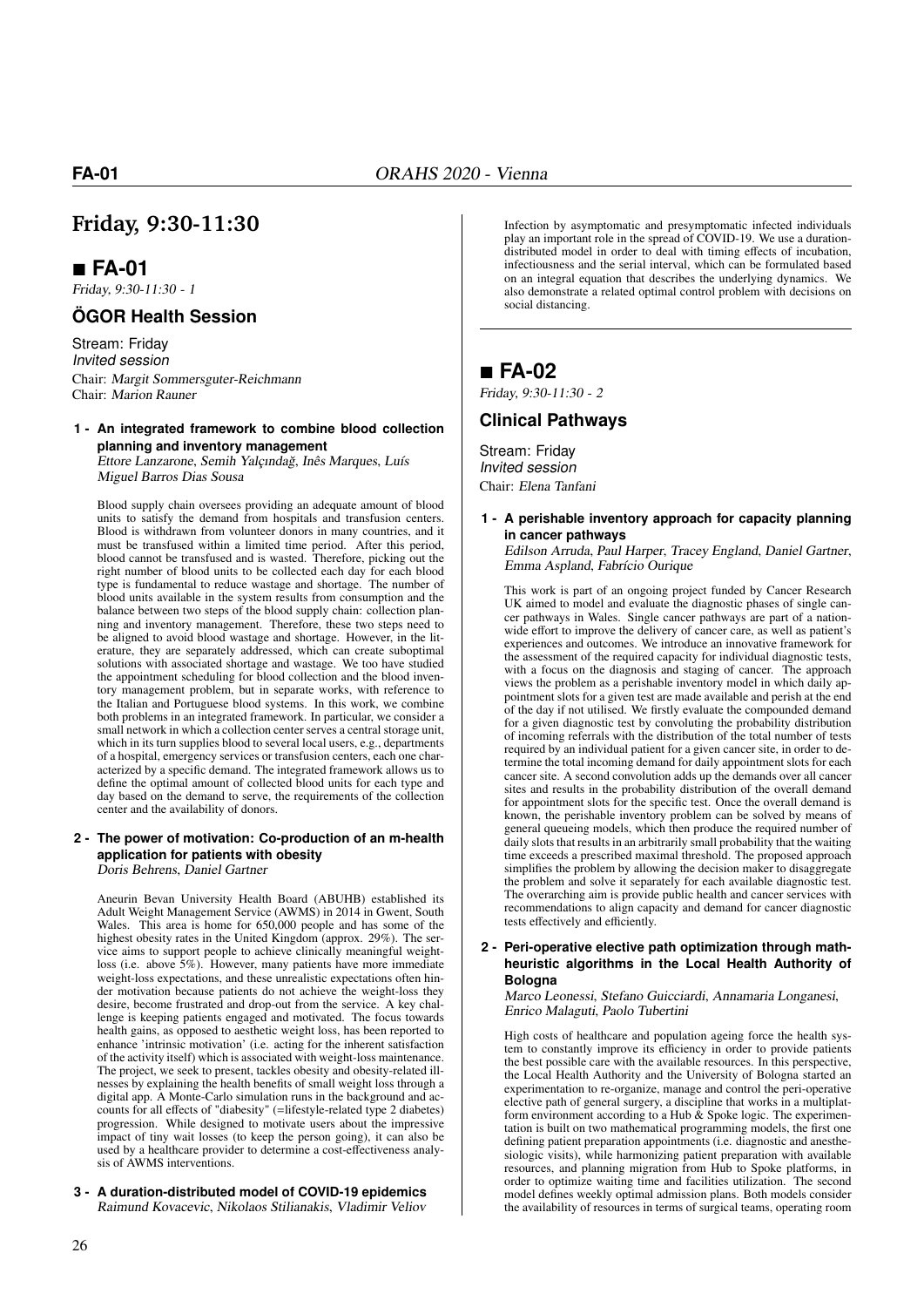slots and number of beds for each operating unit. The proposed approach works on a four-week time horizon following a rolling horizon framework (weekly update) in order to effectively manage high priority patients. Both models have been tested on real-world instances over a six-month observation period.

### **FA-03**

Friday, 9:30-11:30 - 3

### **Chemotherapy/Radiotherapy Scheduling**

Stream: Friday Invited session Chair: Alejandra Duenas

#### **1 - Chemotherapy production bilevel problem: Cost versus delay**

#### Alexis Robbes, Yannick Kergosien, Jean-Charles Billaut

The biopharmaceutical unit of Oncology Clinic (UBCO) of the hospital of Tours (France) produces around 150 chemotherapy drugs per days. To satisfy a certification process of quality management (ISO 9001), the UBCO schedules the chemotherapy production in order to minimize the total delay. The production scheduling is determined after making the patients appointments. These appointments which provide the due dates of each chemotherapy drugs, are scheduled by an oncology administrative service (OAS) that also manages the beds and the care staff. The production of chemotherapy drugs requires the use of costly perishable resources (cytotoxic molecule) supplied in vials. The production cost induced by the consumption of these resources is more than 10 million euros per year, part of which could be reduced by improving the management of the remaining resource (i.e. reducing the vials waste). So, the UBCO tries to meet the drugs demands from OAS as quickly as possible on the one hand, and on the other hand, the OAS tries to schedule the patient appointments by minimizing the cost production and subject to the UCBO production capacity. We propose to model this decision process as a bilevel optimization problem that is defined by two players with their own objectives: a leader and a follower. The leader minimizes the production cost by scheduling the patient appointment. The follower minimizes the total delay by scheduling the chemotherapy drug production. To solve the bilevel problem, we propose a Matheuristic method composed of Local Searches and MILPs to solve subproblems.

#### **2 - MCDA modelling in an outpatient chemotherapy service**

Alejandra Duenas, Annabelle Glaize, Christine Di Martinelly, Isabelle Fagnot

Background - As the number of cancer patients increases worldwide, oncology departments face a rise in the number of chemotherapy treatments in their outpatient services. This increase in numbers puts a strain on the quality of services and overall patient satisfaction. Objective - The objective of this article is to analyze and to improve the decision-making processes of outpatients' services in an oncology hospital in the north of France (using multiple criteria decision analysis). The aim is to improve both service quality and the satisfaction of patients. Method - It was decided to apply an outranking method (ELEC-TRE III); to prioritize improvement opportunities for the outpatient service. The stakeholders' characteristics were assessed in terms of their relative importance in the decision process. Then the aggregation and exploitation phases of ELECTRE III were applied after considering the stakeholders' preferences. A sensitivity analysis was performed to study the impact of a change in the method's parameters. Results - The expert panel considered five decision criteria and evaluated five improvement alternatives. The concordance, discordance and credibility matrices were calculated to determine the differing priorities of the improvement opportunities for the chemotherapy outpatient service. Conclusion - ELECTRE III demonstrated that it is not only a robust decision-aid that mirrors real decision-making processes but also helps to visualize these processes in a structured and transparent way. This

study shows the importance of the stakeholders' involvement in the creation of a decision-making model that closely represents reality.

#### **3 - Online algorithms for the radiotherapy patient scheduling problem**

Roberto Aringhieri, Davide Duma, Giuseppe Squillace

A radiation therapy consists in the effective clinical use of ionizing radiation for the treatment of malignant tumors. The radiation could be delivered by a linear accelerator or linac, which is a special device whose main function is to concentrate in beams and accelerate the emission of subatomic particles. Radiotherapy could be the primary therapy or deliver together with other therapies. A radiotherapy treatment consists in a given number of radiation sessions, one for each (working) day, which should start before a given release date. Patients are usually classified into classes of urgency having different release date and number of sessions.

Waiting time is the main critical issue in the management of a radiotherapy health system: actually, the delay between the first consultation and the first treatment is typically rather long. Such a delay has the potential to damage the health status of the patients both directly and indirectly.

Optimisation techniques applied to the scheduling of radiotherapy patients can improve both the quality of the health service provided (reducing the waiting times) and the utilisation of the involved resources. The Radiotherapy Patient Scheduling (RPS) problem falls into the broader class of multi-appointment scheduling problems in hospital in which patients need to visit sequentially multiple or single resource types in order to receive treatment or be diagnosed.

After deriving a general problem statement from the literature, we present online optimization algorithms that tries to exploit the particular structure of the solution, and we compare their results with online algorithms with look-ahead. Further we provide some computational insights regarding the mathematical formulations of the problem.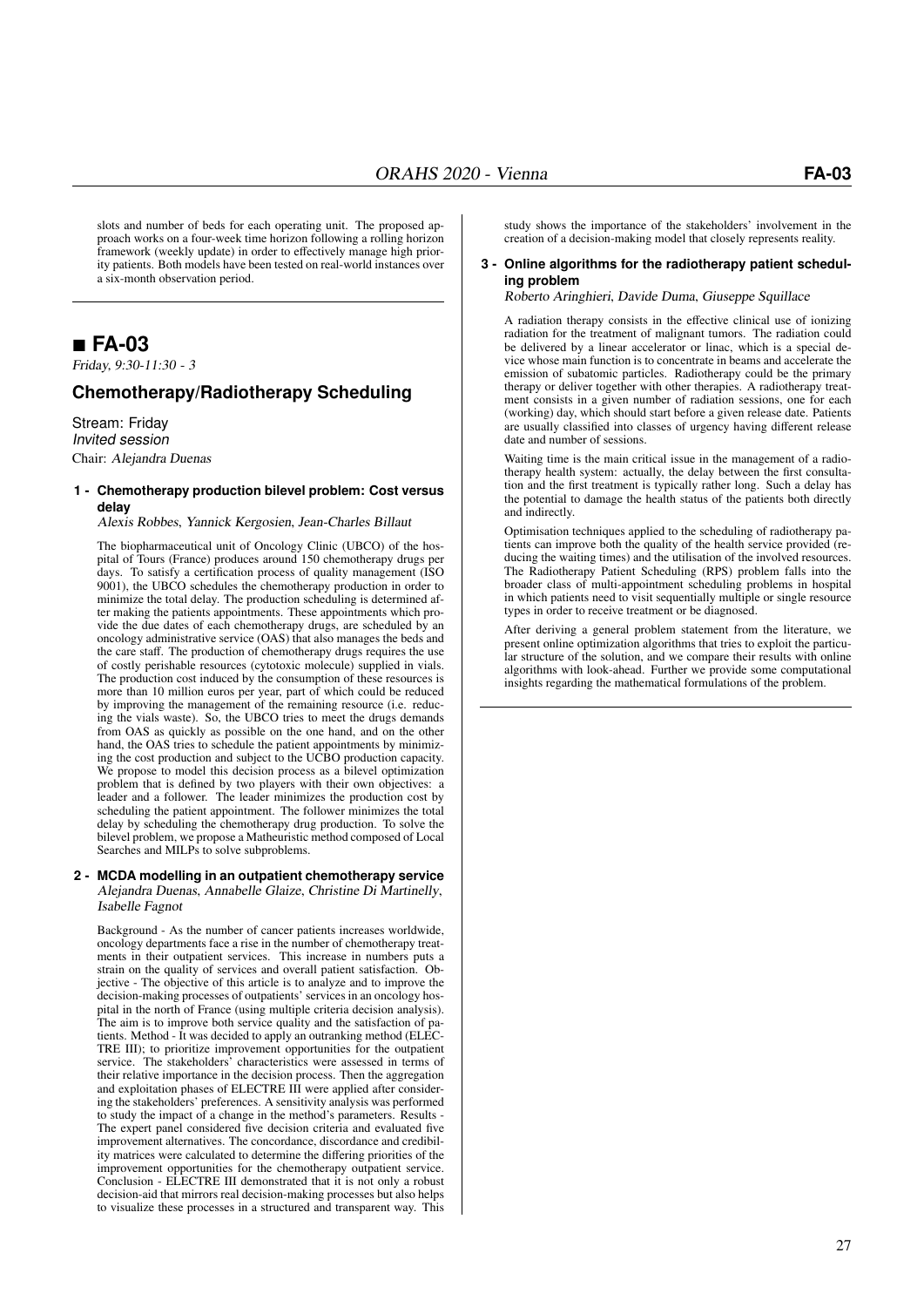### **Friday, 12:00-14:00**

### **FB-01**

Friday, 12:00-14:00 - 1

### **ÖGOR Disaster Session**

Stream: Friday Invited session Chair: Patrick Hirsch Chair: Tina Wakolbinger Chair: Walter Gutjahr

#### **1 - Orchestrating Coordination between Humanitarian Organizations**

Maria Besiou, Lea Ruesch, Murat Tarakci, Niels Van Quaquebeke

In case of a disaster, hundreds of humanitarian organizations may mobilize. Despite their common objective to help beneficiaries, the coordination of their efforts remains a challenge. In order to improve coordination during disaster response, the United Nations formed clusters. These clusters facilitate information and resource exchange among humanitarian organizations. Yet, recalling coordination failures from previous disasters, the evidence for the effectiveness of clusters in coordinating relief efforts remains conflicting. To better understand the barriers of coordination, we combined a qualitative case study and agentbased simulation. We observed in the case study that the cluster lead not only facilitates coordination but very often is also invested in own operations on the ground, thus resulting in a dual role. Such dual role of the cluster lead emerged as the central theme for impairing trust and consequently coordination among cluster members. The simulation findings generalize and augment the detrimental effects of the cluster lead's dual role vis-à-vis a pure facilitator role that would coordinate meetings without having own operations. In sum, our findings aim to improve the coordination in humanitarian operations and contribute to more effective partnerships.

#### **2 - Outsourcing in humanitarian logistics - status quo and future directions**

Tina Wakolbinger, Timo Gossler, Christian Burkart

Outsourcing of logistics has great importance in disaster relief and aid agencies spend several billion U.S. dollars every year on logistics services. However, the concept of outsourcing has not been established adequately in literature on humanitarian logistics, leading to a fragmented view of the practice. This paper provides a holistic perspective on the concept by constructing a conceptual framework to analyze both practice and research of outsourcing in humanitarian operations. Based on this synthesis of practitioners' views and research, we explore future trends and identify existing gaps in research.

#### **3 - Dynamic Prioritized Home Healthcare Routing and Scheduling in Emergencies and Routine Services** Sibel Salman, Ahmet Cinar, Ozgur Araz

In home healthcare services, we optimize which patients to serve each day of a planning horizon and the sequence in which patients are to be visited by field teams during their requested time windows. We assign a priority to each patient according to factors such as the last visit time and the severity of her condition so that the priorities of unvisited patients increase exponentially by day. The objective is to maximize the total priority of the visited patients primarily and to minimize the total traveling time as well as the overtimes secondarily. For the dynamic prioritized home healthcare scheduling and routing problem, where urgent patient visit requests may emerge during a day. We propose a near real-time re-optimization framework together with an Adaptive Large Neighborhood Search (ALNS) algorithm. Emergencies accumulate until predetermined re-optimization times and the current plan is re-optimized with new arrivals, in addition to the remaining existing ones, by a multi-period static mathematical model. Solutions

generated according to different processing rules for handling the new arrivals are evaluated by means of several performance measures, including the waiting time of urgent patients and the number of delayed patients. We perform extensive computational tests on data sets based on the COVID-19 pandemic response of Istanbul via simulation studies. In addition, a decision support system consisting of forecasting, prioritization, optimization and simulation modules is developed. The prioritization module captures medical expert information and transforms it into a dynamic score based on multi-criteria decision making and the principle of fairness. The scoring facilitates selecting the right patients at the right time and increasing service quality.

### **FB-02**

Friday, 12:00-14:00 - 2

### **Health Care Modelling in Developing Countries**

Stream: Friday Invited session Chair: Honora Smith Chair: David Barrera Ferro

**1 - Sustainability in Hospital Supply Chain Management: Empirical research in a developing country in Latin America**

Veronica Duque-Uribe, William Sarache, Elena Valentina Gutiérrez

Healthcare logistics has recently gained attention from researchers and practitioners due to the increase on healthcare expenditures, the representativeness of logistics costs in hospital budgets, and the possible contribution of supply chain management to organize logistics processes more effectively and efficiently. Furthermore, besides the economic dimension, aspects that include the environmental and social impact of hospital supply chains have also generated interest in the field. A recent literature review identified a set of constructs and indicators to characterize sustainable supply chain management (SSCM) practices in hospitals and provided theoretical evidence on the influence of such practices in hospitals performance, from the economic, environmental and social dimensions. Based on that evidence, a structured survey was designed and applied aiming at understanding the influence of SSCM practices on hospital sustainable performance. In this work, we present preliminary results of an empirical research developed with a sample of hospitals from different cities from Colombia, Latin America. These results provide useful and relevant information for construct validity, to then analyze the causal relationships between SSCM practices and sustainable performance, and the role of moderating variables such as hospital size, hospital type, and service complexity.

#### **2 - Contract Analysis for Rotavirus Vaccine Supply Chain in India**

#### Dheeraj Chandra, Vipin B

Introduction: Rotavirus is an infectious disease that affects millions of children every year in developing and developed nations. According to the WHO estimates of 2013, approximately 0.2 million children under five years died of rotavirus globally, of which 22% of children were from India. From the literature and field survey, we identified that the existing supply contract that the universal immunization program (UIP) India uses in the procurement of rotavirus vaccines from a single supplier neglects the uncertain nature of demand and considers only stochastic supply. Aim: Various researchers have identified that using an effective supply contract between the buyer and seller can help improve entire supply chain performance. In this study, we put an effort to analyze the existing supply contract that UIP India uses in the procurement of rotavirus vaccines from the supplier. We analyze the traditional wholesale price (WSP) contract for the existing situation and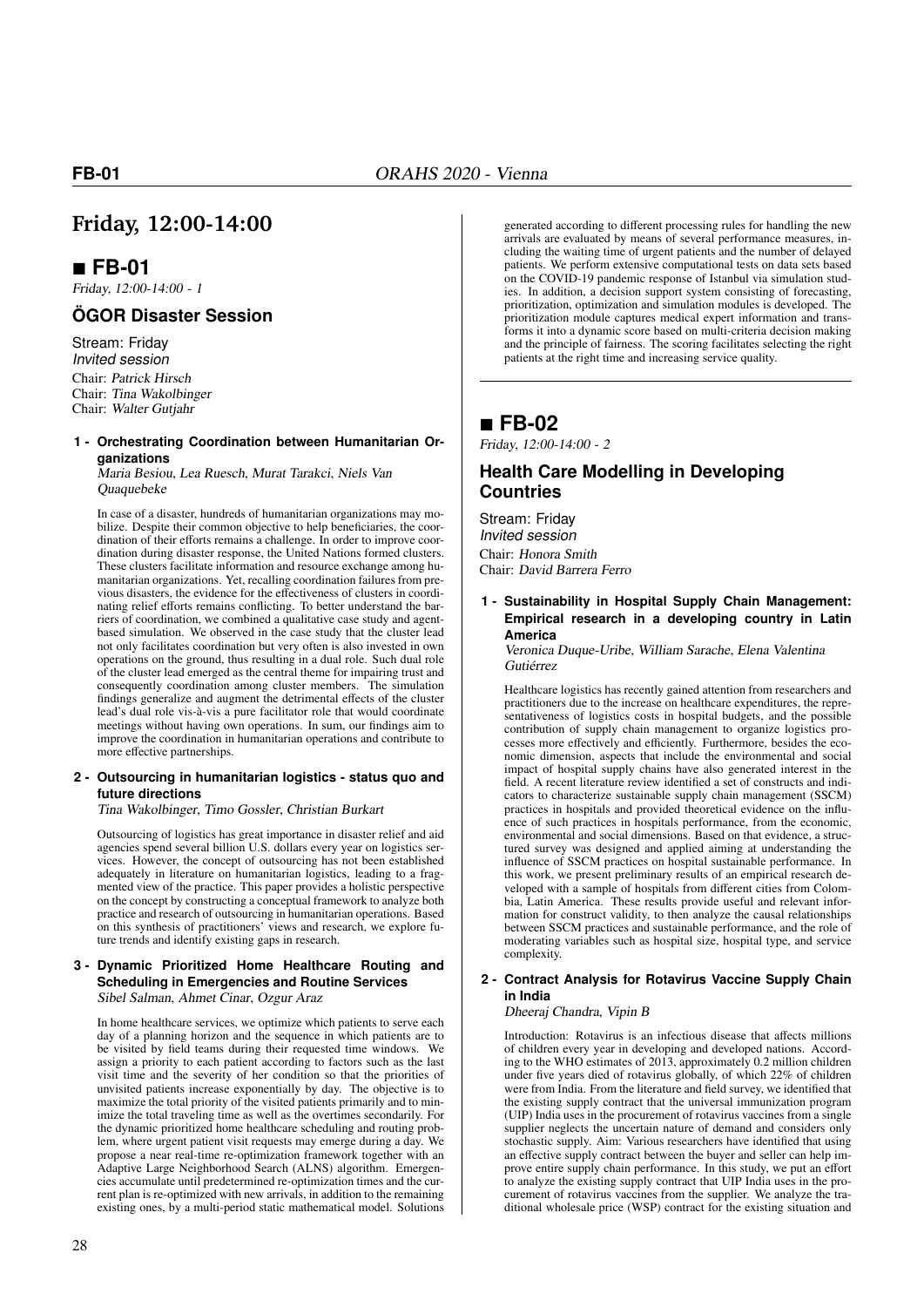identified that the WSP contract cannot improve coordinate the supply chain, which is one of the primary reasons for the poor performance of UIP India. Then, we design contracts by considering different aspects such as supply and demand uncertainties, on-time delivery, quantity delivered, and observe that our newly designed contracts can optimize the supply chain and help to improve system performance. Research methods and data: Using mathematical models and expert opinions, we suggest some well-performing supply contracts that may help to improve the UIP performance. Originality/novelty: Observations from previous literature reveal that no such study is available that considers supply and demand uncertainties, on-time and quantity delivered performance while designing vaccine supply chain contracts.

#### **3 - Resource delivery and allocation strategies for epidemic response in a rural context**

Linke Potgieter, Dean Matter

Humanitarian aid in developing countries is often faced with the challenge of insufficient and unstable road infrastructure. In the context of an epidemic, this may result in inefficient outbreak responses such as the late delivery of vaccines. Unmanned aerial vehicles have emerged as a potential alternative to land-based delivery methods. In this presentation, the effectiveness of unmanned aerial vehicles for vaccine delivery in the context of a rural epidemic outbreak is evaluated in comparison with land-based delivery, along with various resource allocation strategies. A network approach is followed, with the network consisting of local populations connected by the migration of individuals. The epidemic is simulated by using a compartmental model, which comprises of a system of difference equations for each local population, with a small proportion of each population migrating to other local populations daily. During each time step, resource allocations are determined using an integer programming model. The objective is to minimise the expected number of people exposed. Heuristic approaches for resource allocation are also considered. Optimised resource allocation resulted in a 22% reduction in simulated costs, and unmanned aerial vehicles are shown to be capable of meeting demand for vaccines in a simulated outbreak, and reduce costs and deaths when used instead of a land-based delivery in areas with poor road infrastructure.

### **FB-03**

Friday, 12:00-14:00 - 3

### **Health Care Workforce Scheduling II**

Stream: Friday Invited session Chair: Monica Oliveira

#### **1 - A decomposition-based heuristic procedure for the Medical Student Scheduling problem** Babak Akbarzadeh, Broos Maenhout

In this paper, we consider a real-life medical student scheduling problem in order to ensure students are able to complete the relevant training program to acquire the postulated medical proficiency. Each training program includes mandatory and elective disciplines that students are able to select based on their interests and availability. These internship positions are offered by local hospitals that specify minimum and maximum staffing requirements. The curriculum manager tries to assign students with different seniority levels to particular disciplines and hospitals while considering the objectives and the large number of requirements of different stakeholders, i.e. the educational requirements set by the medical school, the staffing requirements set by the involved hospitals and the student characteristics. We propose a heuristic solution methodology composed of a constructive heuristic and two local search heuristics to improve the initial solution. These heuristics embody different complementary neighborhood structures derived based on the decomposition of the problem in order to find high-quality solutions very efficiently. In order to show the robust performance of the proposed solution methodology, we conducted computational experiments on a comprehensive synthetic dataset of smaller-sized instances generated in a controlled and structured manner and large-scale real-life instances. Results demonstrate that our approach can produce (near-)optimal solutions in a very short timespan. A comparison is made with the real-life approach, demonstrating significant improvements and the contribution to real-life decision-making.

#### **2 - A multi-objective approach for staff scheduling at emergency medical services**

Mariana Cunha, Pieter Smet, Inês Marques, Ana Paula Barbosa-Póvoa

Staff scheduling is a complex task required in many industries. In the health care sector, scheduling problems become even harder to solve due to the large number of personnel involved, strong variety in employee qualifications and nonstop service requirements. When looking at emergency medical services, the dispersed locations for personnel assignments and the fact that an ambulance can only operate with a specific number of qualified staff, scheduling becomes even more complex. This work presents a multi-objective approach for staff scheduling at emergency medical services, assigning both shifts and tasks to each staff member. Three objectives are considered: 1) demand coverage, where both understaffing and overstaffing are allowed in some tasks; 2) fairness concerning employee preferences and balanced undertime, overtime and incomplete weekends; 3) overall schedule quality with respect to changes of team, stand-alone shifts and undesired shift patterns. Apart from contractual constraints, the proposed model accounts for scheduled holidays, possible inter-task dependencies (i.e. one task can only be staffed if another is also fully staffed), and a heterogeneously skilled workforce. As solution approach we propose a multi-objective matheuristic combining local search and mathematical programming. This methodology is applied to a case of the Portuguese emergency medical service and is furthermore tested on different scenarios inspired by real-world data.

**3 - Nurse Scheduling for a Community Health Centre in Vancouver, Canada, using an Optimization and Simulation Approach**

Samantha Zimmerman, Alan Bi, Trevor Dallow, Krisztina Vasarhelyi, Cameron Bye, Nicole Latham, Andy Day, David Hall, Tamon Stephen, Alexander Rutherford

Marginalized individuals often experience barriers to accessing health care, and often have complex clinical and psycho-social needs. In Vancouver, Canada a network of community health centres (CHC's) provide primary-care for these patients. This project is the result of a collaboration with one such CHC. To meet the needs of its clients, the CHC provides a diverse range of services on both a booked and walk-in basis. Care providers at the CHC identified staff scheduling as a way to improve accessibility. Working together with CHC management, we developed a combination optimization and simulation approach to nurse scheduling. The method is tailored to the CHC context, and identifies better combinations of nurse shifts while measuring changes in key performance indicators. A new mixed-integer linear programming model was built to optimize nurse schedules. The optimization model maximizes average patient-nurse contact time while maintaining coverage and hours. It works directly with average demand, which can carry over between time intervals within a waiting limit. Using two weeks each of data from summer and winter, we produced two seasonal weekly schedules. Patient wait times for the original and optimized schedule were assessed using a discrete event simulation model. The significance of wait times in the CHC context was motivated by anecdotal indication of client impatience and reneging. The simulation model also considers patient priority, and breaks down wait times over multiple service types, including triage. Without increasing staffing levels, ten more patients could be seen each week by implementing the optimized schedule. Access for urgent patients is improved by removing gaps in coverage and increasing walk-in patients seen within 30 minutes by 5%.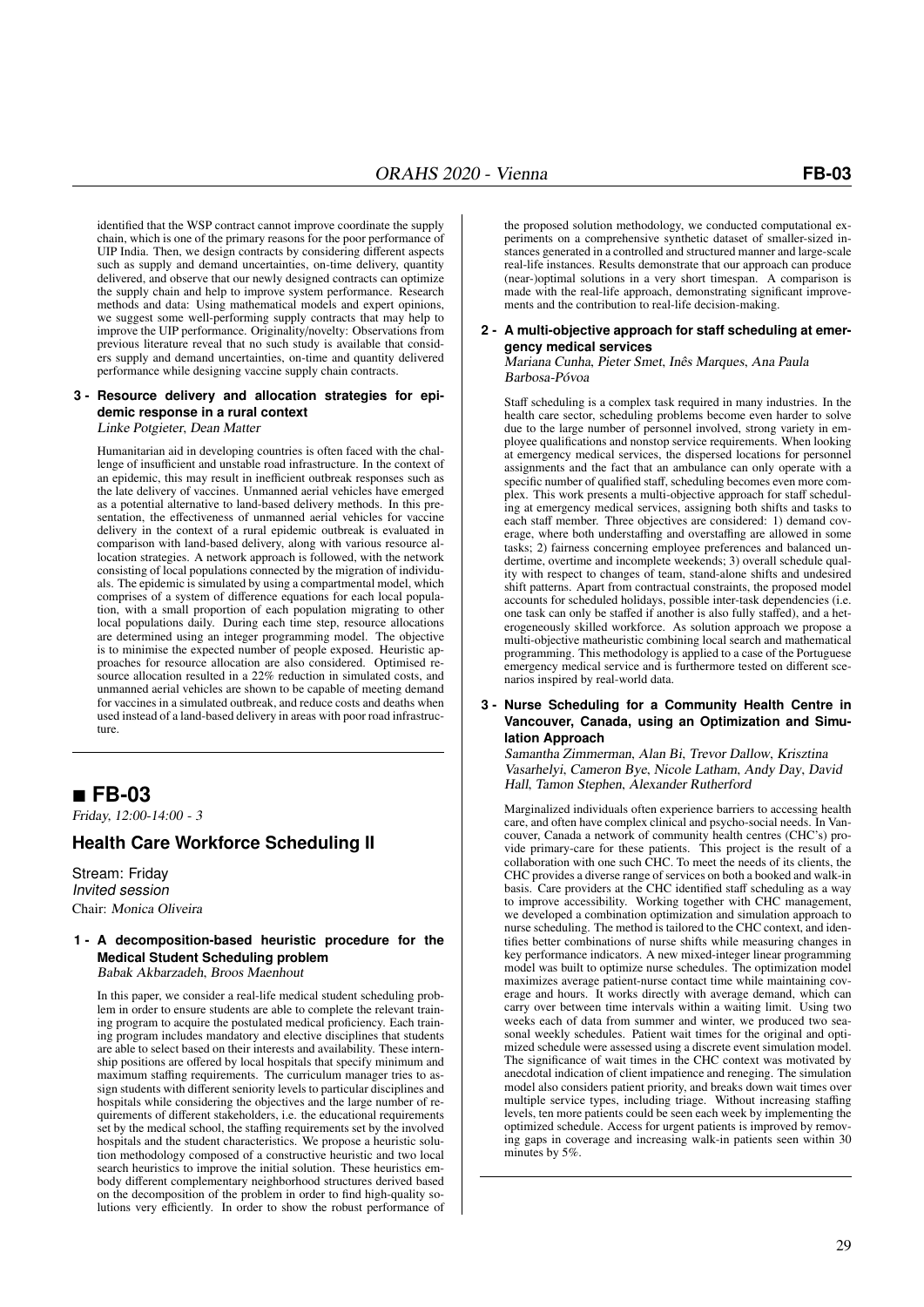## **Friday, 15:00-16:00**

### **FC-01**

Friday, 15:00-16:00 - 1

### **ORAHS Business Meeting**

Stream: Friday Invited session Chair: Inês Marques Chair: Roberto Aringhieri

### **Friday, 16:30-18:30**

## **FD-01**

Friday, 16:30-18:30 - 1

### **Closing Session**

Stream: Friday Invited session Chair: Marion Rauner Chair: Margit Sommersguter-Reichmann Chair: Patrick Hirsch Chair: Roberto Aringhieri Chair: Inês Marques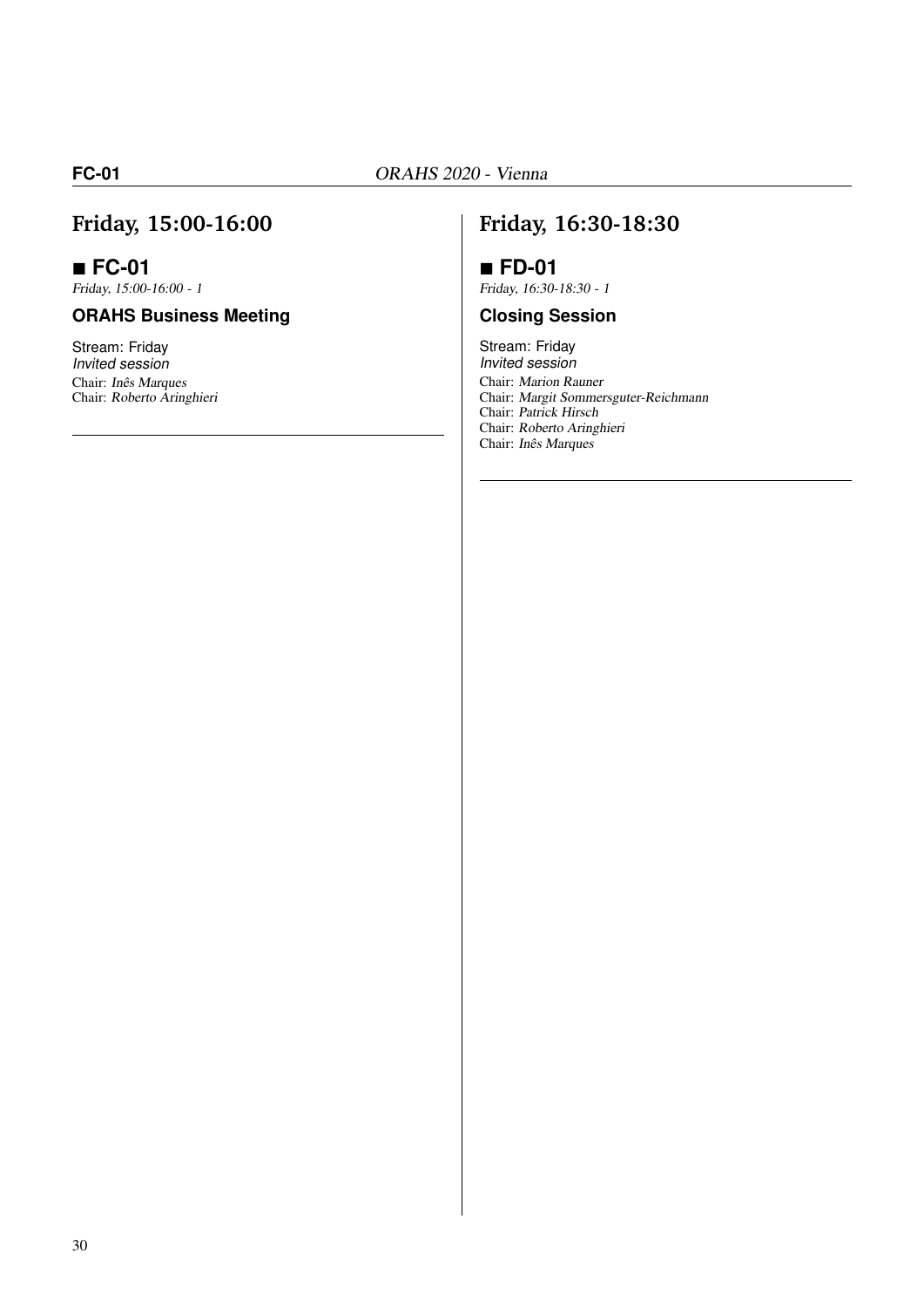# **S**treams

#### **Friday**

Roberto Aringhieri Università degli Studi di Torino roberto.aringhieri@unito.it

Patrick Hirsch University of Natural Resources and Life Sciences, Vienna patrick.hirsch@boku.ac.at

Inês Marques Instituto Superior Técnico, Universidade de Lisboa ines.marques.p@tecnico.ulisboa.pt

Marion Rauner University of Vienna marion.rauner@univie.ac.at

Lorena Reyes-Rubiano University of Natural Resources and Life Sciences, Vienna lorena.reyes-rubiano@boku.ac.at

Margit Sommersguter-Reichmann University of Graz margit.sommersguter@uni-graz.at Track(s): 1 2 3

#### **Monday**

Roberto Aringhieri Università degli Studi di Torino roberto.aringhieri@unito.it

Patrick Hirsch University of Natural Resources and Life Sciences, Vienna patrick.hirsch@boku.ac.at

Inês Marques Instituto Superior Técnico, Universidade de Lisboa ines.marques.p@tecnico.ulisboa.pt

Marion Rauner University of Vienna marion.rauner@univie.ac.at

Lorena Reyes-Rubiano University of Natural Resources and Life Sciences, Vienna lorena.reyes-rubiano@boku.ac.at

Margit Sommersguter-Reichmann University of Graz margit.sommersguter@uni-graz.at Track(s):  $1\ 2\ 3$ 

#### **Thursday**

Roberto Aringhieri Università degli Studi di Torino roberto.aringhieri@unito.it

Patrick Hirsch University of Natural Resources and Life Sciences, Vienna patrick.hirsch@boku.ac.at

Inês Marques Instituto Superior Técnico, Universidade de Lisboa ines.marques.p@tecnico.ulisboa.pt

Marion Rauner University of Vienna marion.rauner@univie.ac.at

Lorena Reyes-Rubiano University of Natural Resources and Life Sciences, Vienna lorena.reyes-rubiano@boku.ac.at

Margit Sommersguter-Reichmann University of Graz margit.sommersguter@uni-graz.at Track(s): 1 2 3

#### **Tuesday**

Roberto Aringhieri Università degli Studi di Torino roberto.aringhieri@unito.it

Patrick Hirsch University of Natural Resources and Life Sciences, Vienna patrick.hirsch@boku.ac.at

Inês Marques Instituto Superior Técnico, Universidade de Lisboa ines.marques.p@tecnico.ulisboa.pt

Marion Rauner University of Vienna marion.rauner@univie.ac.at

Lorena Reyes-Rubiano University of Natural Resources and Life Sciences, Vienna lorena.reyes-rubiano@boku.ac.at

Margit Sommersguter-Reichmann University of Graz margit.sommersguter@uni-graz.at Track(s): 1 2 3

#### **Wednesday**

Roberto Aringhieri Università degli Studi di Torino roberto.aringhieri@unito.it

Patrick Hirsch University of Natural Resources and Life Sciences, Vienna patrick.hirsch@boku.ac.at

Inês Marques Instituto Superior Técnico, Universidade de Lisboa ines.marques.p@tecnico.ulisboa.pt

Marion Rauner University of Vienna marion.rauner@univie.ac.at

Lorena Reyes-Rubiano University of Natural Resources and Life Sciences, Vienna lorena.reyes-rubiano@boku.ac.at

Margit Sommersguter-Reichmann University of Graz margit.sommersguter@uni-graz.at Track(s): 1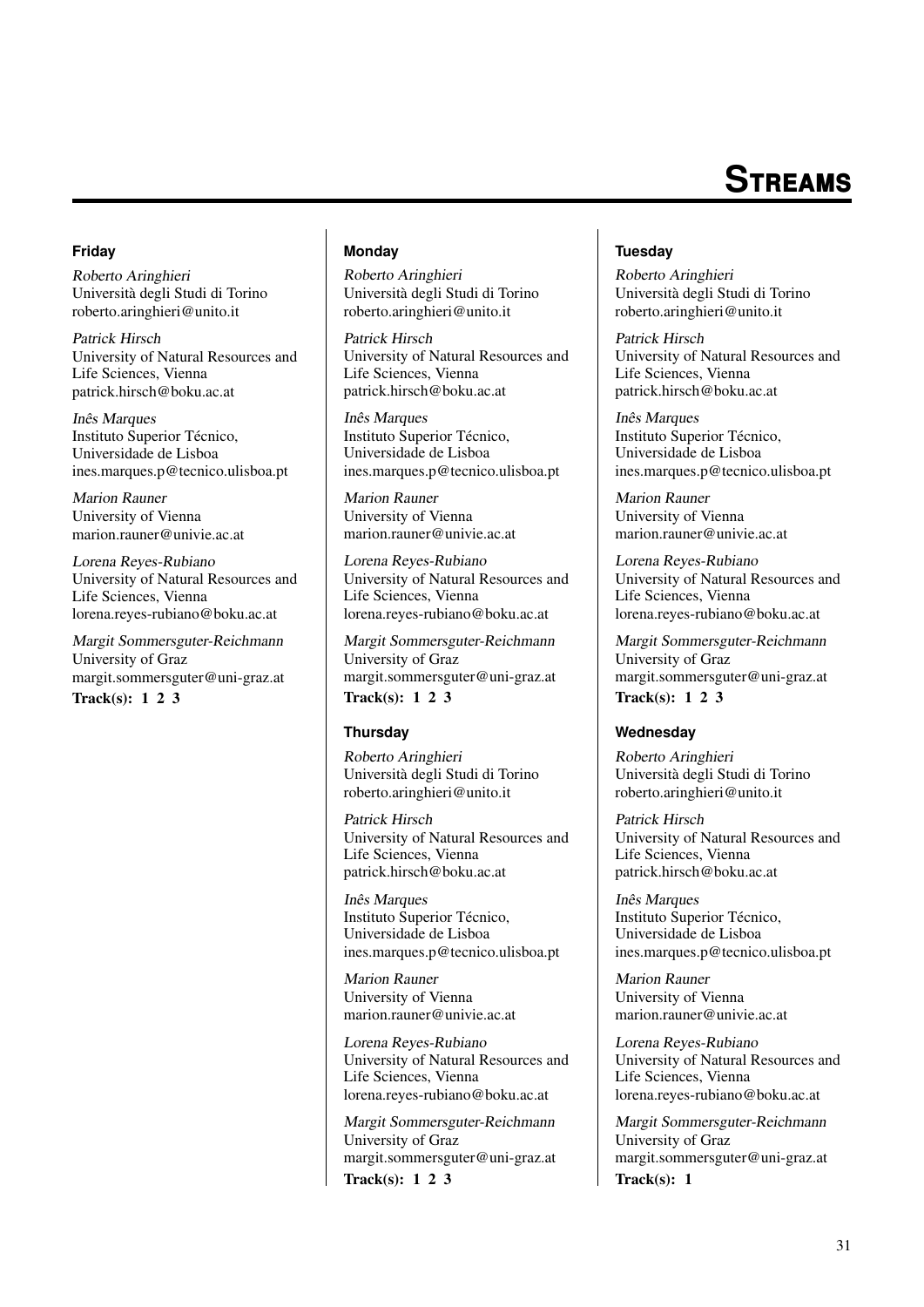## Session Chair Index

| Aringhieri, Roberto  FD-01                                                                                                                                                                                        |
|-------------------------------------------------------------------------------------------------------------------------------------------------------------------------------------------------------------------|
| roberto.aringhieri@di.unito.it<br>Università degli Studi di Torino, Torino, Italy                                                                                                                                 |
|                                                                                                                                                                                                                   |
| Aringhieri, Roberto FC-01, HD-01, MA-01, MC-01, WA-01,<br>HA-02                                                                                                                                                   |
| roberto.aringhieri@unito.it                                                                                                                                                                                       |
| Dipartimento di Informatica, Università degli Studi di Torino,<br>Torino, Italy                                                                                                                                   |
| o.d.barrera@soton.ac.uk                                                                                                                                                                                           |
| Southampton Business School, University of Southampton,<br>United Kingdom                                                                                                                                         |
|                                                                                                                                                                                                                   |
| john.blake@dal.ca<br>Industrial Engineering, Dalhousie University, Halifax, NS,<br>Canada                                                                                                                         |
| <b>Brailsford, Sally</b> HA-01, WA-01                                                                                                                                                                             |
| s.c.brailsford@soton.ac.uk                                                                                                                                                                                        |
| Southampton Business School, University of Southampton,<br>Southampton, United Kingdom                                                                                                                            |
|                                                                                                                                                                                                                   |
| jens.brunner@unikat.uni-augsburg.de                                                                                                                                                                               |
| Chair of Health Care Operations/Health Information Man-<br>agement, Faculty of Business and Economics, University of                                                                                              |
| Augsburg, Augsburg, Bavaria, Germany                                                                                                                                                                              |
| Cakan, Nurcan  MF-01, TE-01, WC-01                                                                                                                                                                                |
| nurcan.cakan@univie.ac.at<br>University of Vienna, Vienna, Vienna, Austria                                                                                                                                        |
| Campbell, Leslie Anne ME-01                                                                                                                                                                                       |
| leslie.anne.campbell@dal.ca                                                                                                                                                                                       |
| Community Health & Epidemiology, Dalhousie University,<br>Halifax, Nova Scotia, Canada                                                                                                                            |
|                                                                                                                                                                                                                   |
| mecaptivo@fc.ul.pt                                                                                                                                                                                                |
| Departamento de Estatística e Investigação Operacional, Uni-<br>versidade de Lisboa, Faculdade de Ciências and Centro de<br>Matemática, Aplicações Fundamentais e Investigação Opera-<br>cional, Lisboa, Portugal |
|                                                                                                                                                                                                                   |
| brecht.cardoen@vlerick.com<br>Vlerick Business School, Ghent, Belgium                                                                                                                                             |
| Carter, Michael  MD-01, WA-01                                                                                                                                                                                     |
| carter@mie.utoronto.ca                                                                                                                                                                                            |
| Mech & Ind Engineering, University of Toronto, Toronto,<br>ON, Canada                                                                                                                                             |
|                                                                                                                                                                                                                   |
| Erik.Demeylemeester@kuleuven.be<br>KBI, KU Leuven, Leuven, Belgium                                                                                                                                                |
|                                                                                                                                                                                                                   |
| alejandra.duenas@icn-artem.com                                                                                                                                                                                    |

Supply Chain Management and Information Systems, ICN Business School (CEREFIGE), Nancy, France

| Ferreira de Oliveira, Mario Jorge  ME-02<br>mario_jo@po.coppe.ufrj.br                                                                                                            |
|----------------------------------------------------------------------------------------------------------------------------------------------------------------------------------|
| Engenharia de Produção, Federal University of Rio de<br>Janeiro, Rio de Janeiro, RJ, Brazil                                                                                      |
| gartnerd@cardff.ac.uk<br>Cardiff University, Cardiff, Wales, United Kingdom                                                                                                      |
|                                                                                                                                                                                  |
| anders.gullhav@iot.ntnu.no<br>Department of Industrial Economics and Technology Man-<br>agement, Norwegian University of Science and Technology,<br>Trondheim, Trondheim, Norway |
|                                                                                                                                                                                  |
| egunes@ku.edu.tr<br>Operations and Information Systems, Koc University, Istan-<br>bul, Turkey                                                                                    |
|                                                                                                                                                                                  |
| walter.gutjahr@univie.ac.at<br>Department of Statistics and Operations Research, University<br>of Vienna, Vienna, Vienna, Austria                                                |
| Hirsch, Patrick FB-01, FD-01, HD-01, MA-01, MC-01, TA-02                                                                                                                         |
| patrick.hirsch@boku.ac.at<br>Institute of Production and Logistics, University of Natural<br>Resources and Life Sciences, Vienna, Wien, Austria                                  |
|                                                                                                                                                                                  |
| mallor@unavarra.es<br>Institute of Smart Cities, Public University of Navarre, Pam-<br>plona, Spain                                                                              |
| Marques, Inês FC-01, FD-01, HD-01, MA-01, MC-01, WA-01,<br>$MD-02$                                                                                                               |
| ines.marques.p@tecnico.ulisboa.pt<br>Instituto Superior Técnico, Universidade de Lisboa, Lisbon,<br>Portugal                                                                     |
|                                                                                                                                                                                  |
| alec.morton@strath.ac.uk<br>University of Strathclyde, United Kingdom                                                                                                            |
|                                                                                                                                                                                  |
| stefan.nickel@kit.edu<br>Institute for Operations Research (IOR), Karlsruhe Institute<br>of Technology (KIT), Karlsruhe, Germany                                                 |
|                                                                                                                                                                                  |
| monica.oliveira@tecnico.ulisboa.pt<br>Centre for Management Studies of Instituto Superior Téc-<br>nico, IST, Universidade de Lisboa, Lisboa, Portugal                            |
| Rauner, Marion  FA-01, FD-01, HD-01, MA-01, MC-01,<br>MF-01, TC-01, TE-01, WC-01                                                                                                 |
| marion.rauner@univie.ac.at<br>Faculty of Business, Economics, and Statistics, University of<br>Vienna, Vienna, Austria                                                           |
|                                                                                                                                                                                  |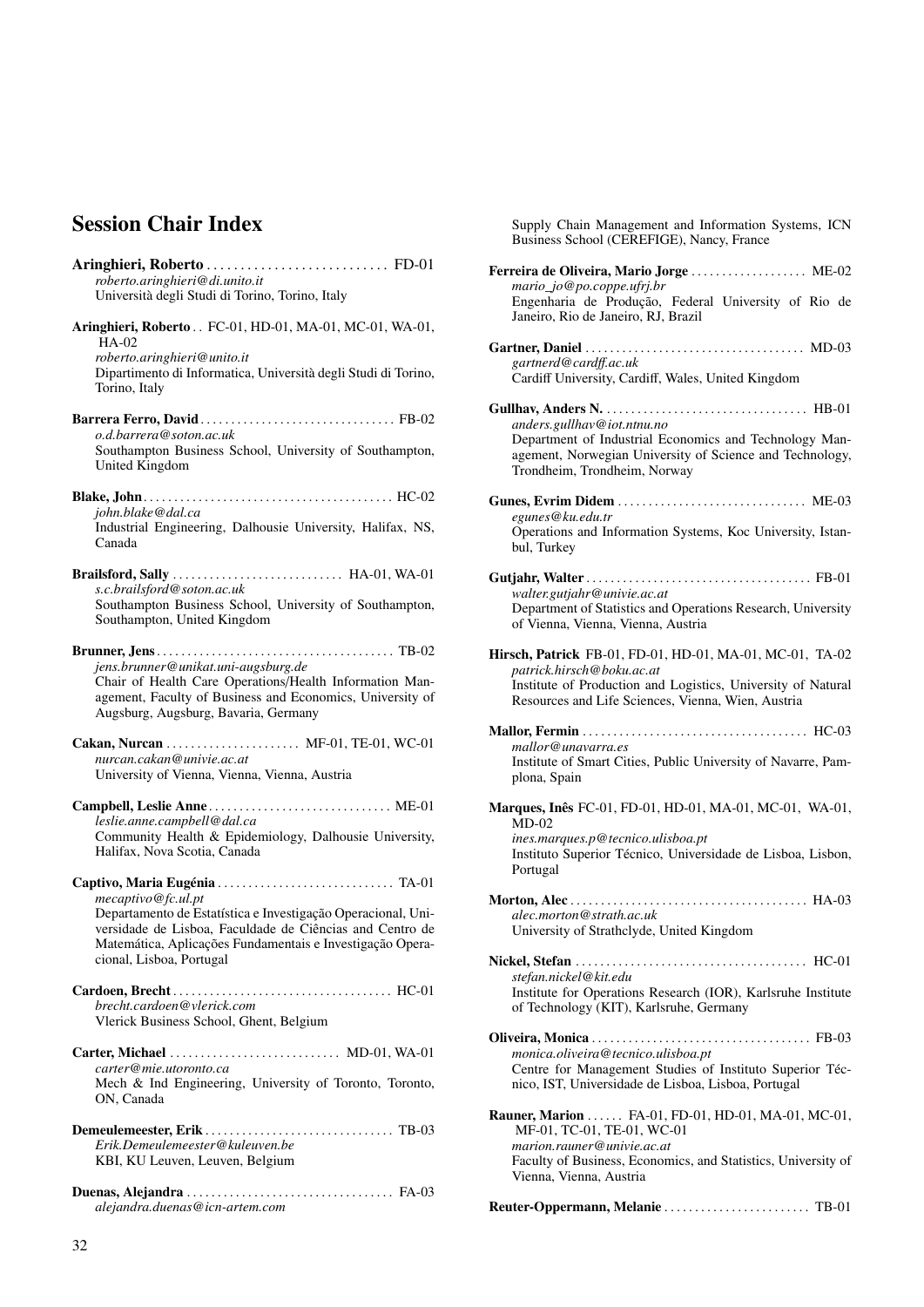*oppermann@is.tu-darmstadt.de* Technical University of Darmstadt, Germany

| Department of Mathematics, Simon Fraser University, Burn-                                                       |
|-----------------------------------------------------------------------------------------------------------------|
|                                                                                                                 |
| Center for Public Health, Medical University of Vienna, Vi-                                                     |
|                                                                                                                 |
| MRC/CSO Social and Public Health Sciences Uni, Univer-<br>sity of Glasgow, GLASGOW, Lanarkshire, United Kingdom |
|                                                                                                                 |

### Smith, Honora . . . . . . . . . . . . . . . . . . . . . . . . . . . . . . . . . . . . . . FB-02 *honora.smith@soton.ac.uk*

University of Southampton,

Southampton, Hampshire, United Kingdom

Sommersguter-Reichmann, Margit . . . FA-01, FD-01, HD-01, MA-01, MB-01, MC-01, HB-03 *margit.sommersguter@uni-graz.at* Department of Finance, University of Graz, Graz, Austria Tanfani, Elena . . . . . . . . . . . . . . . . . . . . . . . . . . . . . . . . . . . . . . FA-02 *etanfani@economia.unige.it* Department of Economics and Business Studies, University of Genova, Genova, Italy Vasilakis, Christos . . . . . . . . . . . . . . . . . . . . . . . . . . . . . . . . . . HB-02 *c.vasilakis@bath.ac.uk* School of Management, University of Bath, Bath, United Kingdom Wakolbinger, Tina . . . . . . . . . . . . . . . . . . . . . . . . . . . . . . . . . . FB-01 *tina.wakolbinger@wu.ac.at* WU (Vienna University of Economics and Business), Vienna, Austria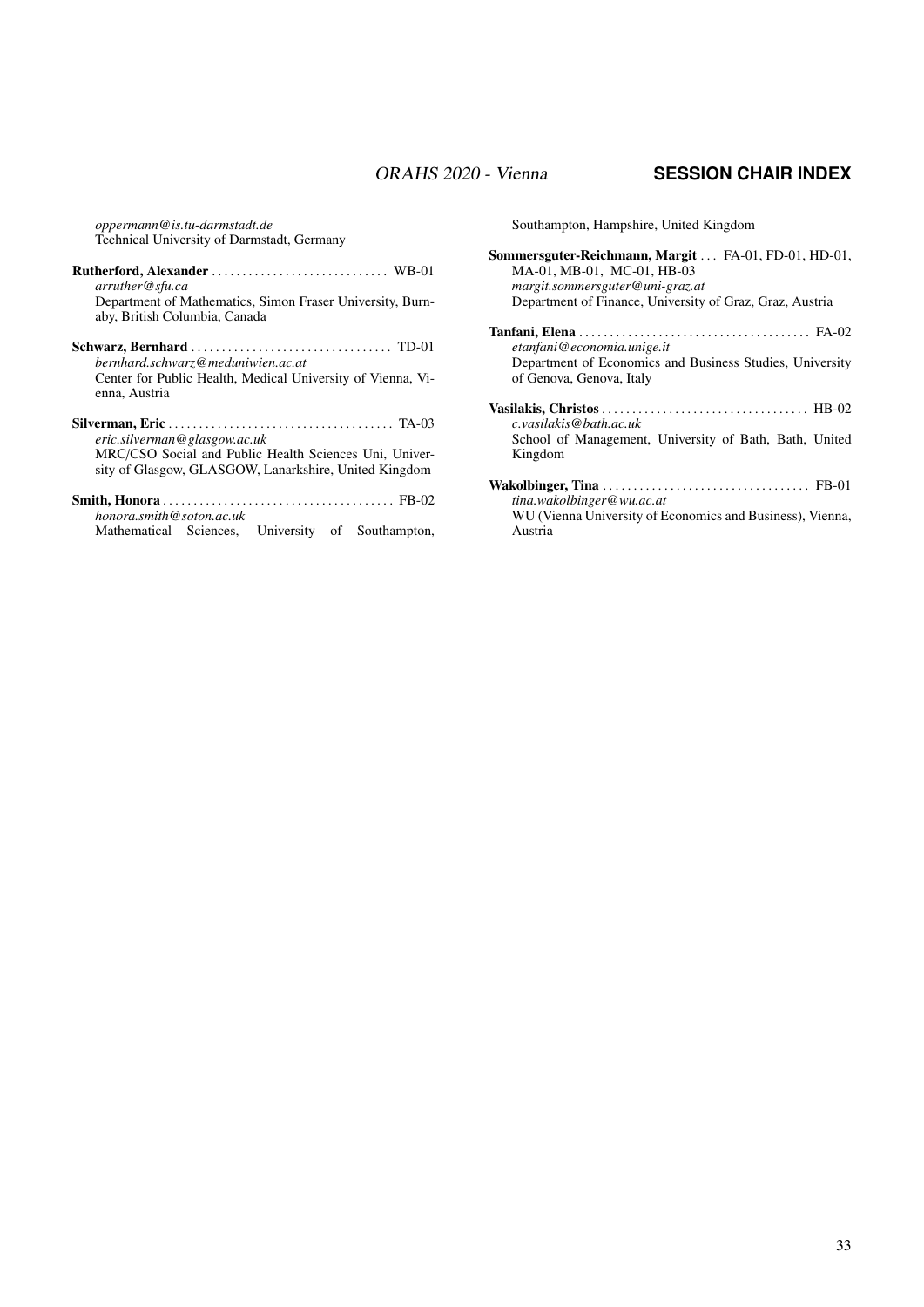## Author Index

| anitaab@stud.ntnu.no                                                          |
|-------------------------------------------------------------------------------|
| NTNU, Trondheim, Norway                                                       |
|                                                                               |
|                                                                               |
| paulo.abreu@tecnico.ulisboa.pt                                                |
| Engineering and Management, Instituto Superior Técnico,                       |
| Universidade de Lisboa, Lisbon, Portugal                                      |
|                                                                               |
| Babak.akbarzadeh@ugent.be                                                     |
| Economic and Business Administration, University of Ghent,                    |
| Gent, Gent, Belgium                                                           |
|                                                                               |
|                                                                               |
| Balidaee@bus.olemiss.edu                                                      |
| Marketing, University of Mississippi, University, MS, United                  |
| <b>States</b>                                                                 |
|                                                                               |
|                                                                               |
| Henrik.Andersson@ntnu.no                                                      |
| Department of Industrial Economics and Technology Man-                        |
| agement, Norwegian University of Science and Technology,<br>Trondheim, Norway |
|                                                                               |
|                                                                               |
| oaraz2@unl.edu                                                                |
| Supply Chain Management and Analytics, University of Ne-                      |
| braska Lincoln, NE, United States                                             |
|                                                                               |
| Aringhieri, Roberto  TB-01, WB-01, FA-03                                      |
| roberto.aringhieri@unito.it                                                   |
| Dipartimento di Informatica, Università degli Studi di Torino,                |
| Torino, Italy                                                                 |
|                                                                               |
|                                                                               |
| efarruda@po.coppe.ufrj.br                                                     |
| Industrial Engineering Program, Universidade Federal do Rio                   |
| de Janeiro, Rio de Janeiro, RJ, Brazil                                        |
|                                                                               |
| asplandel@cardiff.ac.uk                                                       |
| School of Mathematics, Cardiff University, Cardiff, United                    |
| Kingdom                                                                       |
|                                                                               |
|                                                                               |
| nader.azad@uoit.ca                                                            |
| Faculty of Business and IT, University of Ontario Institute of                |
| Technology, Toronto, N/A, Canada                                              |
|                                                                               |
|                                                                               |
| vipin@iitk.ac.in                                                              |
| Industrial and Management Engineering, Indian Institute of                    |
| Technology Kanpur, Kanpur, Uttar Pradesh, India                               |
|                                                                               |
| carlosbana@tecnico.ulisboa.pt                                                 |
| Centre for Management Studies of Instituto Superior Téc-                      |
| nico, Universidade de Lisboa, Lisboa, Lisboa, Portugal                        |
|                                                                               |
|                                                                               |
| Barbosa-Póvoa, Ana Paula  WA-01, HC-02, FB-03                                 |
| apovoa@tecnico.ulisboa.pt                                                     |

Departamento de Engenharia e Gestão, Instituto Superior Técnico, Universidade de Lisboa, Lisboa, Portugal

| euan.barlow@strath.ac.uk                                                                                                                                        |
|-----------------------------------------------------------------------------------------------------------------------------------------------------------------|
| University of Strathclyde, United Kingdom                                                                                                                       |
| Barrera Ferro, David  HA-01<br>o.d.barrera@soton.ac.uk<br>Southampton Business School, University of Southampton,<br>United Kingdom                             |
| dbarrett@ivey.ca<br>Ivey Business School, Western University, London, Ontario,<br>Canada                                                                        |
| Peter.Barrett-Lee@wales.nhs.uk<br>Breast Unit, Velindre Cancer Centre, Cardiff, Wales, United<br>Kingdom                                                        |
| Barros Dias Sousa, Luís Miguel FA-01<br>luis.d.sousa@tecnico.ulisboa.pt<br>Instituto Superior Técnico, Universidade de Lisboa, Lisboa,<br>Portugal              |
| christina.bartenschlager@unikat.uni-augsburg.de<br>University of Augsburg, Germany                                                                              |
| s.c.bayer@soton.ac.uk<br>Southampton Business School, University of Southampton,<br>United Kingdom                                                              |
| valerie.3.belanger@hec.ca<br>Logistics and Operations management, HEC Montréal,<br>Canada                                                                       |
| BehrensD1@cardiff.ac.uk<br>School of Mathematics, Cardiff University, Cardiff, United<br>Kingdom                                                                |
| torebjb@stud.ntnu.no<br>Department of Industrial Economics and Technology Man-<br>agement, Norwegian University of Science and Technology,<br>Trondheim, Norway |
| maria.besiou@the-klu.org<br>Kuehne Logistics University, Hamburg, Germany                                                                                       |
| alanb@sfu.ca<br>Mathematics, Simon Fraser University, Burnaby, British<br>Columbia, Canada                                                                      |
| bigharaz@di.unito.it<br>Dipartimento di Informatica, Università degli Studi di Torino,<br>Italy                                                                 |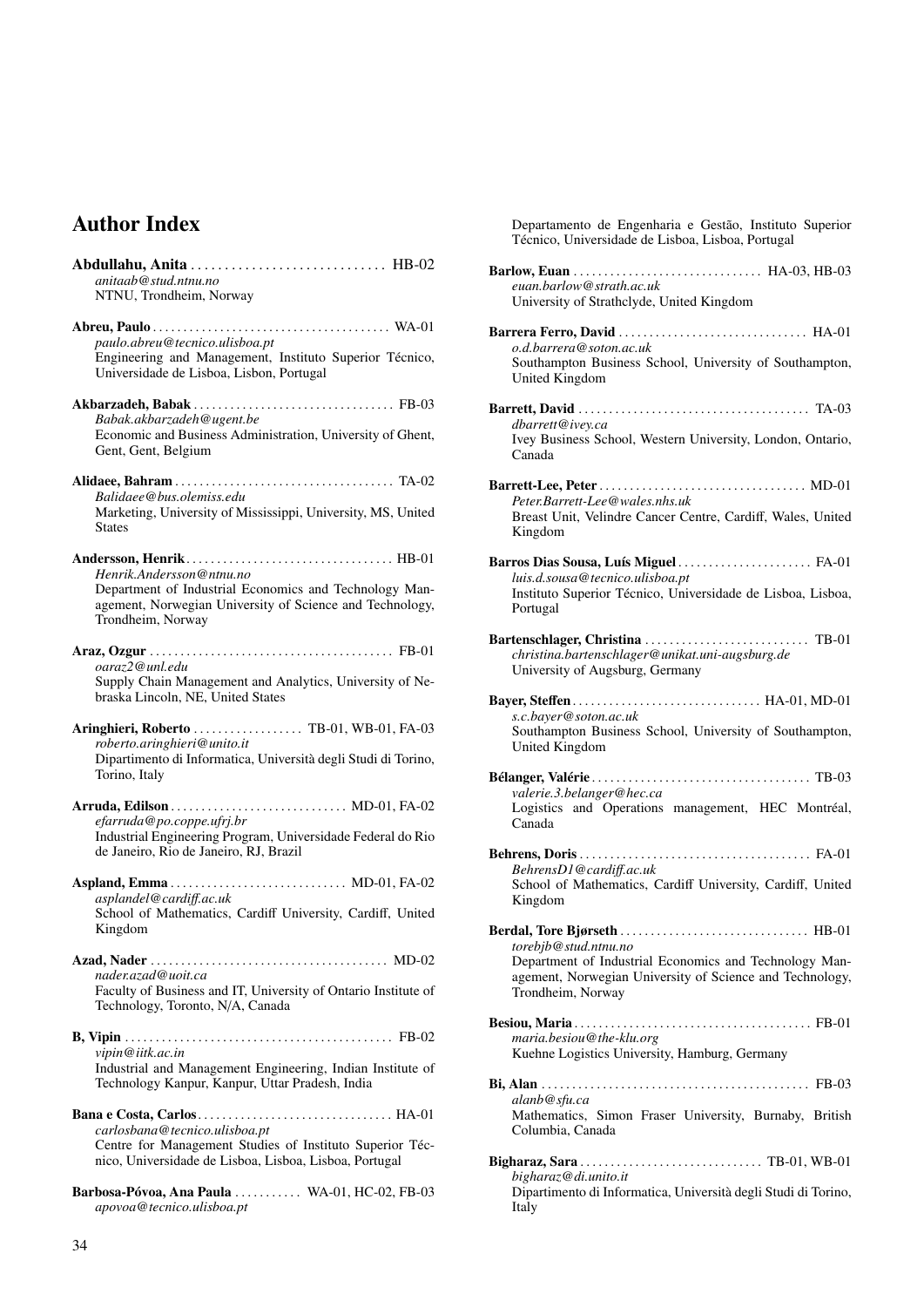| Bijvank, Marco MD-02, ME-02                                                                                                                                                                         |
|-----------------------------------------------------------------------------------------------------------------------------------------------------------------------------------------------------|
| marco.bijvank@haskayne.ucalgary.ca<br>Haskayne School of Business, University of Calgary, Cal-<br>gary, AB, Canada                                                                                  |
| jean-charles.billaut@univ-tours.fr<br>University of Tours, Tours, France                                                                                                                            |
| iohn.blake@blood.ca<br>Industrial Engineering, Dalhousie University, Halifax, Nova<br>Scotia, Canada                                                                                                |
| M.O.blanken-2@umcutrecht.nl<br>UMC Utrecht, Utrecht, Netherlands                                                                                                                                    |
| sabine.blaschke@univie.ac.at<br>University of Vienna, Vienna, Austria                                                                                                                               |
| Boucherie, Richard HB-01, HC-03<br>r.j.boucherie@utwente.nl<br>Stochastich Operations Research, University of Twente, En-<br>schede, Netherlands                                                    |
| thomas.r.bovim@sintef.no<br>Department of Industrial Economics and Technology Man-<br>agement, NTNU, Trondheim, Norway                                                                              |
| a.braaksma@utwente.nl<br>University of Twente, Enschede, Netherlands                                                                                                                                |
| kris.braekers@uhasselt.be<br>Research Group Logistics, Hasselt University, Hasselt, Bel-<br>gium                                                                                                    |
| Brailsford, Sally  HA-01, MD-01, TD-01<br>s.c.brailsford@soton.ac.uk<br>Southampton Business School, University of Southampton,<br>Southampton, United Kingdom                                      |
| brandeau@stanford.edu<br>Stanford University, Stanford, United States                                                                                                                               |
| david.briggs@nwaa.net<br>North West Air Ambulance, Liverpool, United Kingdom                                                                                                                        |
| roger.brooks@lancaster.ac.uk<br>Lancaster University, Lancaster, United Kingdom                                                                                                                     |
| jens.brunner@unikat.uni-augsburg.de<br>Chair of Health Care Operations/Health Information Man-<br>agement, Faculty of Business and Economics, University of<br>Augsburg, Augsburg, Bavaria, Germany |

| v.bua@ausl.bologna.it<br>AUSL Bologna, Bologna, Italy                                                                                                                                                                                   |  |
|-----------------------------------------------------------------------------------------------------------------------------------------------------------------------------------------------------------------------------------------|--|
|                                                                                                                                                                                                                                         |  |
| cburkart@wu.ac.at<br>Institute for Transport and Logistics Management, WU Vi-<br>enna, Vienna, Austria                                                                                                                                  |  |
| r.buter@utwente.nl<br>University of Twente, Netherlands                                                                                                                                                                                 |  |
| Cameron.Bye@vch.ca<br>Vancouver Coastal Health, Vancouver, British Columbia,<br>Canada                                                                                                                                                  |  |
| Campbell, Leslie Anne ME-01<br>leslie.anne.campbell@dal.ca<br>Community Health & Epidemiology, Dalhousie University,<br>Halifax, Nova Scotia, Canada                                                                                    |  |
| mecaptivo@fc.ul.pt<br>Departamento de Estatística e Investigação Operacional, Uni-<br>versidade de Lisboa, Faculdade de Ciências and Centro de<br>Matemática, Aplicações Fundamentais e Investigação Opera-<br>cional, Lisboa, Portugal |  |
| brecht.cardoen@vlerick.com<br>Vlerick Business School, Ghent, Afghanistan                                                                                                                                                               |  |
| giuliana.carello@polimi.it<br>Elettronica, Informazione e Bioingegneria, Politecnico di Mi-<br>lano, Milano, Italy                                                                                                                      |  |
| an.caris@uhasselt.be<br>Research Group Logistics, Hasselt University, Diepenbeek,<br>Belgium                                                                                                                                            |  |
| carter@mie.utoronto.ca<br>Mech & Ind Engineering, University of Toronto, Toronto,<br>ON, Canada                                                                                                                                         |  |
| asofia.fcarvalho@gmail.com<br>Centro de Matemática, Aplicações Fundamentais e Investi-<br>gação Operacional, Faculdade de Ciências, Universidade de<br>Lisboa, Lisboa, Portugal                                                         |  |
| Trish.Chalk@wales.nhs.uk<br>Clinical Futures, National Health Service, Newport, United<br>Kingdom                                                                                                                                       |  |
| cdheeraj@iitk.ac.in<br>Department of Industrial and Management Engineering, In-<br>dian Institute of Technology Kanpur, Kanpur, Uttar Pradesh,<br>India                                                                                 |  |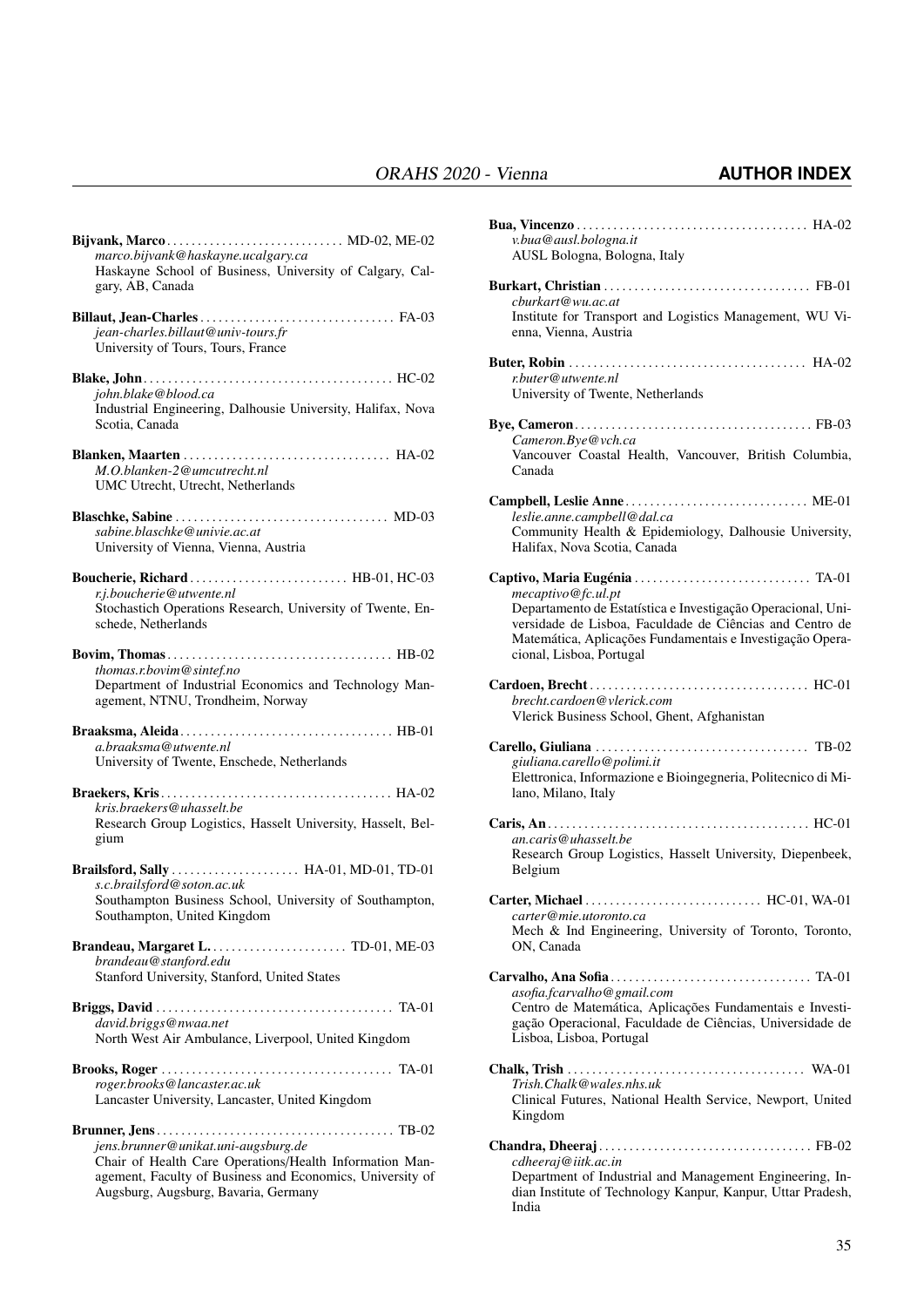### **AUTHOR INDEX** ORAHS 2020 - Vienna

| Jill.Chorney@iwk.nshealth.ca<br>Dalhousie University, Halifax, NS, Canada                                        |
|------------------------------------------------------------------------------------------------------------------|
| cinarahmet14@gmail.com<br>Warehouse Design and Optimization, Trendyol, Sarıyer, İs-<br>tanbul, Turkey            |
| songulcinaroglu@gmail.com<br>Hacettepe University, Ankara, Select State/Province, Turkey                         |
| sharon.clark@iwk.nshealth.ca<br>IWK Health Centre, Halifax, NS, Canada                                           |
| elvin.coban@ozyegin.edu.tr<br>Industrial Engineering, Ozyegin University, Istanbul, Turkey                       |
| abigail.colson@strath.ac.uk<br>Department of Management Science, University of Strath-<br>clyde, United Kingdom  |
| connell@soton.ac.uk<br>University of Southampton, Southampton, United Kingdom                                    |
| stephen.connor@york.ac.uk<br>Department of Mathematics, University of York, York,<br>United Kingdom              |
| Crenn-hebert, Catherine ME-01<br>catherine.crenn-hebert@aphp.fr<br>Maternity, APHP and ARS IDF, COLOMBES, France |
| mariana.cunha@tecnico.ulisboa.pt<br>Instituto Superior Técnico, Universidade de Lisboa, Lisboa,<br>Portugal      |
| tdallow@sfu.ca<br>Mathematics, Simon Fraser University, Burnaby, British<br>Columbia, Canada                     |
| andrew.day@vch.ca<br>Vancouver Coastal Health, Vancouver, British Columbia,<br>Canada                            |
| jessicaarmas@gmail.com<br>Economics and Business, Universitat Pompeu Fabra,<br>Barcelona, Spain                  |
| desantis@diag.uniromal.it<br>Sapienza University of Rome, Rome, Italy                                            |
|                                                                                                                  |

| l.devito@policlinicoumberto1.it<br>Azienza Ospedaliero-Universitaria Policlinico Umberto I,<br>Roma, Italy                                      |
|-------------------------------------------------------------------------------------------------------------------------------------------------|
| W.B.deVries-3@umcutrecht.nl<br>UMC Utrecht, Utrecht, Netherlands                                                                                |
| Erik.Demeulemeester@kuleuven.be<br>KBI, KU Leuven, Leuven, Belgium                                                                              |
| Demiray, Onur $\dots \dots \dots \dots \dots \dots \dots \dots \dots \dots$ . ME-03<br>odemiray18@ku.edu.tr<br>Koc University, Istanbul, Turkey |
| franklin-dexter@uiowa.edu<br>Anesthesia, University of Iowa, Iowa City, Iowa, United<br><b>States</b>                                           |
| c.dimartinelly@ieseg.fr<br>Management, Ieseg School of Management, Lille, Nord,<br>France                                                       |
| ellie.dillon@aalto.fi<br>Mathematics & Systems Analysis, Aalto University, Finland                                                              |
| klara.dimitrovova@tecnico.ulisboa.pt<br>Centre for Management Studies of Instituto Superior Téc-<br>nico, Lisboa, Portugal                      |
| li.ding@durham.ac.uk<br>Durham business school, Durham University, Duhram,<br>United Kingdom                                                    |
| peter.dodek@ubc.ca<br>Medicine, The University of British Columbia, Vancouver,<br>BC, Canada                                                    |
| alessandro.druetto@unito.it<br>Università degli Studi di Torino, Torino, Italy                                                                  |
| alejandra.duenas@icn-artem.com<br>Supply Chain Management and Information Systems, ICN<br>Business School (CEREFIGE), Nancy, France             |
| davide.duma@unito.it<br>Dipartimento di Informatica, Università degli Studi di Torino,<br>Torino, Italy                                         |
| vduqueu@unal.edu.co<br>Universidad Nacional de Colombia, Colombia                                                                               |
|                                                                                                                                                 |

*gozdemduralselcuk@gmail.com*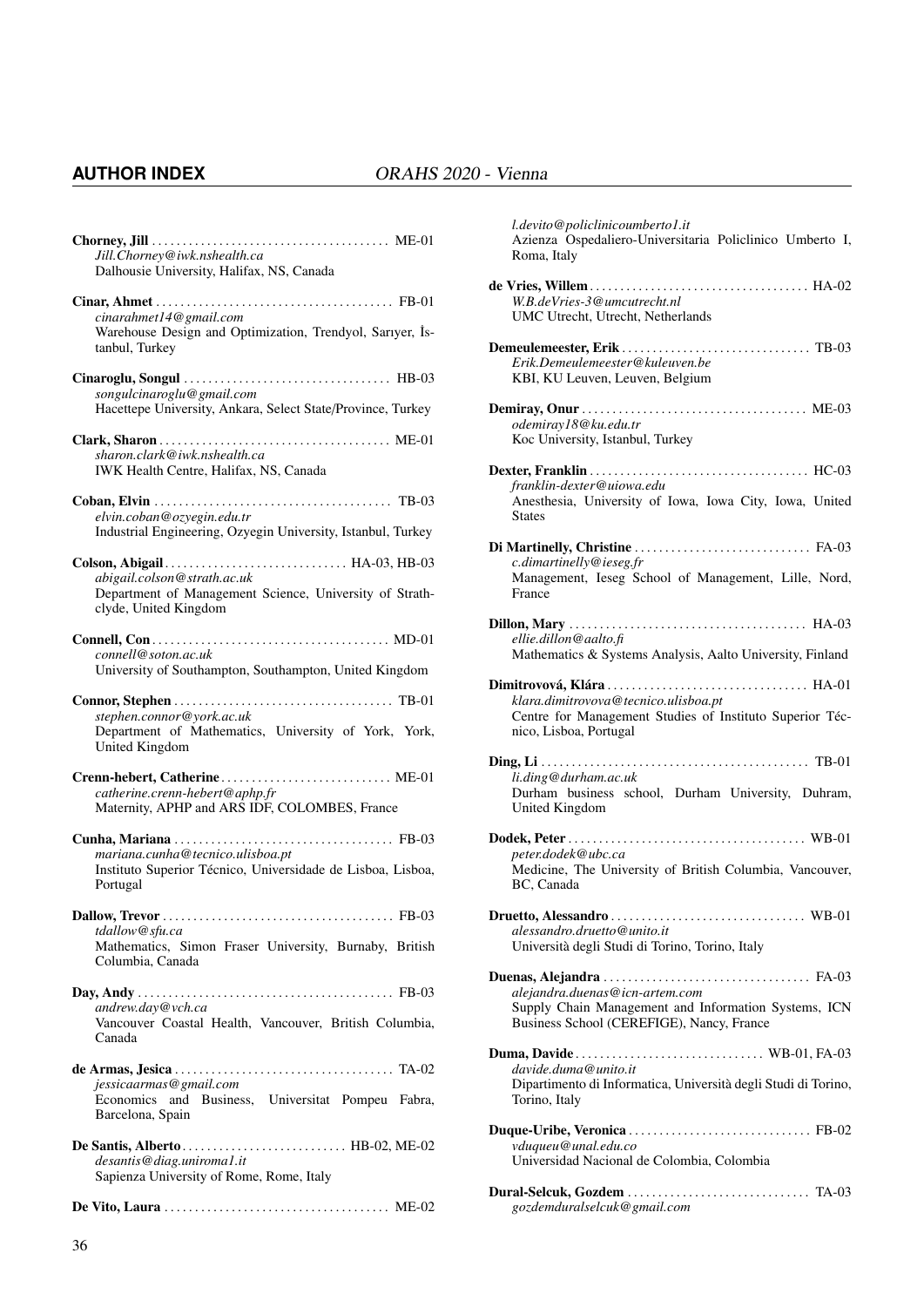| Industrial Engineering Department, Atılım University,<br>Ankara, Turkey                                                                                              |  |  |  |  |  |
|----------------------------------------------------------------------------------------------------------------------------------------------------------------------|--|--|--|--|--|
| debbie.emberly@iwk.nshealth.ca<br>IWK Health Centre, Halifax, NS, Canada                                                                                             |  |  |  |  |  |
| smatje@cf.ac.uk<br>Mathematics, Cardiff University, Cardiff, United Kingdom                                                                                          |  |  |  |  |  |
| Erdoğan, Zikriye Melisa  MD-03<br>z.melisaerdogan@gmail.com<br>Industrial Engineering, İstanbul Technical University, İstan-<br>bul, Turkey                          |  |  |  |  |  |
| lesparza@navarra.es<br>Critical Care Department, Complejo Hospitalario de Navarra,<br>Spain                                                                          |  |  |  |  |  |
| cristiano.fabbri3@unibo.it<br>DEI, University of Bologna, Bologna, Italy, Italy                                                                                      |  |  |  |  |  |
| isabelle.fagnot@kedgebs.com<br>KEDGE Business School, TALENCE, France                                                                                                |  |  |  |  |  |
| kian.farajkhan@ozu.edu.tr<br>Industrial Engineering Department, Ozyegin University, Is-<br>tanbul, Turkey                                                            |  |  |  |  |  |
| Ferreira de Oliveira, Mario Jorge  ME-02<br>mario_jo@po.coppe.ufrj.br<br>Engenharia de Produção, Federal University of Rio de<br>Janeiro, Rio de Janeiro, RJ, Brazil |  |  |  |  |  |
| norine.foley@outlook.com<br>London Health Sciences Centre, London, Ontario, Canada                                                                                   |  |  |  |  |  |
| frank.rademakers@kuleuven.be<br>University Hospital Leuven, Leuven, Belgium                                                                                          |  |  |  |  |  |
| michael.freiberger@oeaw.ac.at<br>Vienna Institute of Demography/ÖAW, Wittgenstein Centre<br>(IIASA, VID/ÖAW, WU), Vienna, Vienna, Austria                            |  |  |  |  |  |
| liliana.freitas@tecnico.ulisboa.pt<br>CEG-IST, Centre for Management Studies of Instituto Supe-<br>rior Técnico, Universidade de Lisboa, Lisbon, Portugal            |  |  |  |  |  |
| Ganjouhaghighi, Negar MD-02<br>negar.ganjouhaghil@ucalgary.ca<br>Haskayne Business School, University of Calgary, Calgary,<br>AB, Canada                             |  |  |  |  |  |
| García de Vicuña, Daniel  WB-01<br>daniel.garciadevicuna@unavarra.es<br>Department of Statistic, IT and Mathematics, Public Univer-                                  |  |  |  |  |  |

sity of Navarre, Pamplona, Navarre, Spain

| Gartner, Daniel MD-01, WA-01, FA-02<br>gartnerd@cardff.ac.uk<br>Cardiff University, Cardiff, Wales, United Kingdom                                                                                   |
|------------------------------------------------------------------------------------------------------------------------------------------------------------------------------------------------------|
| Gartner, Daniel  FA-01, MD-01, WA-01<br>Gartnerd@cardiff.ac.uk<br>School of Mathematics, Cardiff University, United Kingdom                                                                          |
| sghamat@wlu.ca<br>Wilfrid Laurier University, Waterloo, Ontario, Canada                                                                                                                              |
| Giovannelli, Tommaso  HB-02, ME-02<br>giovannelli@diag.uniroma1.it<br>Dipartimento di Ingegneria Informatica, Automatica e Ges-<br>tionale "A. Ruberti", SAPIENZA University of Rome, Roma,<br>Italy |
| a.glaize@ieseg.fr<br>IESEG School of Management, LEM-CNRS 9221, Lille,<br>France                                                                                                                     |
| timo.gossler@wu.ac.at<br>WU (Vienna University of Economics and Business), Vienna,<br>Austria                                                                                                        |
| umberto.gostoli@glasgow.ac.uk<br>MRC/CSO Social and Public Health Sciences Uni, Univer-<br>sity of Glasgow, Glasgow, Select One, United Kingdom                                                      |
| grosso@di.unito.it<br>Università di Torino, Italy                                                                                                                                                    |
| stefano.guicciardi@ausl.bologna.it<br>AUSL Bologna, Bologna, Italy                                                                                                                                   |
| anders.gullhav@iot.ntnu.no<br>Department of Industrial Economics and Technology Man-<br>agement, Norwegian University of Science and Technology,<br>Trondheim, Trondheim, Norway                     |
| Gunes, Evrim Didem WA-01, TB-02, HC-03, ME-03<br>egunes@ku.edu.tr<br>Operations and Information Systems, Koc University, Istan-<br>bul, Turkey                                                       |
| Gustavo, Santamaria-Acevedo  ME-03<br>gustavo.santamaria@centralesupelec.fr<br>Laboratoire Génie Industriel, CentraleSupelec, Gif-sur-<br>Yvette, France                                             |
| Gutiérrez, Elena Valentina  FB-02<br>elena.gutierrez@udea.edu.co<br>Industrial Engineering, Universidad de Antioquia, Medellin,<br>Antioquia, Colombia                                               |
|                                                                                                                                                                                                      |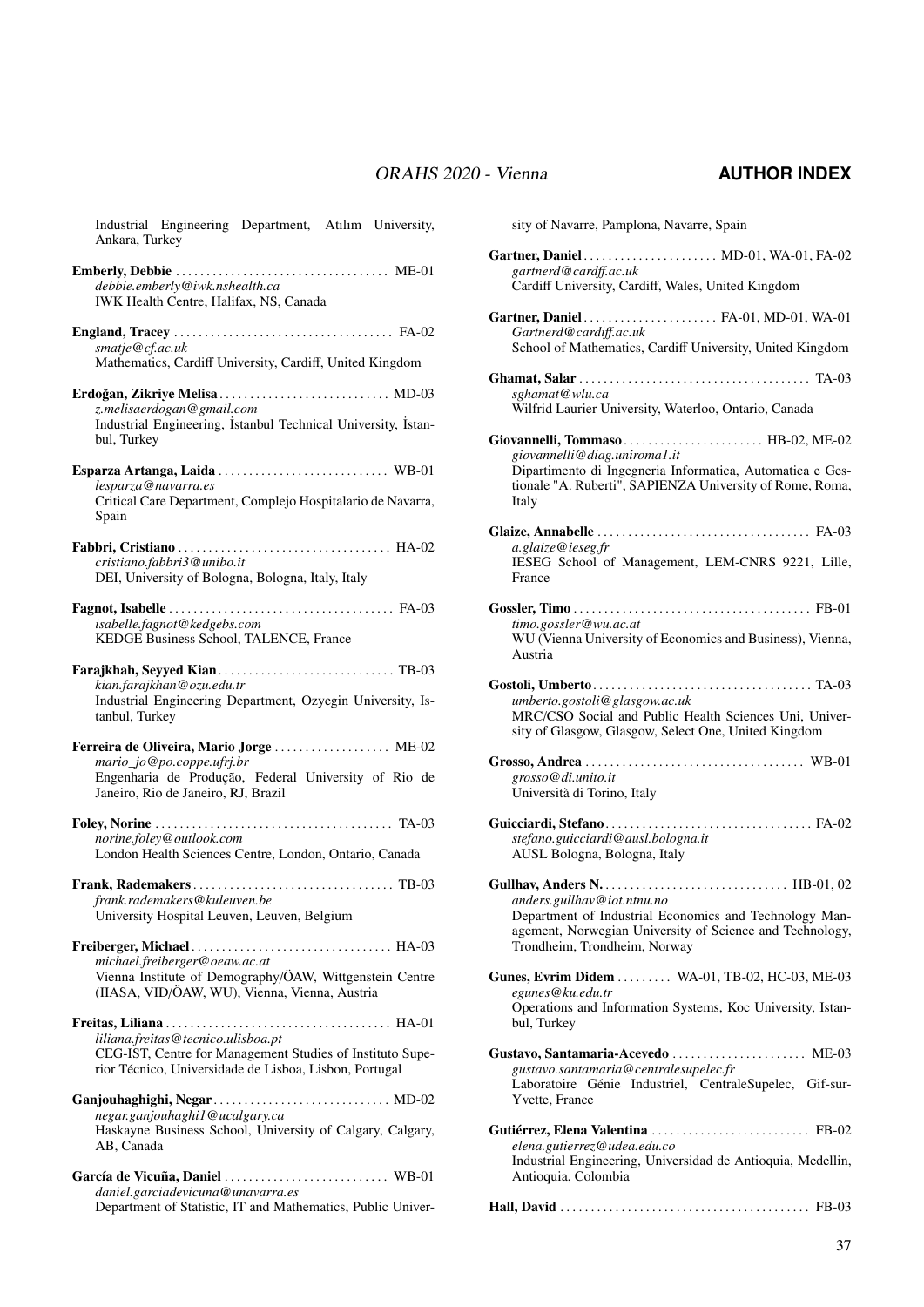*David.Hall4@vch.ca* Vancouver Coastal Health, Vancouver, British Columbia, Canada

- Hans, Erwin W. . . . . . . . . . . . . . . . . . . . . . . . . . . . . . . . . . . . . HA-02 *e.w.hans@utwente.nl* Industrial Engineering & Business Information Systems, University of Twente, fac. Behavioral Management and Social Science, Enschede, Netherlands
- Harper, Paul . . . . . . . . . . . . . . . . . . . . . . . . MD-01, WA-01, FA-02 *harper@cardi*ff*.ac.uk* School of Mathematics, Cardiff University, Cardiff, Wales, United Kingdom Hawa, Tammi . . . . . . . . . . . . . . . . . . . . . . . . . . . . . . . . . . . . . . HC-01 *tammi.hawa@mail.utoronto.ca*
- Mechanical and Industrial Engineering, University of Toronto, Canada Hellemo, Lars . . . . . . . . . . . . . . . . . . . . . . . . . . . . . . . . . . . . . . HB-02
- *lars.hellemo@sintef.no* Sustainable Energy Technology, SINTEF Industry, Trondheim, Norway
- Hirsch, Patrick . . . . . . . . . . . . . . . . . . . . . . . . . . . . . . . . . . . . . TA-02 *patrick.hirsch@boku.ac.at* Institute of Production and Logistics, University of Natural Resources and Life Sciences, Vienna, Wien, Austria
- Holmberg, Nicklas . . . . . . . . . . . . . . . . . . . . . . . . . . . . . . . . . MD-03 *nicklas.holmberg@ics.lu.se* Informatics, Lund University, Lund, Sweden
- Hosteins, Gaspard . . . . . . . . . . . . . . . . . . . . . . . . . . . . . . . . . . HC-01 *gasho@dtu.dk* Department of Management, Technology and Economics, Technical University of Denmark, Denmark
- Howick, Susan . . . . . . . . . . . . . . . . . . . . . . . . . . . . . . . . . . . . . HA-01 *susan.howick@strath.ac.uk* Dept of Management Science, University of Strathclyde, Glasgow, United Kingdom
- Huttin, Christine . . . . . . . . . . . . . . . . . . . . . . . . . . . . . . . . . . . HB-01 *huttinc@gmail.com* Endepusresearch and Aix-Marseille University, Brussels, France
- Joustra, Paul . . . . . . . . . . . . . . . . . . . . . . . . . . . . . . . . . . . . . . . HB-01 *pjoustra@rijnstate.nl* Capacity Management, Rijnstate, Arnhem, Netherlands
- Kayis, Enis . . . . . . . . . . . . . . . . . . . . . . . . . . . . . . . . . . . . . . . . . TB-03 *enis.kayis@ozyegin.edu.tr* Industrial Engineering Department, Ozyegin University, Istanbul, International, Turkey
- Kazakov, R. . . . . . . . . . . . . . . . . . . . . . . . . . . . . . . . . . . . . . . . . HA-01 *rossen.kazakov@strath.ac.uk* University of Strathclyde, Bulgaria
- Kergosien, Yannick . . . . . . . . . . . . . . . . . . . . . . . . . . . . . . . . . FA-03 *yannick.kergosien@univ-tours.fr* Laboratoire Informatique de Tours, Tours, France

|      | sketabi4@gmail.com<br>Mechanical and Industrial Engineering, University of<br>Toronto, Toronto, Canada                                                        |  |  |
|------|---------------------------------------------------------------------------------------------------------------------------------------------------------------|--|--|
|      | hkilic17@ku.edu.tr<br>Koç University, Turkey                                                                                                                  |  |  |
|      | jhk1@soton.ac.uk<br>University of Southampton, Southampton, United Kingdom                                                                                    |  |  |
| many | natalia.kliewer@fu-berlin.de<br>Information Systems, Freie Universitaet Berlin, Berlin, Ger-                                                                  |  |  |
| many | sebastian.kling@unikat.uni-augsburg.de<br>Chair of Health Care Operations/Health Information Man-<br>agement, University of Augsburg, Augsburg, Bavaria, Ger- |  |  |
|      | raimund.kovacevic@tuwien.ac.at<br>Db04 J03, Institut für Stochastik und Wirtschaftsmathematik,<br>ORCOS, Wien, Austria                                        |  |  |
|      | sebastian.kraul@unikat.uni-augsburg.de<br>University of Augsburg, Germany                                                                                     |  |  |
|      | michael.kuhn@oeaw.ac.at<br>Vienna Institute of Demography, Vienna, Austria                                                                                    |  |  |
|      | paolo.landa@yahoo.it<br>Département d'opérations et systèmes de decision, Université<br>Laval, Québec, Canada                                                 |  |  |
|      | ettore.lanzarone@cnr.it<br>IMATI, CNR, Milan, Italy                                                                                                           |  |  |
|      | alar@dtu.dk<br>Department of Management, Technology and Economics,<br>Technical University of Denmark, Kgs. Lyngby, Denmark                                   |  |  |
|      | Nicole.Latham2@vch.ca<br>Vancouver Coastal Health, Vancouver, British Columbia,<br>Canada                                                                     |  |  |
|      | seungyup.lee@haskayne.ucalgary.ca<br>Haskayne School of Business, University of Calgary, Cal-<br>gary, AB, Canada                                             |  |  |
|      | a.g.leeftink@utwente.nl                                                                                                                                       |  |  |

University of Twente, Netherlands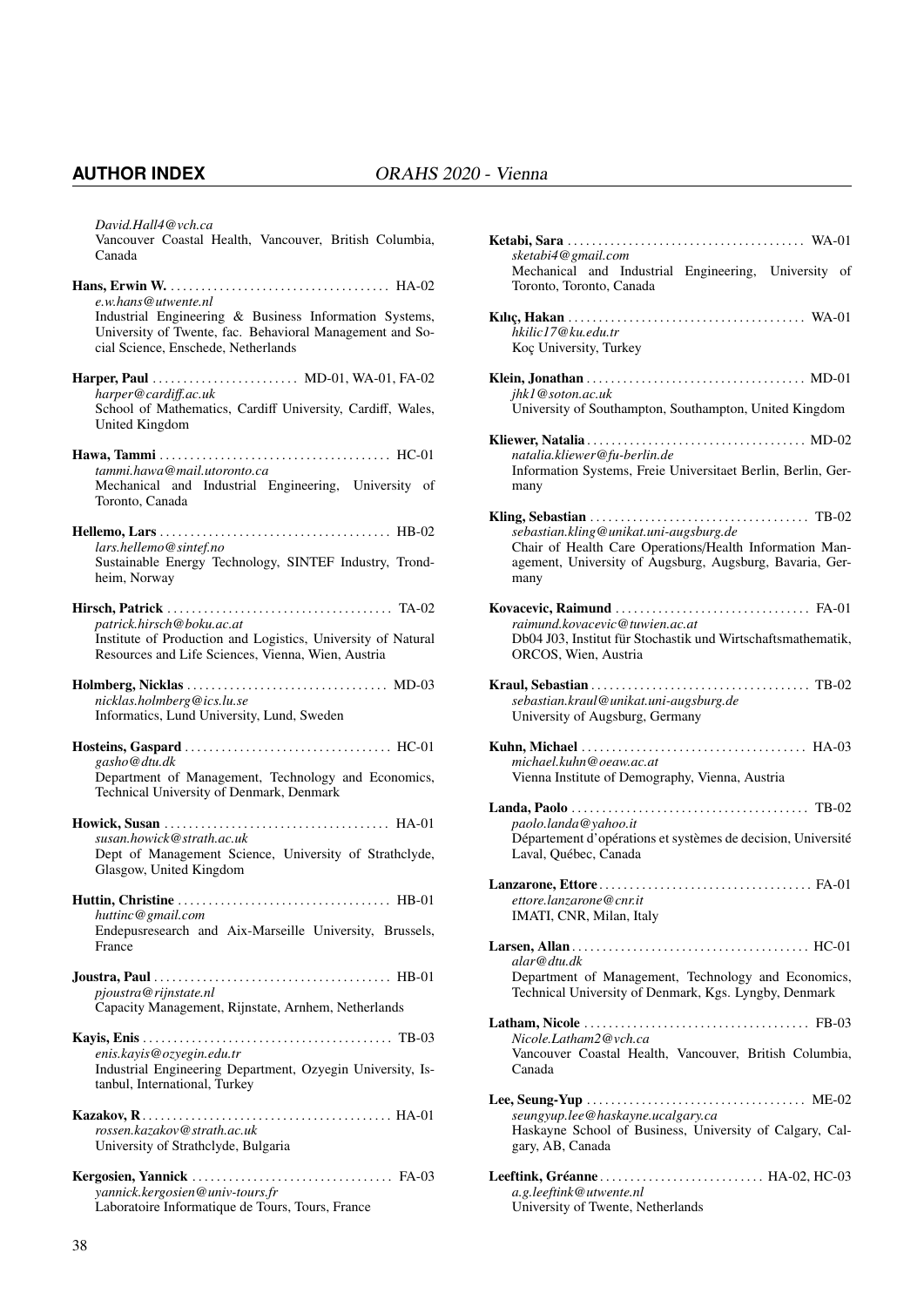| marco.leonessi@unibo.it<br>DEI, University of Bologna, Italy                                                                                                        |
|---------------------------------------------------------------------------------------------------------------------------------------------------------------------|
| d.li@lboro.ac.uk<br>School of Business and Economics, Loughborough Univer-<br>sity, Loughborough, United Kingdom                                                    |
| h.lifmann@bevolkingsonderzoekoost.nl<br>Bevolkingsonderzoek Oost, Deventer, Netherlands                                                                             |
| marcelusfl@gmail.com<br>Department of Engineering and Information and Communi-<br>cation Technologies, Universitat Pompeu Fabra, Barcelona,<br>Catalonia, Spain     |
| annamaria.longanesi@aosp.bo.it<br>AOSP Bologna, Bologna, Italy                                                                                                      |
| Lucidi, Stefano HB-02, ME-02<br>lucidi@dis.uniroma1.it<br>Department of Computer, Control, and Management Science,<br>University of Rome "La Sapienza", Rome, Italy |
| JulieL.MacDonald@nshealth.ca<br>Nova Scotia Health Authority, Halifax, NS, Canada                                                                                   |
| Broos.Maenhout@Ugent.be<br>Business Informatics and Operations Management, Ghent<br>University, Gent, Belgium                                                       |
| Malaguti, Enrico  FA-02, HA-02<br>enrico.malaguti@unibo.it<br>DEI, University of Bologna, Bologna, Italy                                                            |
| mallor@unavarra.es<br>Institute of Smart Cities, Public University of Navarre, Pam-<br>plona, Spain                                                                 |
| j.manders@utwente.nl<br>University of Twente, Netherlands                                                                                                           |
| s.s.manzi@exeter.ac.uk<br>PenCHORD, University of Exeter, Exeter, Devon, United<br>Kingdom                                                                          |
| Marques, Inês. FA-01, TA-01, WA-01, HC-02, MD-02, FB-03,<br>TB-03<br>ines.marques.p@tecnico.ulisboa.pt                                                              |

Instituto Superior Técnico, Universidade de Lisboa, Lisbon, Portugal

Matinrad, Niki . . . . . . . . . . . . . . . . . . . . . . . . . . . . . . . . . . . . . HA-02 *niki.matinrad@liu.se* Science and Technology, Linköping University, Norrköping,

```
Sweden
```

| 19856016@sun.ac.za<br>Stellenbosch University, Stellenbosch, South Africa                                                       |
|---------------------------------------------------------------------------------------------------------------------------------|
| memayorg@ncsu.edu<br>Industrial & Systems Engineering, North Carolina State Uni-<br>versity, United States                      |
| itamar.megiddo@strath.ac.uk<br>Management Science, University of Strathclyde, Glasgow,<br>United Kingdom                        |
| itamar.megiddo@strath.ac.uk<br>University of Strathclyde, United Kingdom                                                        |
| maria.meneses@tecnico.ulisboa.pt<br>Engenharia e Gestão, Instituto Superior Técnico, Lisboa, Por-<br>tugal                      |
| silia.mertens@uhasselt.be<br>Research Group Logistics, Hasselt University, Belgium                                              |
| Messedaglia, Mauro HB-02, ME-02<br>mauro.messedaglia@gmail.com<br>ACTOR Spin-Off of SAPIENZA Università di Roma, Roma,<br>Italy |
| matthew.meyer@lhsc.on.ca<br>London Health Sciences Centre, London, Ontairo, Canada                                              |
| kris.meyers@vlerick.com<br>Vlerick Business School, Ghent, Belgium                                                              |
| michele.monaci@unibo.it<br>DEI, University of Bologna, Bologna, Italy                                                           |
| l.e.morgan@lancaster.ac.uk<br>Management Science, Lancaster University, Lancaster,<br>United Kingdom                            |
| <b>Morton, Alec</b> HA-01, HA-03, HB-03<br>alec.morton@strath.ac.uk                                                             |
| University of Strathclyde, United Kingdom                                                                                       |
| Nambiar, Siddhartha  ME-02<br>snambia@ncsu.edu<br>North Carolina State University, Raleugh, NC, United States                   |
| nancy.vansteenkiste@uzleuven.be<br>University Hospital Leuven, Leuven, Belgium                                                  |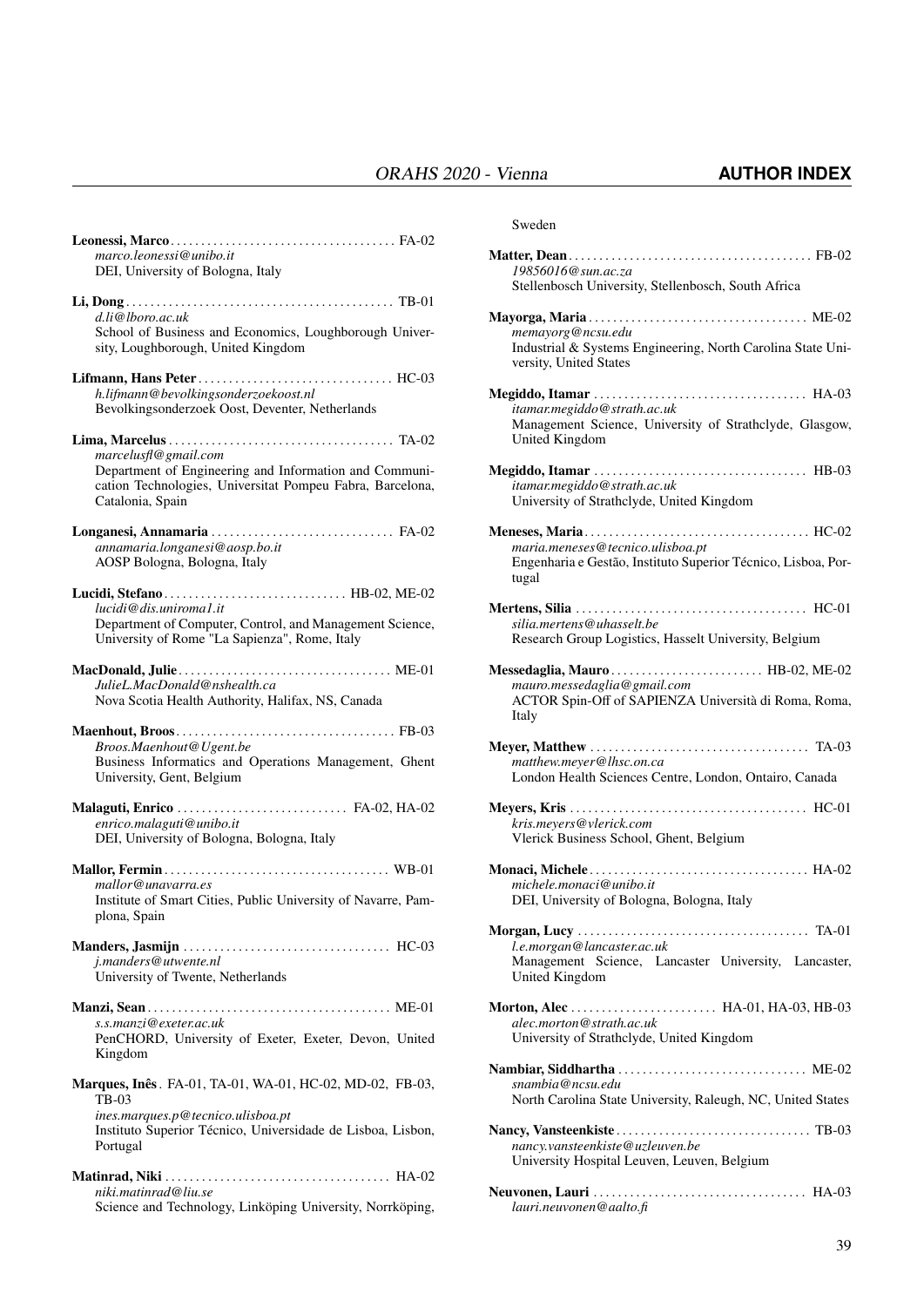Information and service management, Aalto University School of Business, Helsinki, Finland Nickel, Stefan . . . . . . . . . . . . . . . . . . . . . . . . . . . . . . . . . . . . . . . TA-01 *stefan.nickel@kit.edu* Institute for Operations Research (IOR), Karlsruhe Institute of Technology (KIT), Karlsruhe, Germany Norena, Monica . . . . . . . . . . . . . . . . . . . . . . . . . . . . . . . . . . . . WB-01 *mnorena@hivnet.ubc.ca* St. Paul's Hospital, Vancouver, British Columbia, Canada Nydal, Erlend . . . . . . . . . . . . . . . . . . . . . . . . . . . . . . . . . . . . . . HB-01 *erlennyd@stud.ntnu.no* Department of Industrial Economics and Technology Management, Norwegian University of Science and Technology, Trondheim, Norway Nygreen, Bjørn . . . . . . . . . . . . . . . . . . . . . . . . . . . . . . . . . . . . . HB-01 *bjorn.nygreen@iot.ntnu.no* Department of Industrial Economics and Technology Management, Norwegian University of Science and Technology, Trondheim, Norway Olave-Rojas, David. . . . . . . . . . . . . . . . . . . . . . . . . . . . . . . . . . TA-01 *david.olave@kit.edu* Karlsruhe Service Research Institute (KSRI), Karlsruhe Institute of Technology (KIT), Karlsruhe, Baden-Württemberg, Germany Oliveira, Mariana . . . . . . . . . . . . . . . . . . . . . . . . . . . . . . . . . . . TB-03 *marianabmoliveira95@gmail.com* Instituto Superior Técnico, Universidade de Lisboa, Lisboa, Portugal, Portugal Oliveira, Monica . . . . . . . . . . . . . . . . . . . . . . . . . . . . . . . . . . . HA-01 *monica.oliveira@tecnico.ulisboa.pt* Centre for Management Studies of Instituto Superior Técnico, IST, Universidade de Lisboa, Lisboa, Portugal Önen Dumlu, Zehra. . . . . . . . . . . . . . . . . . . . . . . . . . . . . . . . . TB-02 *zeonen@ku.edu.tr* Koc University, Istanbul, Turkey Ormeci, E. Lerzan . . . . . . . . . . . . . . . . . . . . . . . . . . HC-03, ME-03 *lormeci@ku.edu.tr* Industrial Engineering, Koc University, Sariyer, Istanbul, Turkey Ourique, Fabrício . . . . . . . . . . . . . . . . . . . . . . . . . . . . . . . . . . . FA-02 *fabricio.ourique@ufsc.br* Department of Computing, Federal University of Santa Catarina, Araranguá, SC, Brazil Pacino, Dario . . . . . . . . . . . . . . . . . . . . . . . . . . . . . . . . . . . . . . . HC-01 *darpa@dtu.dk* Department of Management, Technology and Economics, Technical University of Denmark, Kgs. Lyngby, Denmark Palmer, Geraint . . . . . . . . . . . . . . . . . . . . . . . . . . . . . . . . . . . . MD-01 *palmergi1@cardi*ff*.ac.uk* School of Mathematics, Cardiff University, United Kingdom Penn, Marion. . . . . . . . . . . . . . . . . . . . . . . . . . . . . . . . . . . . . . . HB-02 *M.L.Penn@soton.ac.uk*

Faculty of Health Sciences, University of Southampton, Southampton, United Kingdom Petitti, Federico . . . . . . . . . . . . . . . . . . . . . . . . . . . . . . . . . . . . ME-02

- *petitti@diag.uniroma1.it* Ingegneria Informatica, Automatica e Gestionale, SAPIENZA Università di Roma, Roma, Italy Potgieter, Linke . . . . . . . . . . . . . . . . . . . . . . . . . . . . . . . . . . . . . FB-02 *lpotgieter@sun.ac.za* Logistics, Stellenbosch University, Matieland, Western Cape, South Africa Ramaekers, Katrien . . . . . . . . . . . . . . . . . . . . . . . . . . . . . . . . HA-02 *katrien.ramaekers@uhasselt.be* Research group Logistics, Hasselt University, Diepenbeek, Belgium Ramalhinho Lourenco, Helena. . . . . . . . . . . . . . . . . . . . . . . TA-02 *helena.ramalhinho@upf.edu* Universitat Pompeu Fabra, Barcelona, Spain Rauner, Marion . . . . . . . . . . . . . . . . . . . . . . . . . . . . . . . . . . . . MD-03 *marion.rauner@univie.ac.at* Faculty of Business, Economics, and Statistics, University of Vienna, Vienna, Austria Reuter-Oppermann, Melanie . . . . . . . . . . . . . . . . . TB-01, HA-02 *oppermann@is.tu-darmstadt.de* Technical University of Darmstadt, Germany Reyes-Rubiano, Lorena . . . . . . . . . . . . . . . . . . . . . . . . . . . . . TA-02 *lorena.reyes-rubiano@boku.ac.at* Institute of Production and Logistics, University of Natural Resources and Life Sciences, Vienna, Vienna, Vienna, Austria Robbes, Alexis . . . . . . . . . . . . . . . . . . . . . . . . . . . . . . . . . . . . . . FA-03 *alexis.robbes@univ-tours.fr* Université de Tours, Tours, France Rodrigues, Felipe . . . . . . . . . . . . . . . . . . . . . . . . . . . . . . . . . . . TA-03 *frodrig7@uwo.ca* School of Management, Economics and Mathematics, King's University College at Western University, London, ON, Canada Roma, Massimo . . . . . . . . . . . . . . . . . . . . . . . . . . . . . HB-02, ME-02 *roma@diag.uniroma1.it* Dipartimento di Ingegneria Informatica, Automatica e Gestionale, SAPIENZA - Università di Roma, ROMA, Italy Roman, Erin . . . . . . . . . . . . . . . . . . . . . . . . . . . . . . . . . . . . . . . WA-01 *roman.erin29@gmail.com* Healthcare Management Centre, Vlerick Business School, Gent, Belgium Romano, Ferdinando . . . . . . . . . . . . . . . . . . . . . . . . . . . . . . . ME-02
- *ferdinando.romano@policlinicoumberto1.it* Azienza Ospedaliero-Universitaria Policlinico Umberto I, Roma, Italy Ruesch, Lea . . . . . . . . . . . . . . . . . . . . . . . . . . . . . . . . . . . . . . . . FB-01 *Lea.Ruesch@the-klu.org*

Kuehne Logistics University, Hamburg, Germany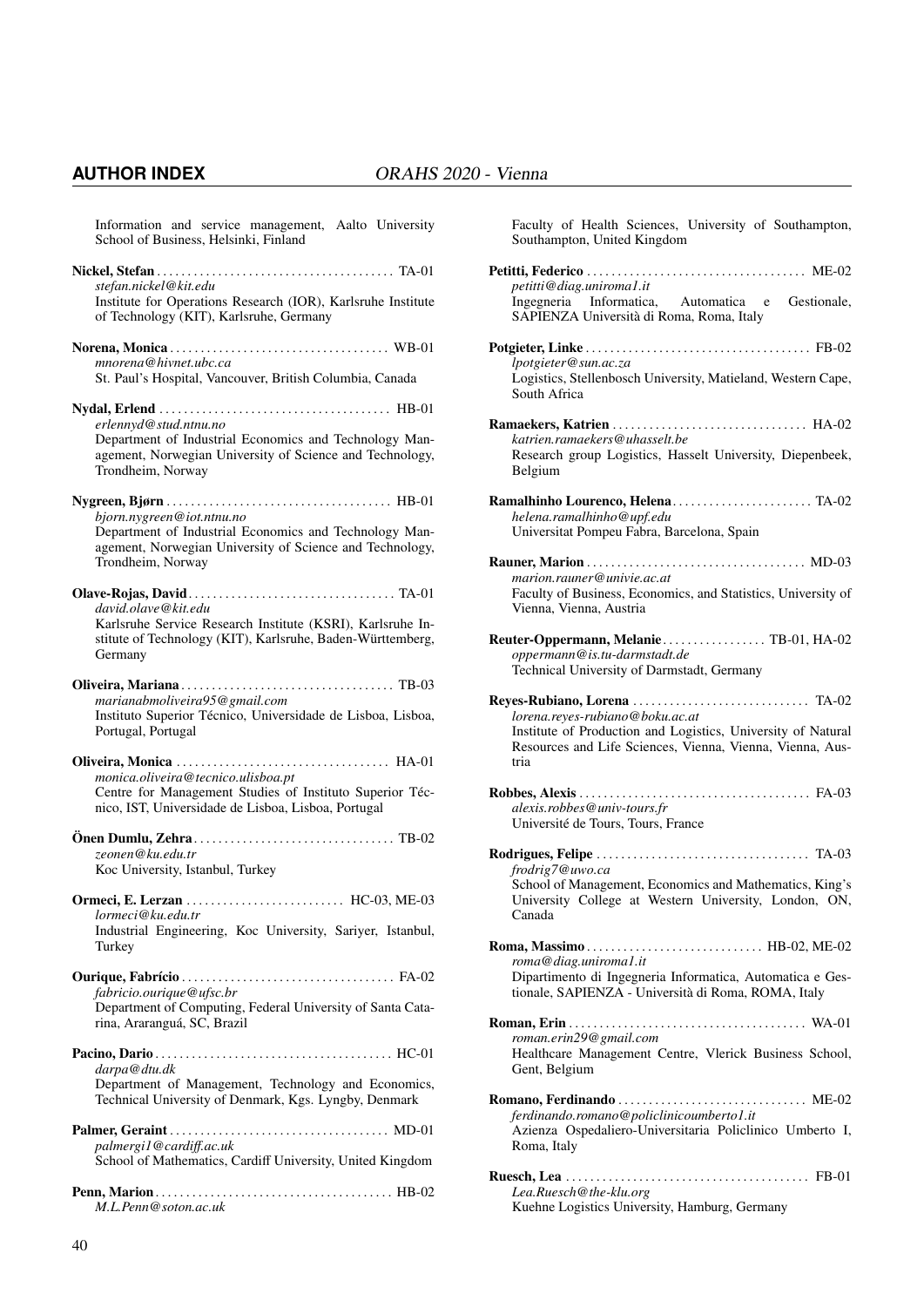| Angel.Ruiz@osd.ulaval.ca                                                                                                                                 |
|----------------------------------------------------------------------------------------------------------------------------------------------------------|
| Department of Operations and Decision Systems, Universite<br>Laval, Quebec, Canada                                                                       |
| Rutherford, Alexander  WB-01, FB-03<br>arruther@sfu.ca<br>Department of Mathematics, Simon Fraser University, Burn-                                      |
| aby, British Columbia, Canada                                                                                                                            |
| alireza.sabouri@haskayne.ucalgary.ca<br>University of Calgary, Canada                                                                                    |
| Sakalauskas, Leonidas WA-01                                                                                                                              |
| leonidas.sakalauskas@mif.vu.lt<br>Institute of Data Science and Digital Technologies, Vilnius<br>University, Vilnius, Lithuania                          |
| ssalman@ku.edu.tr                                                                                                                                        |
| Industrial Engineering, Koc University, Istanbul, Turkey                                                                                                 |
|                                                                                                                                                          |
| daniel.rebelo.santos@tecnico.ulisboa.pt<br>Centre for Management Studies, Instituto Superior Técnico,<br>University of Lisbon, Lisbon, Portugal          |
|                                                                                                                                                          |
| wasarachec@unal.edu.co<br>Universidad Nacional de Colombia Sede Manizales, Maniza-<br>les, Caldas, Colombia                                              |
|                                                                                                                                                          |
| christian.michel.soerup@regionh.dk<br>Department of Improvement, Rigshospitalet, Copenhagen,<br>Denmark                                                  |
|                                                                                                                                                          |
| Simone.Schnedlitz@gmx.at<br>former Merck Sharp & Dohme Ges.mbH, Vienna, Austria                                                                          |
|                                                                                                                                                          |
| jan.schoenfelder@unikat.uni-augsburg.de<br>Health Care Operations / Health Information Management,<br>University of Augsburg, Augsburg, Bavaria, Germany |
|                                                                                                                                                          |
| Alexandra.Schosser@bbrz.at<br>Medical Head, BBRZ Med GmbH, Vienna, Austria                                                                               |
|                                                                                                                                                          |
| n.p.e.schuermans@utwente.nl<br>University of Twente, Netherlands                                                                                         |
|                                                                                                                                                          |
| bernhard.schwarz@meduniwien.ac.at<br>Center for Public Health, Medical University of Vienna, Vi-<br>enna, Austria                                        |
|                                                                                                                                                          |
| rajsen99@gmail.com<br>Royal National Hospital for Rheumatic Diseases, Bath,<br>United Kingdom                                                            |

| eric.silverman@glasgow.ac.uk<br>MRC/CSO Social and Public Health Sciences Uni, Univer-<br>sity of Glasgow, GLASGOW, Lanarkshire, United Kingdom |
|-------------------------------------------------------------------------------------------------------------------------------------------------|
| pieter.smet@cs.kuleuven.be                                                                                                                      |
| Computer Science, KU Leuven, Gent, Belgium                                                                                                      |
| honora.smith@soton.ac.uk<br>Mathematical Sciences, University of Southampton,<br>Southampton, Hampshire, United Kingdom                         |
| Sommersguter-Reichmann, Margit  HB-03<br>margit.sommersguter@uni-graz.at<br>Department of Finance, University of Graz, Graz, Austria            |
| giuseppe.squillace@edu.unito.it<br>Computer science, University of Turin, Turin, Italy                                                          |
| odd.steen@ics.lu.se<br>Informatics, Lund University, Lund, Sweden                                                                               |
| tamon@sfu.ca<br>Department of Mathematics, Simon Fraser University, Sur-<br>rey, British Columbia, Canada                                       |
| nikolaos.stilianakis@jrc.ec.europa.eu<br>European Commission Joint Research Centre, Brussels, Bel-<br>gium                                      |
| majid.taghavi@smu.ca<br>Sobey School of Business, Saint Mary's University, Halifax,<br>NS, Canada                                               |
| etanfani@economia.unige.it<br>Department of Economics and Business Studies, University<br>of Genova, Genova, Italy                              |
| Tarakci, Murat.<br>tarakci@rsm.nl<br>Erasmus University Rotterdam, Rotterdam, Netherlands                                                       |
| testi@economia.unige.it<br>Department of Economics and Quantitative Methods<br>(DIEM), University of Genova, Genova, Italy                      |
| ttez.can@london.edu<br>Management Science and Operations, London Business<br>School, London, England, United Kingdom                            |
| threlfalljs@cardiff.ac.uk<br>Mathematics, Cardiff University, Cardiff, United Kingdom                                                           |

Silverman, Eric . . . . . . . . . . . . . . . . . . . . . . . . . . . . . . . . . . . . . TA-03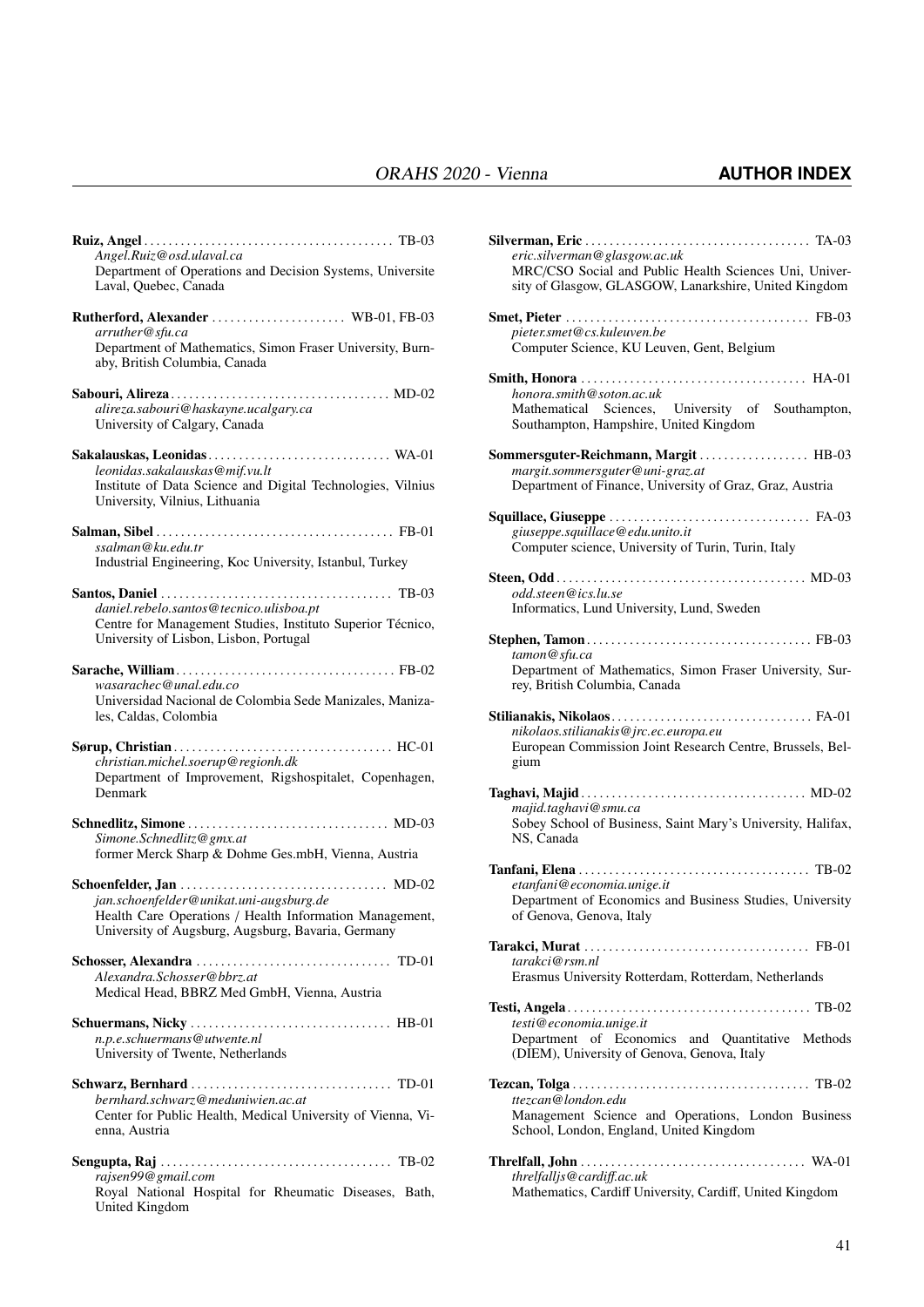| dantolley97@gmail.com<br>Office of National Statistics, Newport, United Kingdom                                                                             |
|-------------------------------------------------------------------------------------------------------------------------------------------------------------|
| Tubertini, Paolo  FA-02, HA-02<br>paolo.tubertini@ausl.bologna.it<br>AUSL Bologna, Bologna, Italy                                                           |
| ftuncalp@ku.edu.tr<br>Industrial Engineering, Koc University, Istanbul, Turkey                                                                              |
| TusonM@cardiff.ac.uk<br>School of Mathematics, Cardiff University, Cardiff, Cardiff,<br><b>United Kingdom</b>                                               |
| pljvdberg@gmail.com<br>Rotterdam School of Management, Erasmus University,<br>Netherlands                                                                   |
| avanderw@sfu.ca<br>Department of Mathematics, Simon Fraser University, Burn-<br>aby, British Columbia, Canada                                               |
| Niels.Quaquebeke@the-klu.org<br>Kuehne Logistics University, Hamburg, Germany                                                                               |
| evanzandbrink@rijnstate.nl<br>Rijnstate, Arnhem, Netherlands                                                                                                |
| lien.vanbrabant@uhasselt.be<br>Research Group Logistics, Hasselt University, Belgium                                                                        |
| Krisztina. Vasarhelyi@vch.ca<br>Vancouver Coastal Health Research Institute, Vancouver,<br>British Columbia, Canada                                         |
| Vasilakis, Christos MD-01, TA-03<br>c.vasilakis@bath.ac.uk<br>School of Management, University of Bath, Bath, United<br>Kingdom                             |
| vladimir.veliov@tuwien.ac.at<br>Institute of Statistics and Mathematical Methods in Eco-<br>nomics, Vienna University of Technology, Vienna, Austria        |
| lotte.verdonck@uhasselt.be<br>Research Group Logistics, Hasselt University, Diepenbeek,<br>Belgium                                                          |
| ana.lopes.vieira@tecnico.ulisboa.pt<br>Centre for Management Studies of Instituto Superior Téc-<br>nico, Universidade de Lisboa, Portugal, Lisboa, Portugal |
|                                                                                                                                                             |

| jana.voegl@boku.ac.at<br>Institute of Production and Logistics, University of Natural<br>Resources and Life Sciences, Vienna, Wien, Austria |
|---------------------------------------------------------------------------------------------------------------------------------------------|
| tina.wakolbinger@wu.ac.at<br>WU (Vienna University of Economics and Business), Vienna,<br>Austria                                           |
| hwang@tamiu.edu<br>Texas A&M International University, United States                                                                        |
| lien.wang@kuleuven.be<br>Decision Sciences and Information Management, KU Leu-<br>ven, Leuven, Belgium                                      |
| Philip. Webb@wales.nhs.uk<br>Research Development and Innovation, Velindre Cancer Cen-<br>tre, Cardiff, United Kingdom                      |
| WilliamsEM20@cardiff.ac.uk<br>School of Mathematics, Cardiff University, Cardiff, Wales,<br>United Kingdom                                  |
| lena.wolbeck@fu-berlin.de<br>Information Systems, Freie Universitaet Berlin, Berlin,<br>Deutschland, Germany                                |
| clemens.wolff@kit.edu<br>Karlsruhe Service Research Institute, Karlsruhe Institute of<br>Technology, Germany                                |
| richardwoodgb@hotmail.co.uk<br>Modelling and Analytics, UK National Health Service, Bris-<br>tol, United Kingdom                            |
| d.worthington@lancaster.ac.uk<br>The Management School, Lancaster University, Lancaster,<br>Lancashire, United Kingdom                      |
| stefan.wrzaczek@tuwien.ac.at<br>Vienna Institute of Demography, Wittgenstein Centre, Vi-<br>enna, Austria                                   |
| semih.yalcindag@yeditepe.edu.tr<br>Yeditepe University, Istanbul, None, Turkey                                                              |
| emineyaylali@itu.edu.tr<br>Industrial Engineering, Istanbul Technical University, Istan-<br>bul, Turkey                                     |
| jyyu@ntu.edu.tw<br>Business Administration, National Taiwan University, Taipei,                                                             |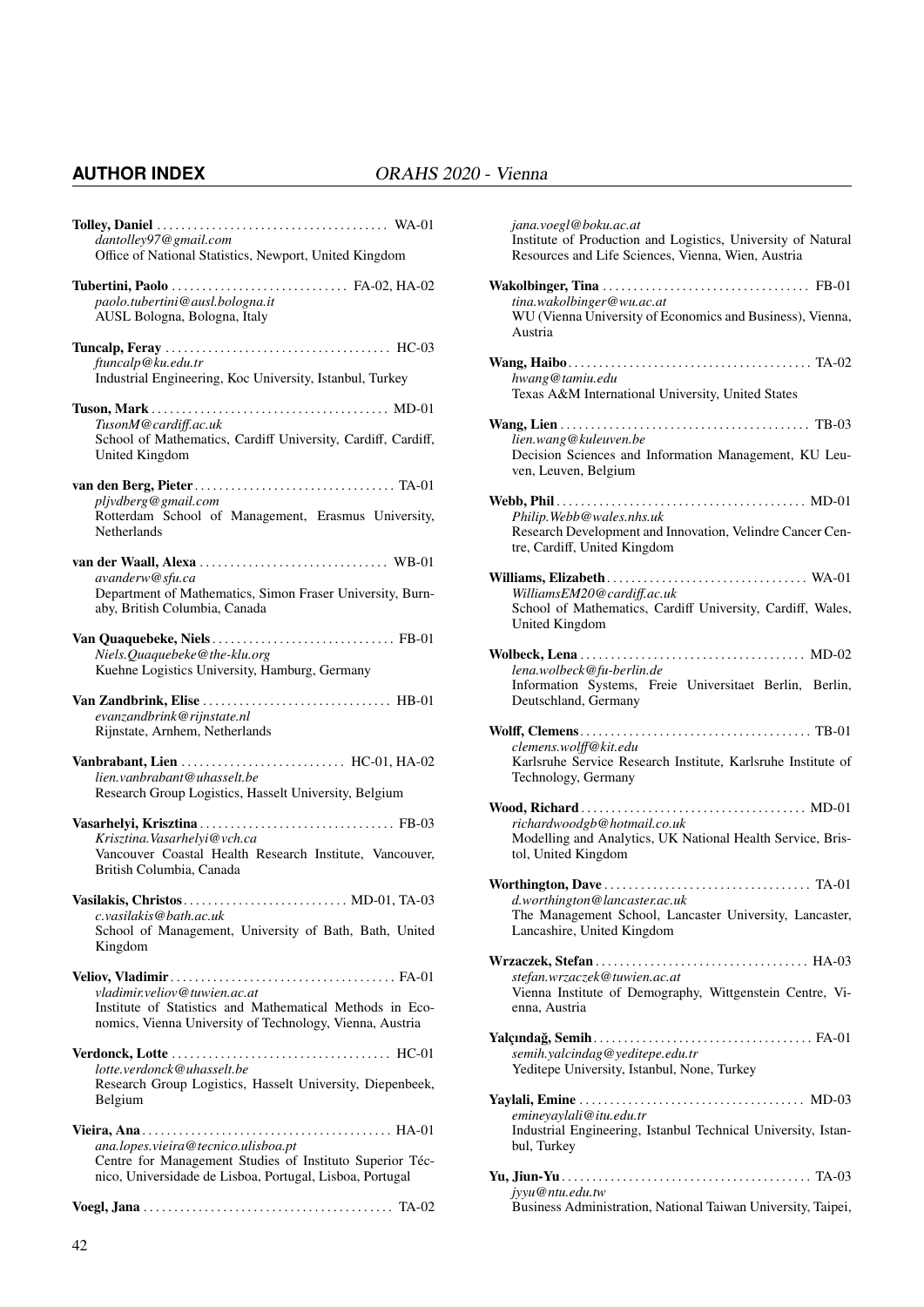Taiwan, Province of China

| gzaric@ivey.uwo.ca                                       |  |  |
|----------------------------------------------------------|--|--|
| Ivey School of Business, Western University, London, ON, |  |  |
| Canada                                                   |  |  |
|                                                          |  |  |

Zimmerman, Samantha . . . . . . . . . . . . . . . . . . WB-01, FB-03

*slzimmer@sfu.ca* Mathematics, Simon Fraser University, Burnaby, British Columbia, Canada

Zweifel, Peter . . . . . . . . . . . . . . . . . . . . . . . . . . . . . . . . . . . . . . MB-01 *peter.zweifel@uzh.ch* Vienna Diplomatic Academy, Vienna, Austria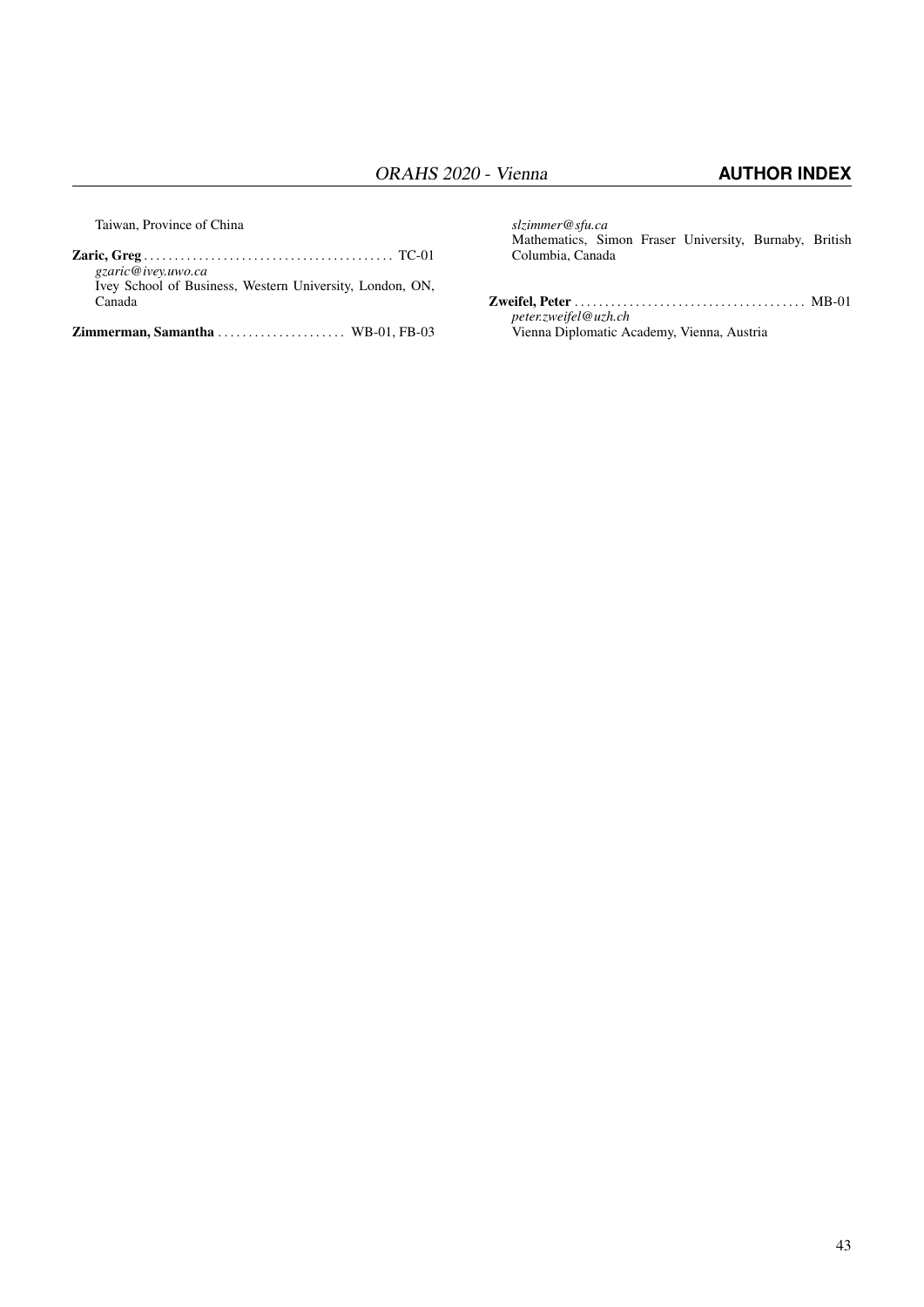# **SESSION INDEX**

### Monday, 9:30-11:00

### Monday, 11:00-12:00

### Monday, 13:00-13:30

### Monday, 13:30-15:30

### Monday, 16:00-18:00

### Monday, 18:30-19:00

|--|--|

### Tuesday, 9:30-11:30

### Tuesday, 12:00-14:00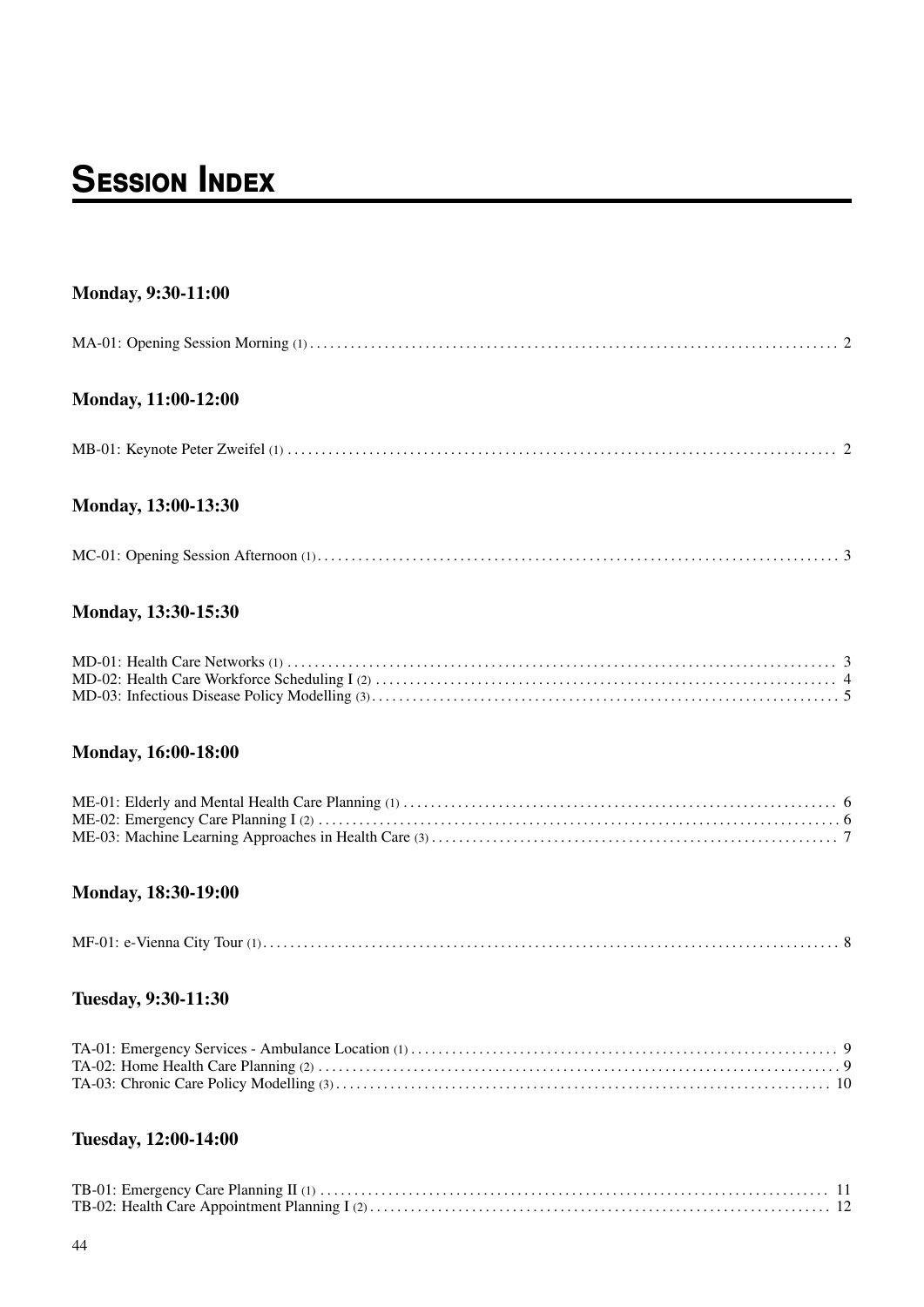|                               | ORAHS 2020 - Vienna | <b>SESSION INDEX</b> |
|-------------------------------|---------------------|----------------------|
|                               |                     |                      |
| Tuesday, 15:00-16:00          |                     |                      |
|                               |                     |                      |
| Tuesday, 16:30-18:00          |                     |                      |
|                               |                     |                      |
| Tuesday, 18:30-19:00          |                     |                      |
|                               |                     |                      |
| <b>Wednesday, 13:30-15:30</b> |                     |                      |
|                               |                     |                      |
| <b>Wednesday, 16:00-18:00</b> |                     |                      |
|                               |                     |                      |
| <b>Wednesday, 18:30-19:00</b> |                     |                      |
|                               |                     |                      |
| <b>Thursday, 9:30-11:30</b>   |                     |                      |
|                               |                     |                      |
| Thursday, 12:00-14:00         |                     |                      |